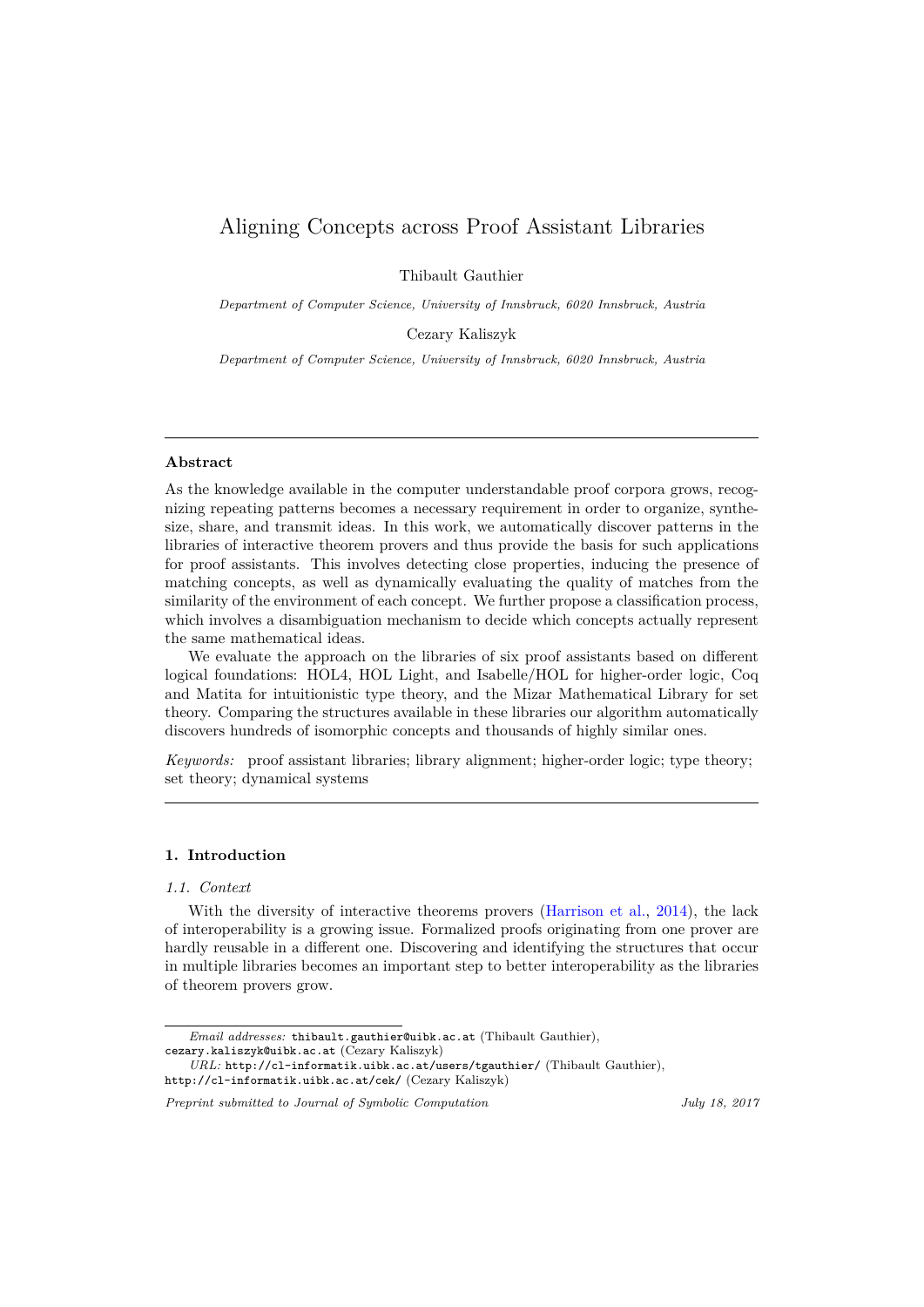The benefits of links between different structures have since long been known by mathematicians [\(Corry,](#page-41-1) [2012\)](#page-41-1). Algebraic structures such as fields [\(Rotman,](#page-43-0) [2010\)](#page-43-0) enable mathematicians to transport properties from real to complex numbers. Moreover the whole field of category theory has been about generalization [\(Awodey,](#page-40-0) [2006\)](#page-40-0) with recent techniques such as classifying a topos of a theory as very powerful transfer mechanism [\(Univalent Foundations Program,](#page-43-1) [2013\)](#page-43-1). In computer programming, orientedobject languages [\(Meyer,](#page-42-0) [1988\)](#page-42-0) can share a method across many object instances using inheritance. Both examples shows how an interconnected structure is beneficial for better insights and faster development.

To this end, we develop an algorithm that automatically evaluates the similarity between formalized concepts (units of thought). This is achieved by inferring the mathematical properties they possess, which is a reflection of the structure they describe or belong to.

# *1.2. Challenges*

Aligning libraries comes with a set of challenges. The mere fact that common mathematical structures have been (re-)formalized in each proof assistant makes this initiative conceivable.

The first difficulty is to express the mathematical properties uniformly. The multiplicity of the logics of the studied provers make this step quite complicated. Indeed, they have often different degree of support for lambda-abstractions, polymorphism, type classes, type hierarchies, algebraic hierarchies, etc. Those features produce some idiosyncratic constructions in the formal developments in each prover.

The next step is to define and recognize which mathematical concepts appear in the library. There may be for instance types, constants, subterms, formula subtrees or even proof tactics. Our goal will be to define what are the unit concepts and which ones are a combination of those concepts. Another issue is that some concepts are defined many times inside one library. Indeed different integer representations can be more suitable for some applications (like code extraction [\(Haftmann et al.,](#page-41-2) [2013\)](#page-41-2)). Conversely, a concept can belong to many different structures. It is especially common in the traditional set theoretic approach, where the empty set  $\emptyset$  also stands for the natural number 0. This is realized by most formalizations of set theory, for example in the foundations of Mizar [\(Grabowski et al.,](#page-41-3) [2015\)](#page-41-3) and Isabelle/ZF [\(Paulson,](#page-43-2) [2016\)](#page-43-2).

Having delimited our notion of "concepts", we wish to derive their similarities. A uniform representation for the properties makes it easy to infer which concepts share the same properties. We would like to emphasize here that the approach is more effective and more comprehensive than looking only at their definitions. Already for minimally different definitions, recognizing that they represent the same concept is not straightforward. This becomes very hard when definitions are foundationally different, for instance the real numbers may be defined through Dedekind cuts or Cauchy sequences. Moreover, the similarity measure may indicate for example the discovery of the underlying ring structures of integers and real numbers, which would not be possible if we restrict to the discovery of perfect matches only. Furthermore, the context in which the concept is expressed can be essential. To capture its influence, we also study the interconnections between properties inside a library that allow finding similar relations between concepts in different libraries.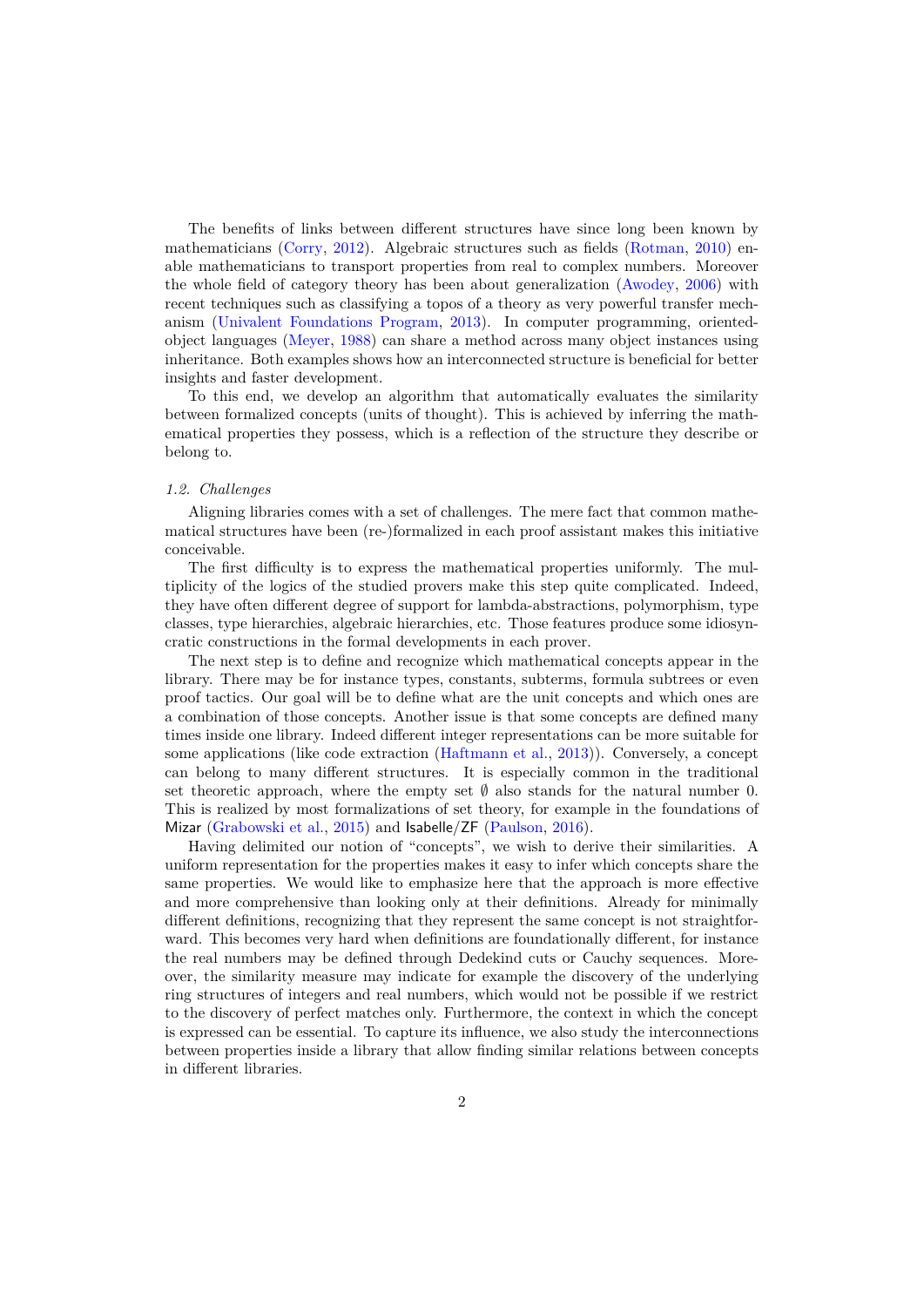We hope that solving these issues will create libraries of alignments suitable for the different types of applications envisioned.

### *1.3. Applications*

The principal application of our work is transferring theorems between libraries. Deep embeddings [\(Jacquel et al.,](#page-42-1) [2015\)](#page-42-1) are typically best-suited to check the soundness of the provers and prove meta-theorems about the system studied. Yet, the imported theorems are difficult to integrate with the current developments since they are created at different logical levels. Therefore, shallow embeddings [\(Myreen and Davis,](#page-42-2) [2014\)](#page-42-2) that can be obtained through reflection [\(Keller and Werner,](#page-42-3) [2010\)](#page-42-3) are preferred. Even then, if no concept mapping is performed, the potential risk is to create parallel developments on the same set of concepts. And additionally to the unnecessary repetitions, the equivalence between the two sets would have to be proven, which may not be possible. From our discovered alignments, it is possible to lift the set of mappings found to theorems and proofs. This yields a possible translation that can be used to import a library into another system in a sensible manner by reusing the common concepts. Still, each translated theorem needs to be derived in the other prover and porting proofs is a difficult process due to the possible differences in definitions. In our previous work [\(Gauthier and](#page-41-4) [Kaliszyk,](#page-41-4) [2015\)](#page-41-4), we relied on the matching algorithm to transfer proof knowledge between two HOL systems and evaluated how it improved the success of a machine-learning based proving framework HOL(y)Hammer [\(Kaliszyk and Urban,](#page-42-4) [2014\)](#page-42-4).

The second set of applications arises from the fact that our alignment procedure could also be used effectively within a single library. A first practical use is the removal of duplicate constants and theorems. Another possibility is to hyper-link similar objects to create a better proving environment. Moreover, the properties shared by similar concepts can be combined into a structure and the concepts made instances of this structure. In the case of types, this could lead to a possible refactoring of the type hierarchy present in the system which could be essential to share proofs across different domains. Proof assistants attempt to maximize sharing. This idea is most visible in proof assistants based on type theory such as Lean [\(de Moura et al.,](#page-41-5) [2015\)](#page-41-5) where its automation relies on its library structure. But it has been at the basis of one of the earliest proof assistant Mizar [\(Bancerek et al.,](#page-40-1) [2015\)](#page-40-1). Using fuzzy mappings inside one library, initial experiments on the possibility of producing new conjectures from analogues of theorems of a related domain were performed in [\(Gauthier et al.,](#page-41-6) [2016\)](#page-41-6). Finally, various proof refactoring techniques [\(Whiteside et al.,](#page-43-3) [2011;](#page-43-3) [Dietrich et al.,](#page-41-7) [2013;](#page-41-7) [Klein,](#page-42-5) [2014\)](#page-42-5) rely on similarities between concepts, such as these found here. Also refactoring may benefit from the patterns in the formalizations revealed by our algorithm.

### *1.4. Contributions*

This paper is an extended version of our work presented at CICM 2014 [\(Gauthier](#page-41-8) [and Kaliszyk,](#page-41-8) [2014\)](#page-41-8) which introduced a simple concept matching algorithm for a single foundation (higher-order logic). In this paper we present many extensions of this work, which allow much better automatic discovery of isomorphic and similar structures in multiple formal mathematical libraries based on different foundations. Specifically the contributions of this work are: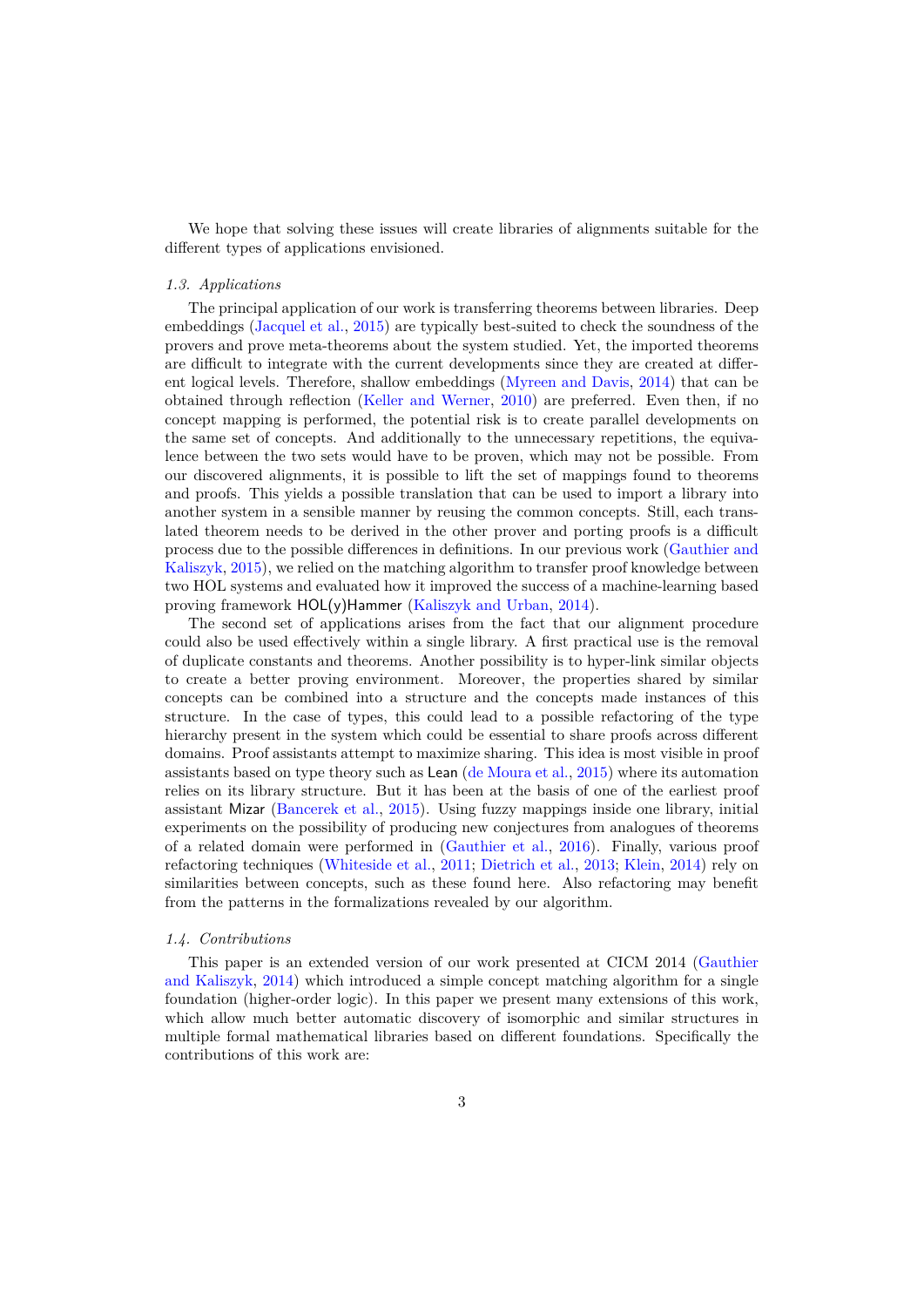- We design a fixpoint algorithm with various scoring functions for automatic discovery of similar concepts and theorems in and across proof assistant libraries. We find thousands of mappings between concepts. These include one-to-many mappings where concepts are related to multiple counterparts.
- We build properties and concepts from the objects of formal libraries: theorems, constants and subterms. During this step, we experiment with various degrees of normalization and an optional conceptualization of subterms, as well as different level of type inclusion.
- We evaluate the proposed approaches on the libraries originating from 6 interactive theorem provers based on different foundations including set theory and type theory. We translate them into a common representation, manually aligning the term representations of the different logics.
- We give an interpretation of the correlation between matches used in our fixpoint algorithm, and show that it can also be a key idea to produce sensible mappings for formulas.
- We investigate the possibility of using an intermediate library as a translation between two libraries by constructing transitive matches.
- We define various degree of subjective similarities given by the mappings. The highest degree is defined as an optimal match. It happens when the two related objects represent the same object conceptually.
- We describe a classification algorithm that decides which matches are optimal. We produce hundreds of such optimal matches for each pair of libraries.

# *1.5. General principles of the algorithm*

Our algorithm takes as an input the objects of two proof assistant libraries. These objects are types, constants and theorems. We do not consider the proofs. The aim of the algorithm is to recognize the constants (including types), or more generally subterms, representing the same (and/or related) concept occurring in different libraries. We will use properties such as associativity or nilpotence, extracted from the term representation of theorems to evaluate the similarity of two constants. A general guideline is that the more properties two constants have in common the more similar they are. In addition to this main idea, relations between similarity pairs together with a number of heuristics help refine the accuracy of our similarity measures. This means, that we will use a selfimproving mechanism, called dynamical scoring, where each similarity pair is influenced by the similarities of other pairs. For instance, the strength of a matching between *<* and  $\subset$  is correlated with the degree of similarities of the constants 0 and  $\emptyset$ . The result is a list of pair of constants, sorted by their similarity scores. On top of that, a procedure can be applied to decide if the best scoring match should be in the final mappings. This procedure relies on additional techniques such as disambiguation or type coherence. If the choice is not delayed, the score of the match is raised or diminished according to the decision. This in turn influences further applications of the dynamical scoring algorithm. An overview of the proposed procedure is presented in Fig. [1.](#page-4-0)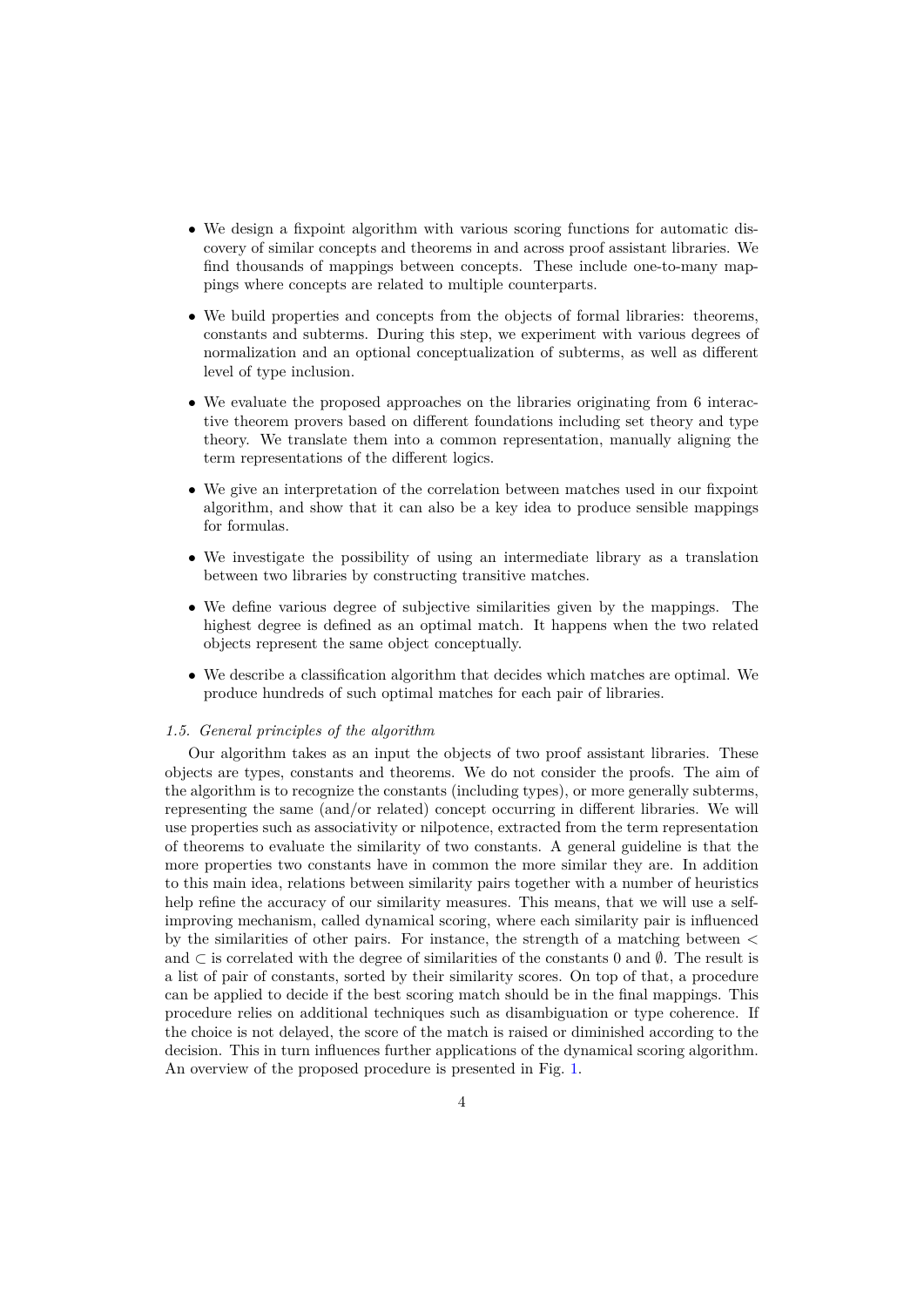

<span id="page-4-0"></span>Figure 1: Workflow graph

# *1.6. Plan*

The rest of this paper is organized as follows. In Section [2](#page-4-1) we explain the process of creating concepts and properties inside one prover. We describe how we match properties and deduce similarity scores between concepts in Section [3.](#page-10-0) In Section [4](#page-18-0) we evaluate each step of our approach. We next describe additional techniques applied on top of the scoring procedure that improve the quality of our results (Section [5\)](#page-30-0). We discuss related work in Section [6.](#page-38-0) In Sections [7](#page-39-0) and [8](#page-39-1) we conclude and present an outlook on the future work.

# <span id="page-4-1"></span>**2. Creating properties and concepts from theorems**

The only prerequisite of our algorithms is a common term representation of theorems in the considered proof assistant libraries. This requirement is immediately satisfied when considering matching of concepts in different formalizations or proof libraries of one system, but it may be harder to satisfy for libraries or proof assistants based on different foundations. We focus on the term structures, or the syntactic structures rather than the the semantics of the formulas in order to work across the different logical foundations. The term structures are exported from the internal term representation in each prover and thus contains implicit arguments and coercions that are not visible in the external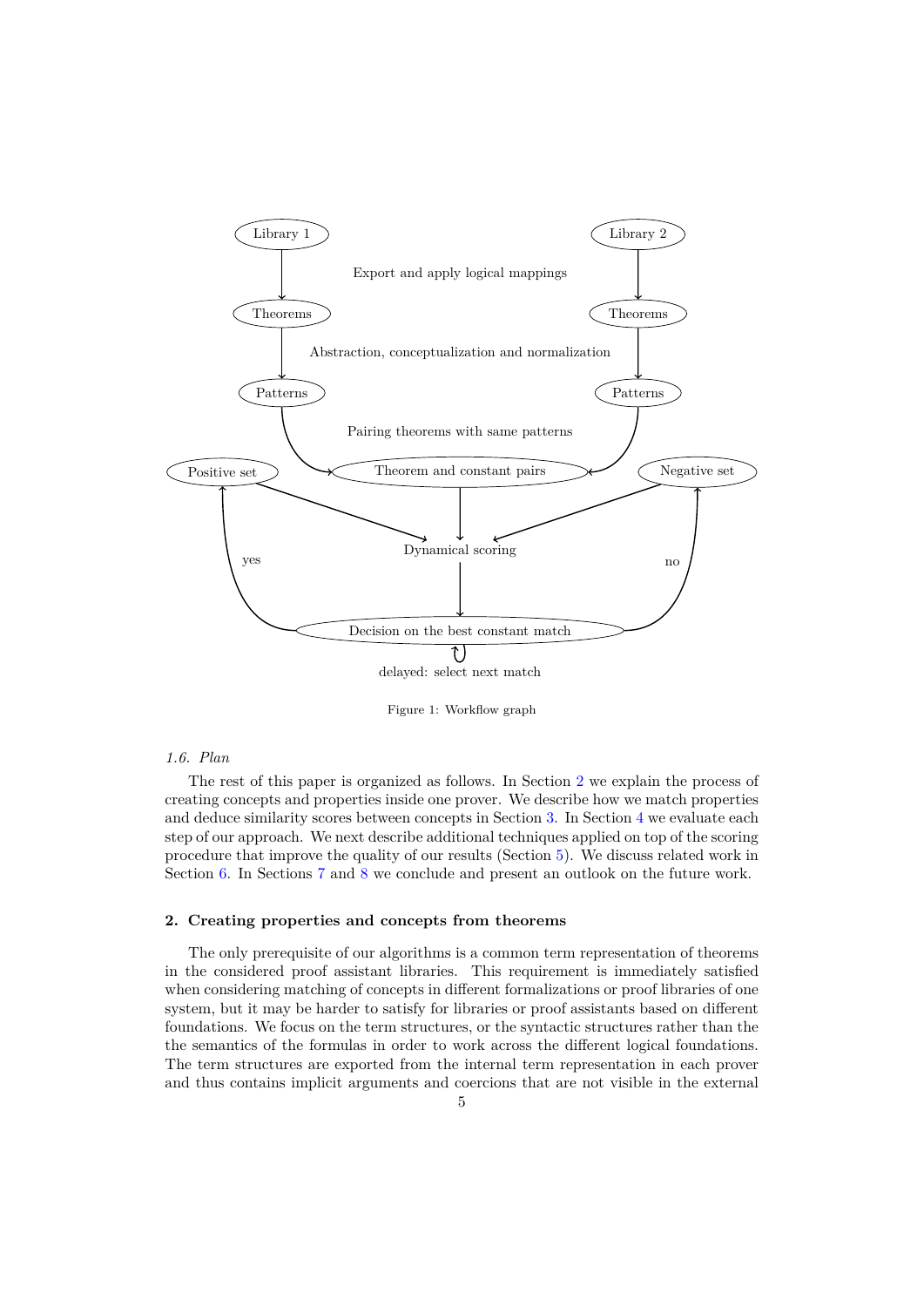syntax. This additional information makes detecting alignments more challenging but produces more precise mappings.

We believe that aligning concepts using this approach rather than providing a deep embedding is more appropriate. Indeed, the proof assistants have been meant to help proof developers and therefore their syntax is usually designed to correspond to standard mathematics. This also implies that the libraries created by the users often state theorems in a similar way. Moreover, each formal proof library is completely self-sufficient which means that basic types, such as integers, real numbers, or sets, are likely to be defined in all the proof libraries, which asserts that certain concept alignments do exist. Since the logical operators are often tied with intricacies of the logic, they usually need to be recognized and mapped manually (see Section [4.1\)](#page-18-1). In all our experiments we will assume that the representation of the terms corresponds to a version of type theory that includes the basic predicate logic and equality. Therefore, we manually recognize the constants ∀*,* ∃*,* ⇒*,* ¬*,* ∧*,* ∨*,* ⇔*,* =. We additionally map the the type of propositions, which we will denote as \$*o* and the type of all types \$*t*. The names \$*o* and \$*t* are the TPTP [\(Sutcliffe](#page-43-4) [et al.,](#page-43-4) [2012\)](#page-43-4) notations used for the two types. These mappings actually collapse the type hierarchy. This however has no consequence for the algorithm: the intent is to discover concept similarities, and only proving or disproving their equality requires a sound system. Furthermore, even if the found concept pairs are not equivalent, but only similar, such pairs are still often useful.

With a common representation of theorems, we can identify the theorems that are instances of the same property. Since two statements may represent the same property even if they are presented in different forms, we normalize the statements of the theorems. Furthermore, the found properties should not depend on the name of the constants present in the statement, therefore constants should be abstracted after normalization. From this intuition, we now give a formal definition of a property.

**Definition 1** (Property). Given a set of terms T, and a normalization method  $N : T \rightarrow$  $\mathcal{T}$ , a property P of a theorem  $T \in \mathcal{T}$  is defined by:

$$
P =_{def} \lambda C_1, \dots, C_n. N(T)
$$

where  $C_1, \ldots, C_n$  are the non-logical constants appearing in  $N(T)$  ordered by a left out*ermost traversal of N*(*T*)*. Two properties will be said equal if they are α-equivalent.*

**Definition 2** (Derived matchings). Two theorems  $T_1$  and  $T_2$  which share the same property P are called a matching pair of theorems. Let  $(T_1, T_2)$  be a a matching pair of theo*rems with normalized forms*  $N(T_1) = P(D_1, \ldots, D_n)$  *and*  $N(T_2) = P(E_1, \ldots, E_n)$ *. The matching pairs of constants*  $(D_1, E_1), \ldots, (D_n, E_n)$  *are induced by the pair*  $(T_1, T_2)$ *. We will also say that two constants D and E have the same property if they occur at the same position in two equal properties. The similarity of D and E will be measured by the number and quality of these properties.*

**Remark.** *The distinction made in our previous work [\(Gauthier and Kaliszyk,](#page-41-8) [2014\)](#page-41-8) between patterns of theorems and properties of constants is now subsumed by this single definition. Patterns of theorems are now also called properties. The distinction between different positions inside a property is now defined implicitly by the process of inducing pairs of constants. These changes lead to a much more concise description and a significant gain in memory and speed for our algorithms.*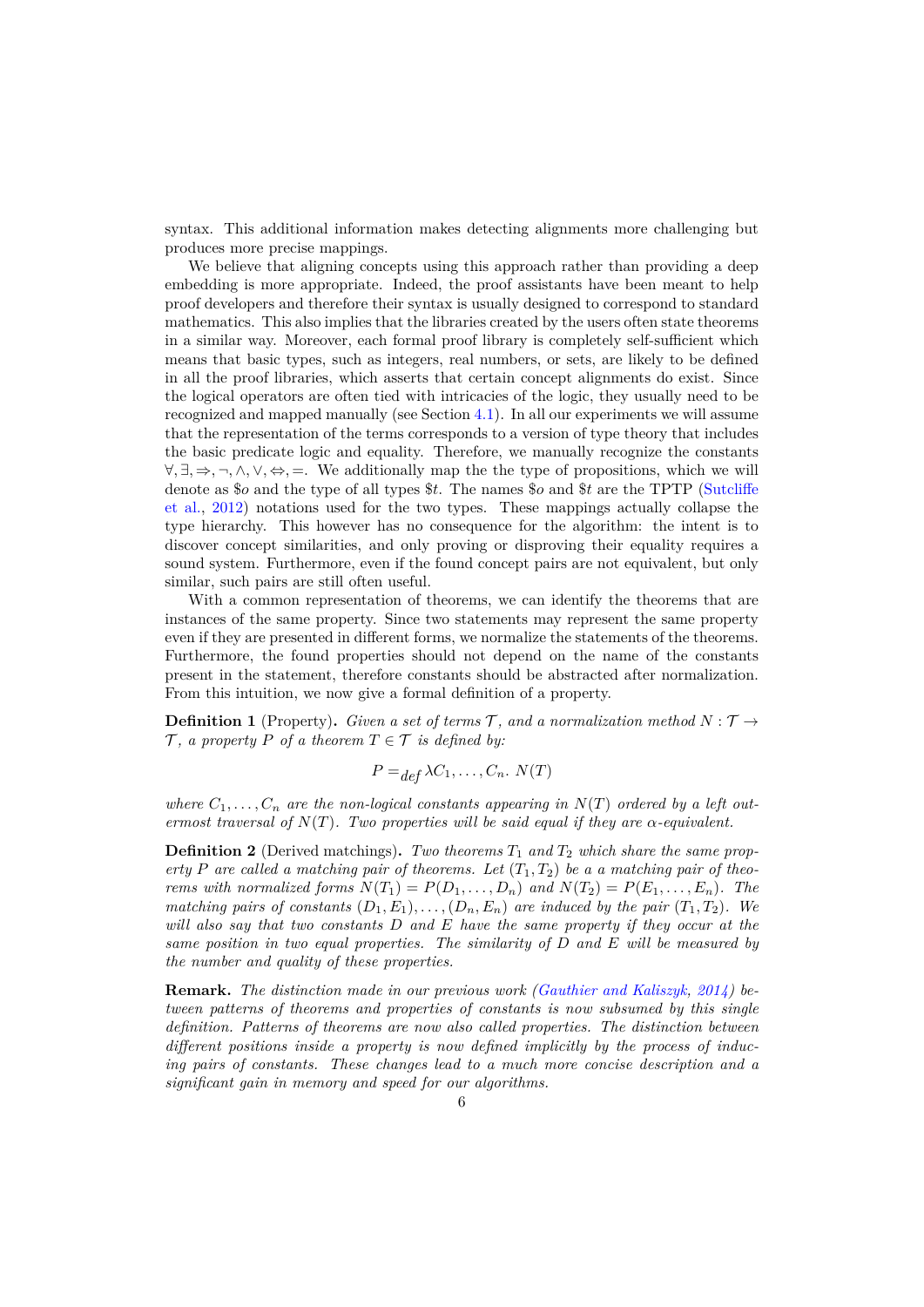**Example.** *Given the below theorems T*<sup>1</sup> *and T*2*, their respective normalizations, and the properties extracted from their statements:*

| $T_1: \forall x: num. x + 0 = x$                                                                                            | $T_2$ : $\forall x$ : real. $x = x \times 1$ |
|-----------------------------------------------------------------------------------------------------------------------------|----------------------------------------------|
| $N(T_1): \forall x: num. x = x+0$                                                                                           | $N(T_2): \forall x : real. x = x \times 1$   |
| $P_1: \lambda num, +, 0. \ \forall x: num. \ x = x + 0$ $P_2: \lambda real, \times, 1. \ \forall x: real. \ x = x \times 1$ |                                              |

*The properties*  $P_1$  *and*  $P_2$  *are*  $\alpha$ -equivalent, therefore the theorems  $T_1$  and  $T_2$  form a *matching pair of theorems, and the following three matching pairs of constants are derived:*

$$
num \leftrightarrow real, + \leftrightarrow \times, 0 \leftrightarrow 1
$$

The purpose of a normalization method is to maximize the number of shared properties without sacrificing the characteristics of each individual one. This is typically done by rewriting the theorems into a normal form and by extending the types of the considered concepts. We will first focus on the rewriting based methods: computing conjunctive normal forms, reordering commutative and associative-commutative connectives, and normalizing subterms. Then we will discuss different levels of typing that can be applied and how they interact with the normalization methods.

The effect of the rewriting based methods is illustrated on a running example. For clarity, type information is omitted, constants are not abstracted.

**Example.** *(Running) The constants* ×*, alt\_pi, s,* 0*, cos and fst respectively stand for multiplication, π, successor, zero, cosine and projection on the first argument.*

$$
\forall y \ x. \ x = alt\_pi \times (s (s 0)) \Rightarrow cos x = fst 0 y
$$

# *2.1. Conjunctive normal forms*

First, we split the theorems into separate conjuncts even when they appear under quantifiers. Each conjunct can be considered as separate theorems from this point. We then rewrite every theorem statement to conjunctive normal forms. In this normalization we assume classical logic, however if this is not desired, it is possible to consider intuitionistic clausification [\(Otten,](#page-42-6) [2005\)](#page-42-6). As the focus is on proof libraries that can be expressed in type theory, we preserve the equivalences  $\Leftrightarrow$  and consider them as equalities between propositions.

**Example.** *(Running)*  $\forall y \ x$ .  $\neg(x = alt\_pi \times (s (s 0))) \lor \cos x = \text{fst } 0 \ y$ 

# *2.2. Subterms*

Certain concepts are declared as a constant in one proof library but left as a construction over simpler concepts in another. The number 1 can be defined as a single constant *one* (in Proofpower), by the successor of zero  $S(0)$  in all the libraries that use a unary representation of numbers or by a binary representation (for examle  $BIT<sub>1</sub>(0)$ ). In some cases it is only clear from the context, whether a certain subterm is supposed to represent a single constant or a more complex construction. Consider the HOL4 type *prod*(*real, real*). It is used to represent the complex numbers as well as pair of reals [\(Gauthier and Kaliszyk,](#page-41-4) [2015\)](#page-41-4).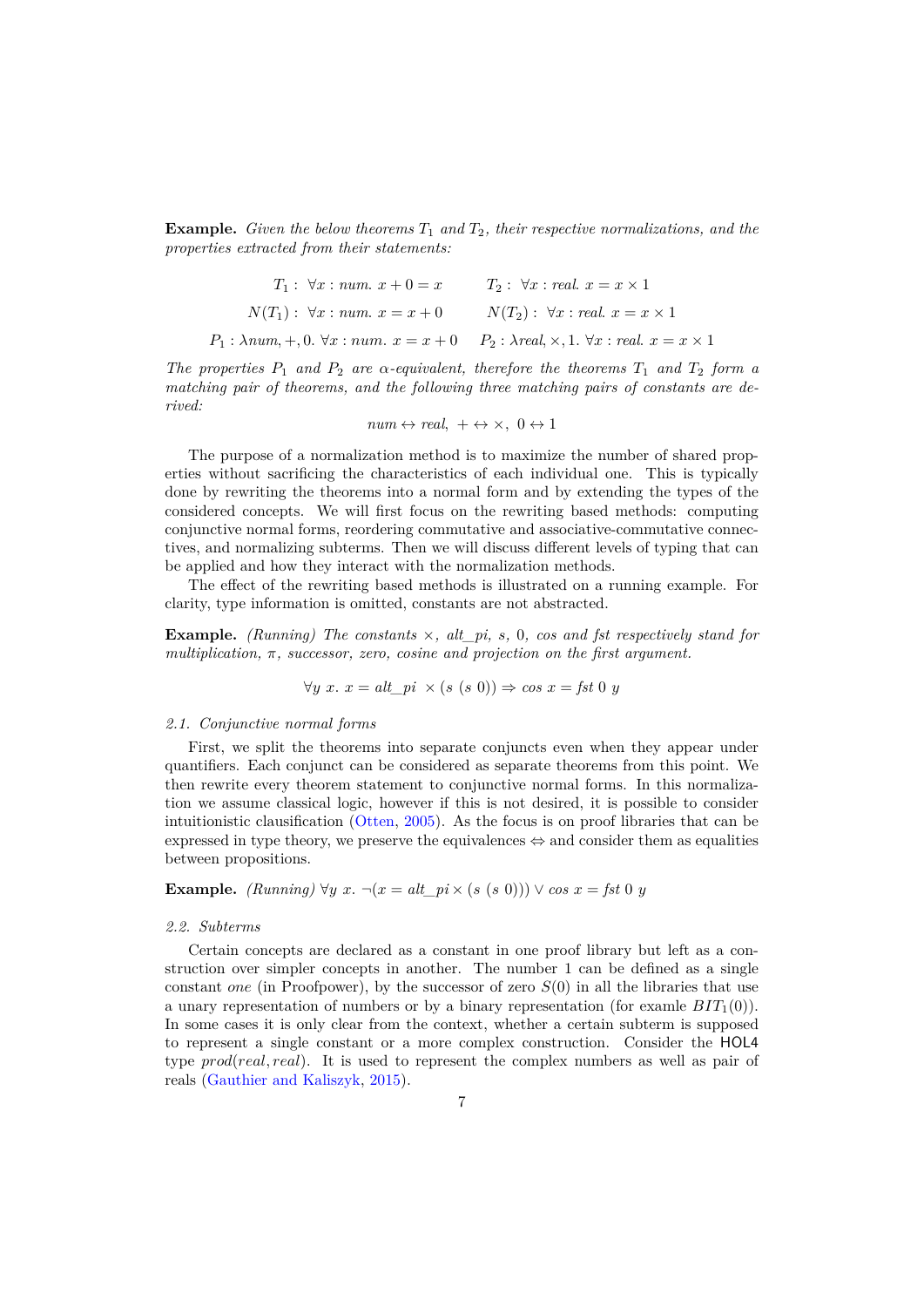Matching of whole subterms also enables us to automatically factor type arguments. Type arguments are usually the first arguments of a function, therefore thanks to curryfication we can find subterms that represent type instances of constants. This approach works even with the type classes of Isabelle/HOL. For instance, in the experiments we will discover that the subterm *zeronat* in **Isabelle/HOL** is similar to the constant 0 of type *num* in HOL Light.

Because it is impractical to consider all possible subterms as a concept, we will impose some practical restrictions. First, the selected subterms must be formed from function applications and constants only, in particular they do not contain any variables. Second, we only select a subterm if it appears sufficiently frequently in a proof library. Moreover, a subterm is more likely to represent a concept if it is smaller and the conceptualization of big subterms reduces the complexity of the pattern. So, a simple heuristic is to check whether the subterm appears in a number of theorems greater or equal to two times its size.

Every time a subterm substitution is applicable, we duplicate theorem statements. The substitutions replace the selected subterms by newly defined constants. A simple type inference mechanism on a subterm is used to determine the type of its defined constant, in case types at constant positions are required. We will only use maximal substitutions, where a maximal number of replacements is performed with the one with the largest subterms applied first, since they are the most likely to produce new matching pairs of theorems.

#### **Example.** *(Running)*

*By creating a new constant definition*  $c =_{def} s$  (*s* 0)*, we obtain:* 

$$
\forall y \ x. \ \neg(x = alt\_pi \times c) \lor \cos x = fst \ 0 \ y
$$

Since different substitutions may lead to different pairs, it would be also interesting to consider matching large sets of terms with many possible substitutions. As we do not focus on one representation of terms, the applicability of various term indexing techniques [\(Graf,](#page-41-9) [1996;](#page-41-9) [Ramakrishnan et al.,](#page-43-5) [2001;](#page-43-5) [Schulz,](#page-43-6) [2013\)](#page-43-6) for arbitrary proof assistant terms is left open.

*Equivalent concepts.* In an effort to minimize the number of equivalent concepts inside one library, we identify constants that are in the same equivalence class of the equality relation. In practice, it requires recognizing theorems of the forms of  $c_1 = c_2$  in order to extract an equality relation and replacing constants of an equivalence class by a new constant representing them. The process of conceptualization of subterms is performed before the construction of the equality relation. Therefore constants representing subterms will also be identified with members of their equivalent class.

# **Example.** *(Running)*

*Relevant equalities found in the library after conceptualization:*  $2 = c$ ,  $\pi = alt\_pi$ . *Substitution by a unique representative of the equivalent class induced by the equalities:*

$$
\forall y \ x. \ \neg(x = \pi \times 2) \lor \cos x = \text{fst } 0 \ y
$$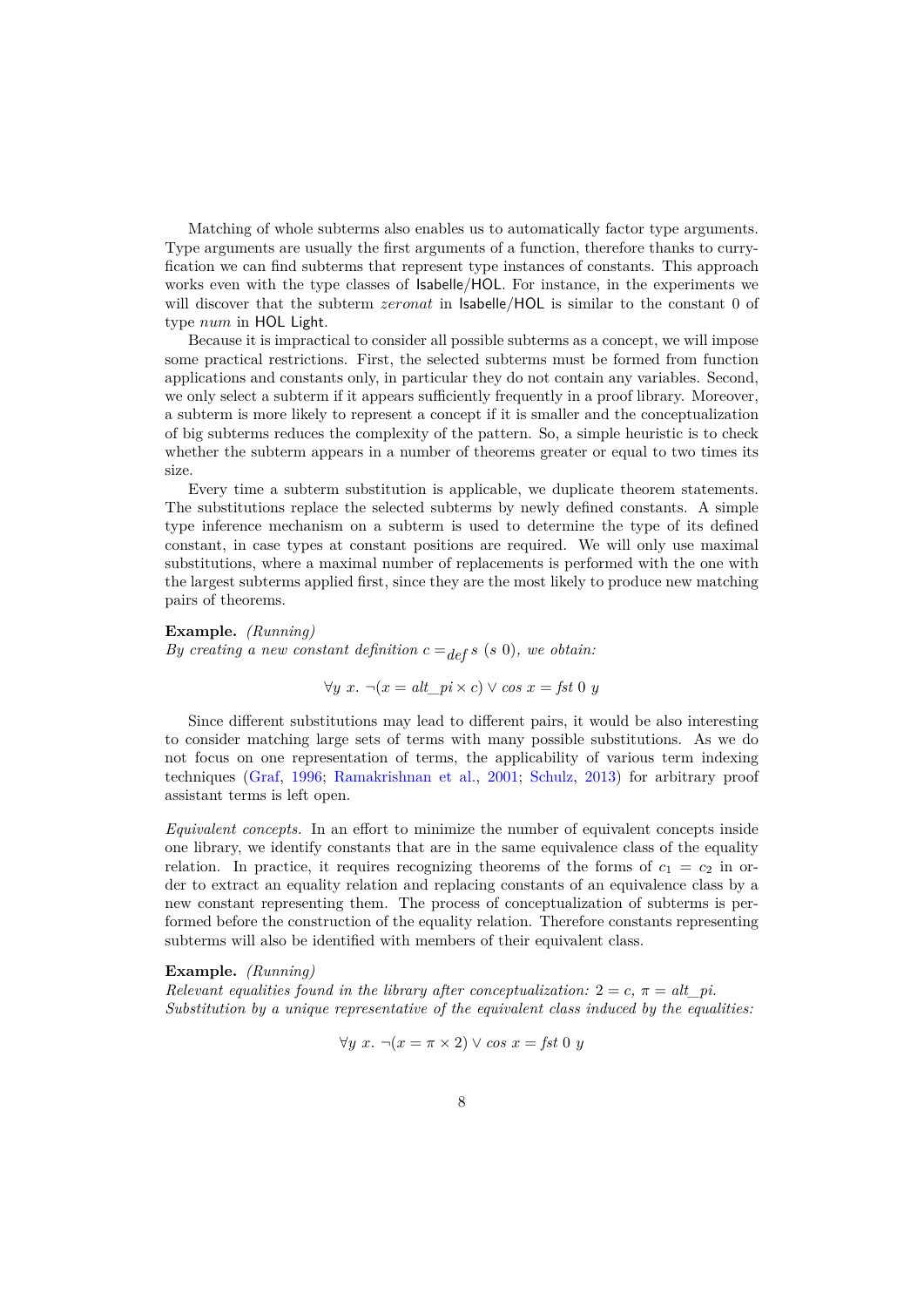#### *2.3. Associativity and commutativity*

Rewriting terms modulo associativity and commutativity in the higher-order setting has been studied by [Walukiewicz](#page-43-7) [\(1998\)](#page-43-7). The simplifiers of certain proof assistants, including HOL Light and Isabelle, implement procedures for normalizing terms modulo AC as part of their simplifiers. The proof checker Dedukti [\(Dowek et al.,](#page-41-10) [2003\)](#page-41-10) allows reasoning modulo equations [\(Blanqui,](#page-40-2) [2003\)](#page-40-2) which can include AC, therefore contains an algorithm for normalizing  $\lambda \Pi$  terms modulo such equations.

The requirements of our algorithm are slightly different than of these above. The usual requirement is to reduce *α*-equivalent terms to the same normal forms given a number of AC rules and a total ordering *<ord* on ground terms. This order can be constructed by comparing top constructors and in case of equality recusively comparing subterms. In our context, however, the names of the non-logical constants (and variables) should not influence the term ordering. This is because the properties must be independent of the names of the used constants. Therefore the AC normalization procedure works on abstracted terms where different abstraction symbols are used for constants and types.

The names of constants are abstracted in the theorems, but they are important in the induced pairs of constants. In particular, when both arguments of a commutative constant are  $\alpha$ -equivalent, the term ordering cannot compare the two possible orderings of the whole term. Consider for example the theorem statement  $g(x) = h(x)$ , where *g* and *h* are constants and *x* is a variable. Then in theory we would need to create both versions. As this may be explosive in case of large applications of AC connectives, we have not implemented this yet.

In the following enumeration, we present AC normalizations used in our experiments. At each level, the AC properties of more constants is considered and formulas are rewritten accordingly.

- 1. No normalization, even the order of subterms applied to the logical constants is preserved.
- 2. Normalization based on AC of the logical constants only. For this ordering:

*λx.*  $(x = π × 2) <$ <sub>*ord</sub>*  $\lambda x$ .  $(π × 2 = x)$ </sub> *λx y. cos*  $x =$  fst 0  $y <_{ord}$  fst 0  $y = \lambda x$  y. *cos x λx y.*  $\neg(x = π × 2) ∨ cos x = \text{fst } 0$  *y*  $\lt_{ord}$  *λx y. cos x* = fst 0  $\lor \neg(x = π × 2)$ ∀*x y.* ¬(*x* = *π* × 2) ∨ *cos x* = fst 0 *y <ord* ∀*y x.* ¬(*x* = *π* × 2) ∨ *cos x* = fst 0 *y*

We get by applying rewrites starting from the deeper subtrees (innermost):

$$
\forall x \ y. \ \neg(x = \pi \times 2) \lor \cos x = \text{fst } 0 \ y
$$

3. The set of all constants that have an associative or a commutative property in the corresponding proof library. This become imprecise in higher-order foundations, where AC properties may be stated using higher-order predicates (for example  $associative(+)$ . We get by applying rewrites starting from the deeper (innermost) subtrees: The constant  $\times$  is commutative, but since constants are abstracted the ordering cannot distinguish between  $\pi \times 2$  and  $2 \times \pi$ . So the running example is left unchanged.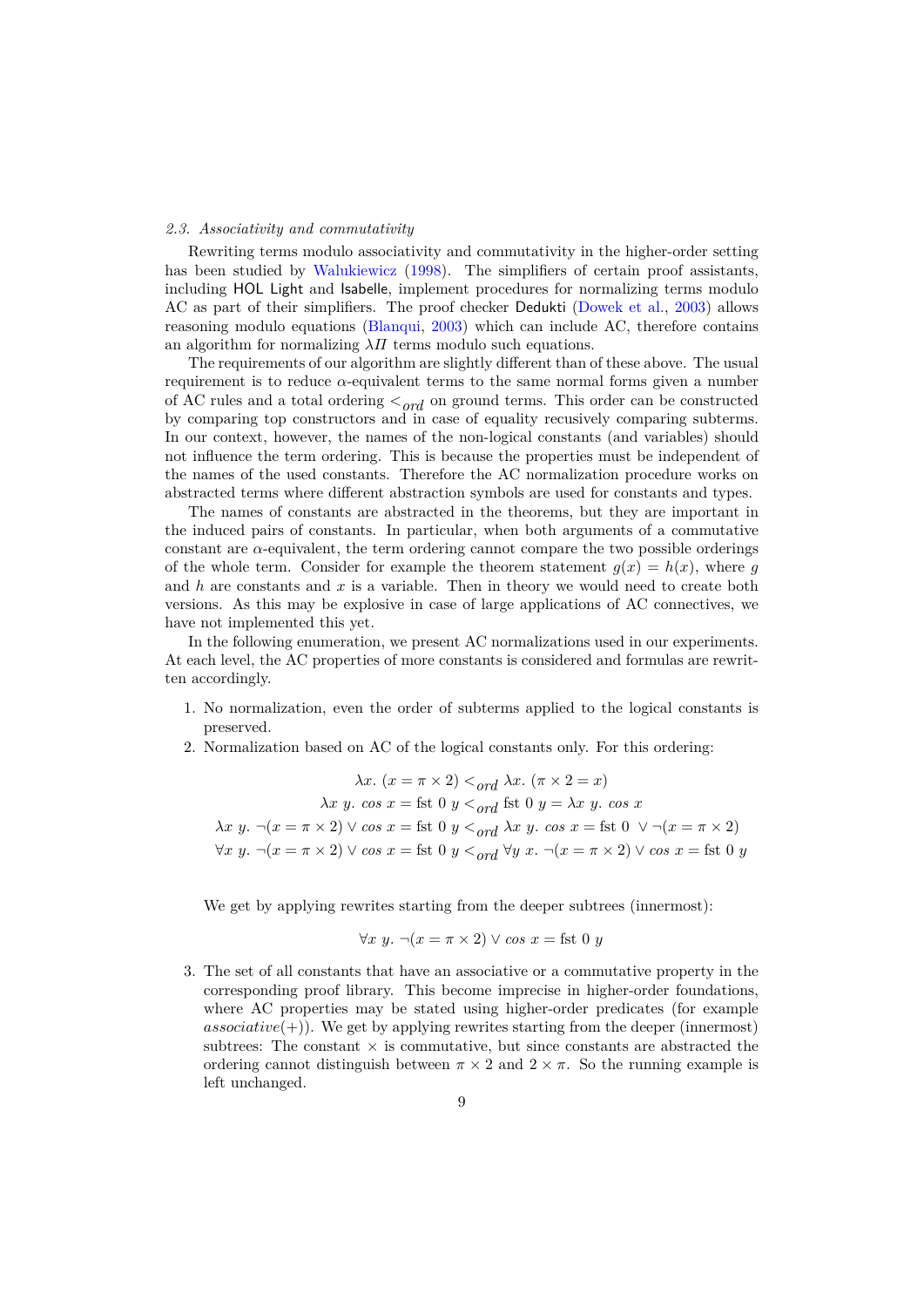4. Finally we add the commutativity of all constants. This means that given a function, the procedure reorders its arguments (possibly more than 2) so that the resulting term is minimal in the term ordering. If  $\lambda y$ . fst y 0  $\lt_{ord} \lambda y$ . fst 0 y then the normalized form of the running example becomes:

$$
\forall x \ y. \ \neg(x = \pi \times 2) \lor \cos x = \text{fst } y \ 0
$$

The last normalization may seem strange at first as it creates an inconsistent normalization. However, it does allow for matching concepts which are stated with differently ordered arguments in different libraries.

#### *2.4. Typing Information*

In order to find more matches, we also try to normalize the type information across the different proof libraries. We consider four levels of typing available before term normalization and we depict their effect on the following example.

**Example.** *(Typing) In this statement, the constants hd, list, int and* 0 *respectively stand for head, type constructor for lists, integer and zero.*

$$
\exists l: list \ int. \ hd \ int \ l = 0
$$

1. Type erasure. The type matches can be recovered using the types of the constants involved in a matching and applying type coherence (see Section [5.1\)](#page-32-0).

$$
\exists l. hd \ int l = 0
$$

2. Simple types. We create a simple type (one constant) for each unique formula occurring on the left of a type judgment. This approach can be useful if we consider their types, for example when matching constants with dependent types of Coq against set theory constants typed using the Mizar soft type system. Given a new constant definition  $d =_{def}$  *list int*, the typing example normalizes to:

$$
\exists l : d. hd \; int \; l = 0
$$

3. Variable types. Including the types of all variables is enough to recover all types in simple type theory; however it is not enough to recover all types in more intricate type systems.

$$
\exists l: list \ int. \ hd \ int \ l = 0
$$

4. Constant types. This combines the previous approach with the types of constant at each positions inside the terms. In this last typing example, \$t is written *t* for simplicity.

$$
\exists l : (list : t \Rightarrow t) (int : t). (hd : (\forall a : t. (list : t \Rightarrow t) a \Rightarrow a)) (int : t) l = (0 : (int : t))
$$

The proposed type levels of typing are recursive, which means that the types are themselves constants whose types are also included in the formula until a defined type, including the basic types of propositions \$*o* and types \$*t*, is reached. The later typing levels are available only to the proof libraries where they are meaningful. In our case study, this implies that the fourth typing information level is not available for Mizar. In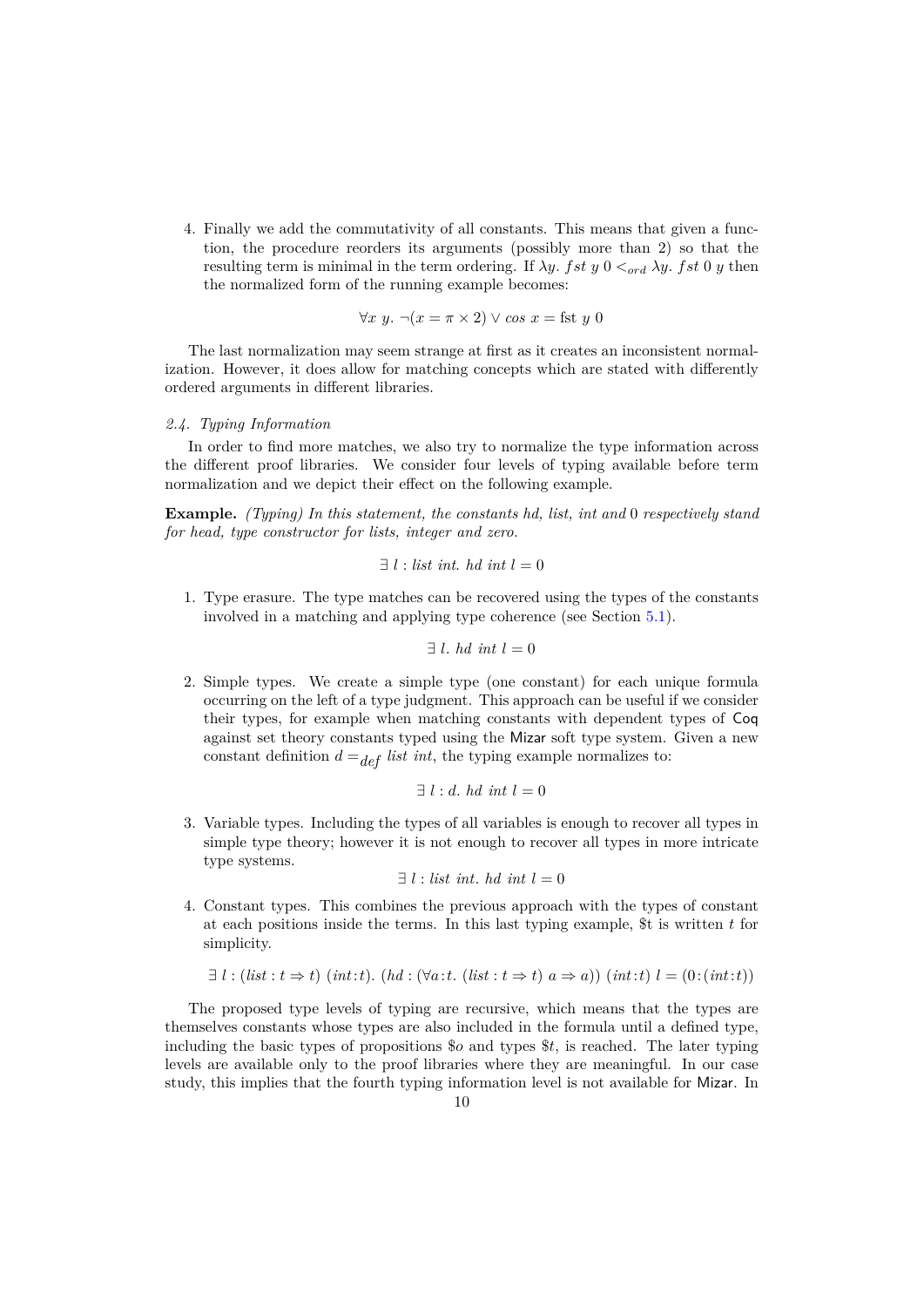Mizar's soft type system a term does not have a unique type, and checking whether a term belongs to a type does require theorem proving. It would be possible to make use of the cluster-rounding algorithms implemented by the Mizar checker [\(Trybulec,](#page-43-8) [2007\)](#page-43-8), even so with terms belonging to many types, this would not match to any of the other considered proof libraries so far.

Using the different levels of typing information increases the accuracy of patterns and allows the use of more precise settings, which limit the number of ambiguous matches. However, additional typing information increases the number of missed matches, that would require type alignments not detected by our algorithm.

# <span id="page-10-0"></span>**3. Similarity**

Pairs of constants have an intrinsic similarity based on the number of properties they share as well as the quality of the theorem pairs that created those properties. Various heuristics helps us value the similarity of these pairs of theorems. The most important heuristic for a pair of theorems is the quality of the induced pairs of constants. The correlations between pairs of concepts is captured by our scoring functions. Applying these functions iteratively result in a dynamical system, where the confidence on a pair of concepts evolves relative to the influence of the other pairs. The propagation of this effect stops when the system reaches a stable state, which it always does as demonstrated in Section [3.6.](#page-14-0) When a stable state is reached, the similarity between concepts should correspond to inherited higher scores.

### *3.1. Sets of pairs*

Before we introduce concrete pair scoring functions, we discuss how the pairs are computed in order to explain the motivation for the functions.

Given two proof libraries  $lib_1$  and  $lib_2$ , we first compute all the properties. We next create all possible theorem pairs, by considering all the properties which appear in both libraries. For each property  $P$  we apply the same pairing mechanism. Given  $n_1$  theorems from the library  $lib_1$  representing this property, and  $n_2$  theorems from the library  $li b_2$ which represent the property  $P$ , we create  $n_1 * n_2$  theorem pairs by considering the Cartesian product of the two sets. In practice, the number of theorems sharing a property is small compared to the size of the library(see Section [4.2\)](#page-20-0). Therefore the observed time complexity is less than quadratic with respect to the number of theorems in the library.

The list of all *m* pairs of theorems is named  $(t_w)_{1 \leq w \leq m}$ 

We then compute the set of induced pairs of constants from each pair of theorems. The union of these sets is the set of all pairs of constants for our library pair  $(lib<sub>1</sub>, lib<sub>2</sub>)$ . The list of all *n* pair of constants is named  $(c_v)_{1 \le v \le n}$ .

**Remark.** *Notice that the variables t and c stand for pairs of theorems and constants and not single theorems and constants. We will rarely need to access the components of the pairs, and we will explicitly refer to the first and second component of the pairs in such cases.*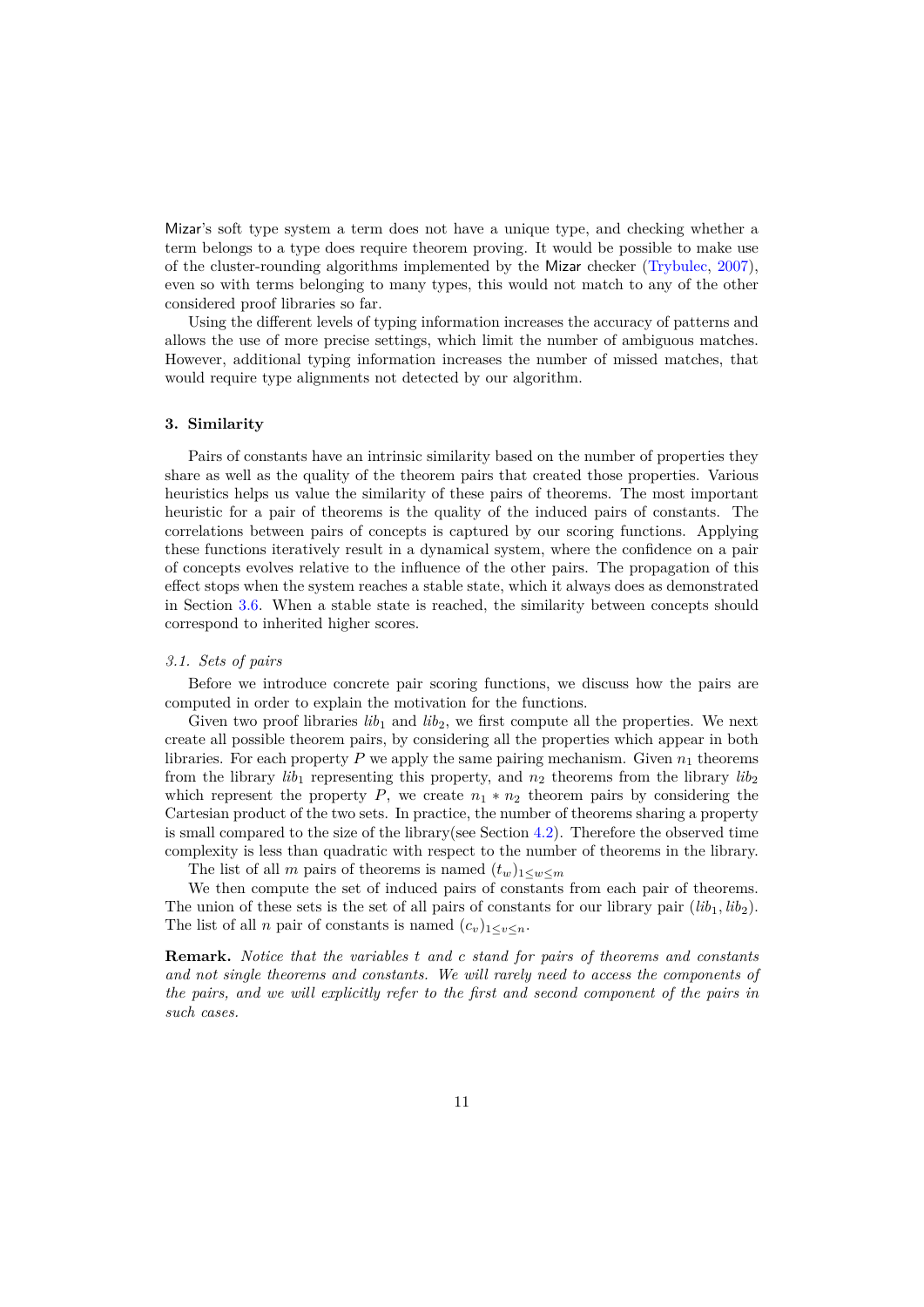# *3.2. Scores*

We define the scores of pairs of objects recursively by:

$$
score_t(t_w) = coef_t(t_w) \times \sum_{i=1}^{n} \delta(c_i, t_w) score_c(c_i)
$$

$$
score_c(c_v) = g(coef_c(c_v) \times \sum_{j=1}^{m} \delta(c_v, t_j) score_t(t_j))
$$

where  $\delta$  is the characteristic function of the relation R "is induced by" defined in Section [2:](#page-4-1)

 $\delta(c, t) = 1$  if *c R t* and 0 otherwise,

g is a normalization function from  $\mathbb{R}^+$  to [0; 1[:

$$
g(x) = \frac{x}{x+1}
$$

and  $\text{coeff}_t(t_w)$ ,  $\text{coeff}_c(c_v)$  are coefficients based on heuristics defined and justified in Section [3.3.](#page-11-0)

In the following, we will use *score* and *coef* when it is clear from the context which of the scores and coefficients are meant.

The function *g* guarantees the convergence of the vector sequence generated by the algorithm (see Section [3.6\)](#page-14-0). It also reduces the difference between good and very good values providing a smoothing of the scores. This function has a similar role as the sigmoid in backpropagation neural networks [\(Hecht-Nielsen,](#page-41-11) [1988\)](#page-41-11).

#### <span id="page-11-0"></span>*3.3. Heuristics*

The principal reasons for the choice of the following heuristics for coefficients are simplicity, trials and errors, and inspiration from the TF-IDF [\(Jones,](#page-42-7) [1972\)](#page-42-7) heuristics for finding the most relevant words in a text. Our heuristics include the coefficients for the *score* functions that scale the sum of the scores of their dependent objects (scores of theorems depends on score of constants and conversely). The coefficient for theorem pairs is composed of two parts, where the first part estimates the quality of the property represented by the pair and the second part corresponds to the recursively considered constants.

In order to estimate the quality of a property, we first compute the frequency of the property  $P(t_w)$  of the pair  $t_w$  in the set of pairs of theorems, i.e. the number of pairs of theorems representing the property  $P(t_w)$ :

$$
freq(t_w) = card{t'_w \mid P(t_w) = P(t'_w)}
$$

Since rarer properties should get a higher score we compose this evaluation with a decreasing function.

$$
inv\_freq\_property(t_w) = \frac{1}{ln(2 + freq(t_w))}
$$

where the property  $P(t)$  of a pair  $t$  is the property of its first component, which is also equal to the property of its second component.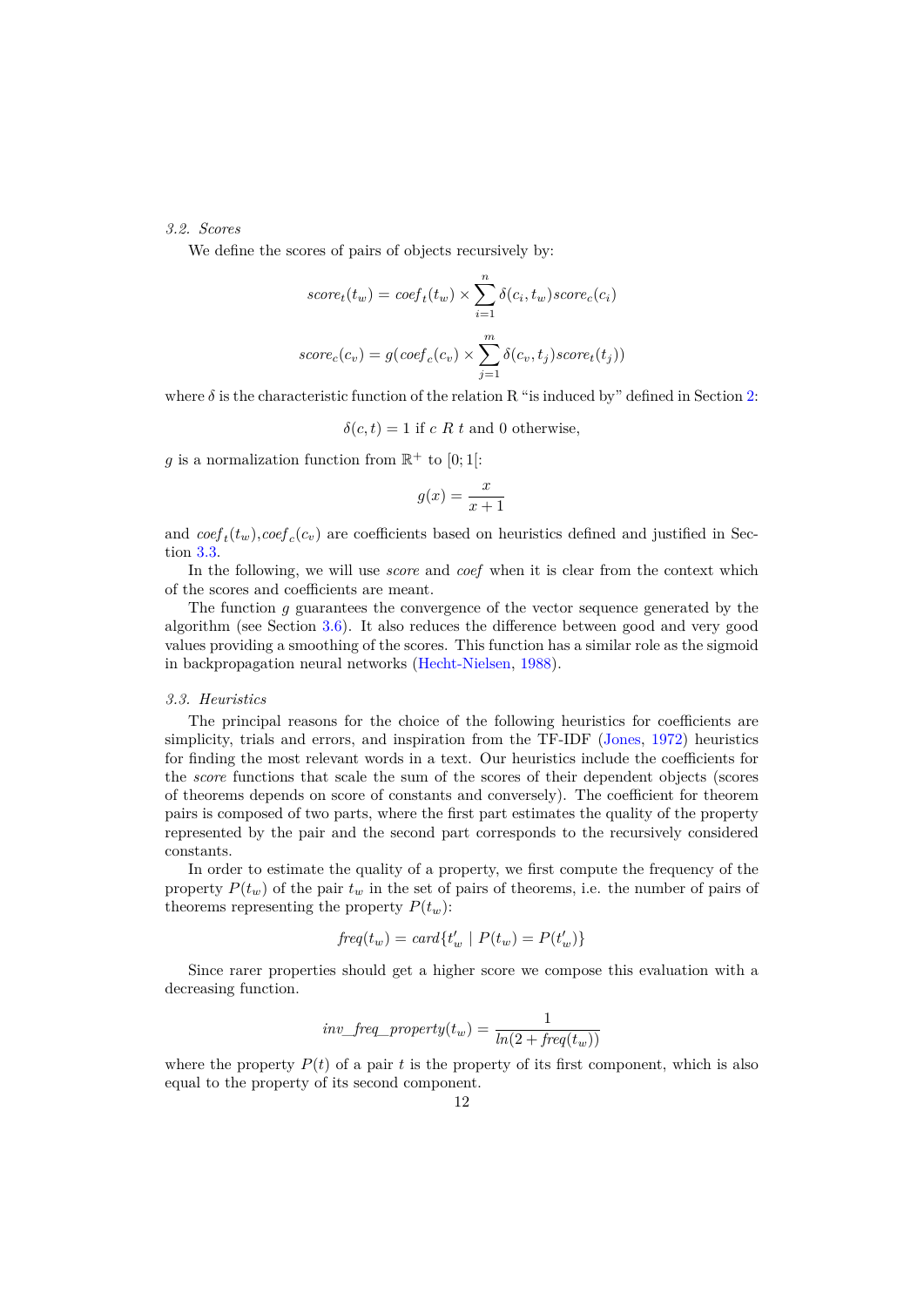The second part of the estimation is based on the constants used in the computation of the theorem pair score:

$$
ind(t_w) = card\{c \mid c \math R \ t_w\}
$$

$$
inv\_ind(t_w) = \frac{1}{ln(2 + ind(t_w))}
$$

$$
average\_const\_score(t_w) = inv\_ind(t_w) \times \sum_{i=1}^{n} \delta(c_i, t_w) score_c(c_i)
$$

**Remark.** *If we consider scores as probabilities, it would seem natural to take a product instead of a sum of these probabilities. However, a general guiding rule is that theorem pairs should benefit from an additional good matches in its constants pairs, and be penalized by additional bad matches. There are two possibilities of enforcing such constraints. Either we can take the sum of the scores (which we chose to do) or we can allow the product of the scores to have a value greater than 1. Given the guiding rule, the simple interpretation by probabilities does not create a representative model for our scores.*

The total score of a theorem can also be computed by multiplying the inverse of the property frequency by the average constant score:

$$
score(t_w) = inv\_freq\_property(t_w) \times average\_const\_score(t_w)
$$

This implies that the coefficient of the theorem pair  $t_w$  is:

$$
coeff(t_w) = inv\_freq\_property(t_w) \times inv\_ind(t_w)
$$

We will next give the coefficient for constant scores. If two constants appear in many theorems, they are more likely to have some common properties, whereas rare constants with the same amount of properties should be advantaged. Therefore we apply the following coefficient to the scores of pairs of constants.

$$
freq(d) = card{theorems containing the constant d}
$$
  
 
$$
inv\_freq\_const(c_w) = coef_c((d_1, d_2)) = \frac{1}{ln(2 + freq(d_1) \times freq(d_2))}
$$

where  $d_1$  and  $d_2$  are the components of the pairs  $c_w$ .

This coefficient is the only part of the scoring function which requires inspecting the constants composing a pair.

The *inv* freq property is definitely the most important of these coefficients, which together with the correlations created by the sums comprises the core of the algorithm. The other two *inv\_ind* and *inv\_freq\_const* are not critical.

# <span id="page-12-0"></span>*3.4. A dynamical system*

In this section we will discuss the relation between our algorithm and dynamical systems, which are algorithms that iteratively refine the interrelated scores. Our algorithm starts by assigning the value 1 for each pair of constants. Next, it calculates a score for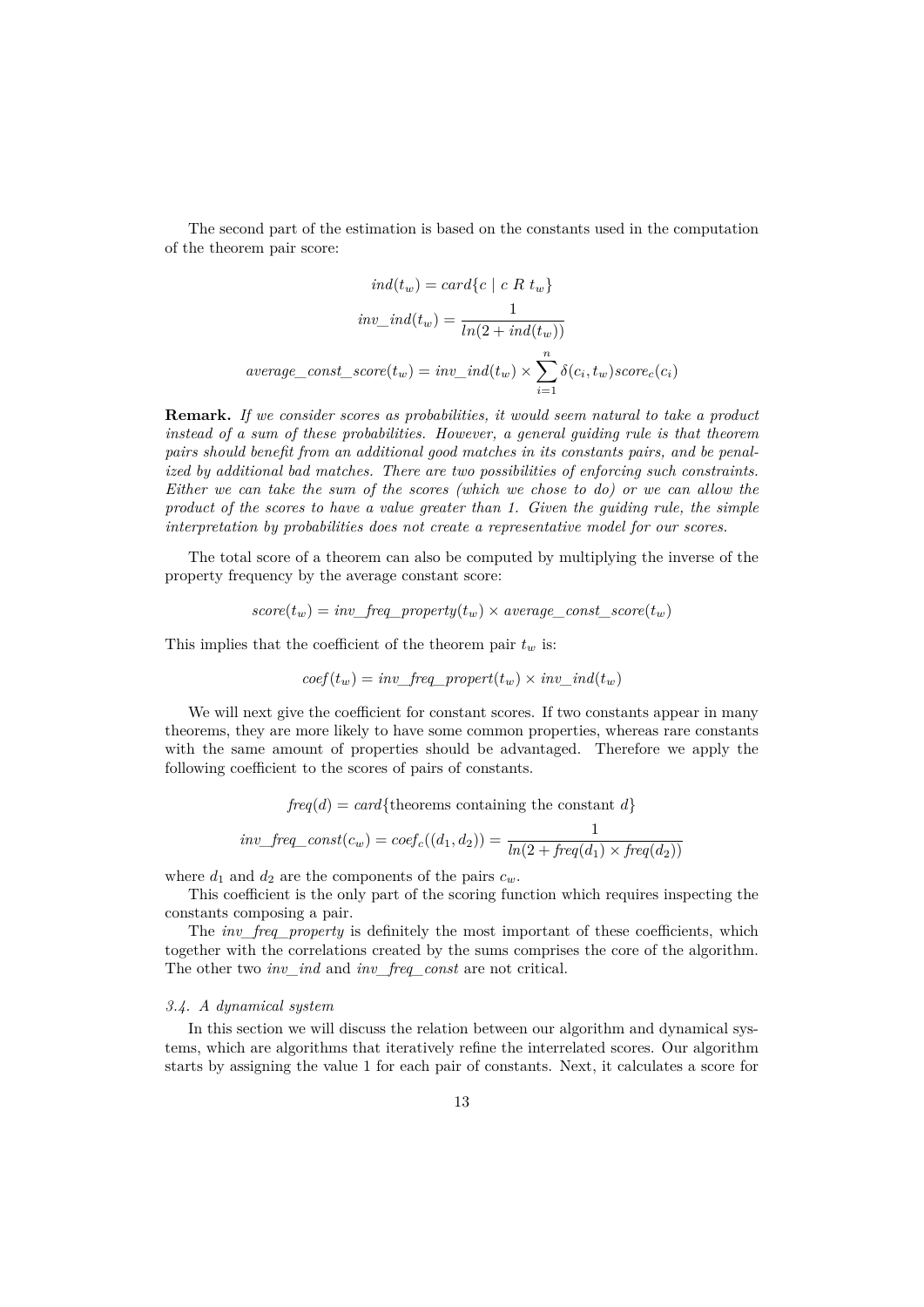each pair of theorems which in turn gives a new score to the pair of constants. This process is then repeated until a fixpoint is reached.

Our experiments will confirm the effectiveness of this approach, however first we will present a theoretical point of view, where we consider the iterative process as a dynamical system. This will reveal more about how pairs of concepts are connected. And the study of properties such as convergence and regional uniqueness, will give us the assurances about the termination of the process and its sensitivity to initial conditions. Finally some important but non-critical conjectures will be made for a global uniqueness and the rate of convergence.

In order to distinguish the different steps of the algorithm we will add the second argument to the score functions, referring to the scores at time  $t$  as  $score(x, t)$ . We can now express the scores of each pairs of concepts at time  $t + 1$  in function of the pairs of each concepts at time *t*. In the following,  $(X^t)_{t \in \mathbb{N}} = (x_i^t)_{1 \leq i \leq n} \in \mathbb{R}^{+^n}$  stands for the series of successive vectors of scores of constants. Since we can express the scores of pairs of theorems in function of these vectors, we derive the following relation between scores of constants at time  $t + 1$  and  $t$ :

$$
x_v^{t+1} =_{def} score_c(c_v, t+1) = g(\sum_{j=1}^m l_{v,j} score_t(t_j, t))
$$

where

$$
l_{v,j} = \text{coef}_c(c_v)\delta(c_v, t_j)
$$

Similarily

$$
score(t_j, t) = \sum_{i=1}^{n} k_{j,i} x_i^t
$$

where

$$
k_{j,i} = \text{coeff}(t_j) \delta(c_i, t_j)
$$

By linearity we obtain:

$$
x_v^{t+1} = g\left(\sum_{j=1}^m \left(\sum_{i=1}^n l_{v,j} k_{j,i} x_i^t\right)\right) = g\left(\sum_{i=1}^n \left(\sum_{j=1}^m l_{v,j} k_{j,i} x_i^t\right)\right) = g\left(\sum_{i=1}^n \left(\sum_{j=1}^m l_{v,j} k_{j,i}\right) x_i^t\right)
$$

Given the coefficients  $a_{v,i} = \sum_{j=1}^{m} l_{v,j} k_{j,i}$  we have:

$$
x_v^{t+1} = g(\sum_{i=1}^n a_{v,i} x_i^t) =_{def} f_v(x_0^t, \dots, x_n^t)
$$

Essentially, each component at time  $t + 1$  is given by a linear function of the components at time *t* combined with the normalization function *g*. We name this combined function function  $f_v$ . We denote by  $f$  the compound function defined by  $X^{t+1} = f(X^t)$ . The linear part  $A = (a_{v,i})_{1 \le v,i \le n}$  of *f* is called the correlation matrix of our system.

**Remark.** We restrict our study to non-negative scores, since f is stable in  $\mathbb{R}^{+n}$  and the *starting value is in*  $\mathbb{R}^+$ <sup>*n*</sup>.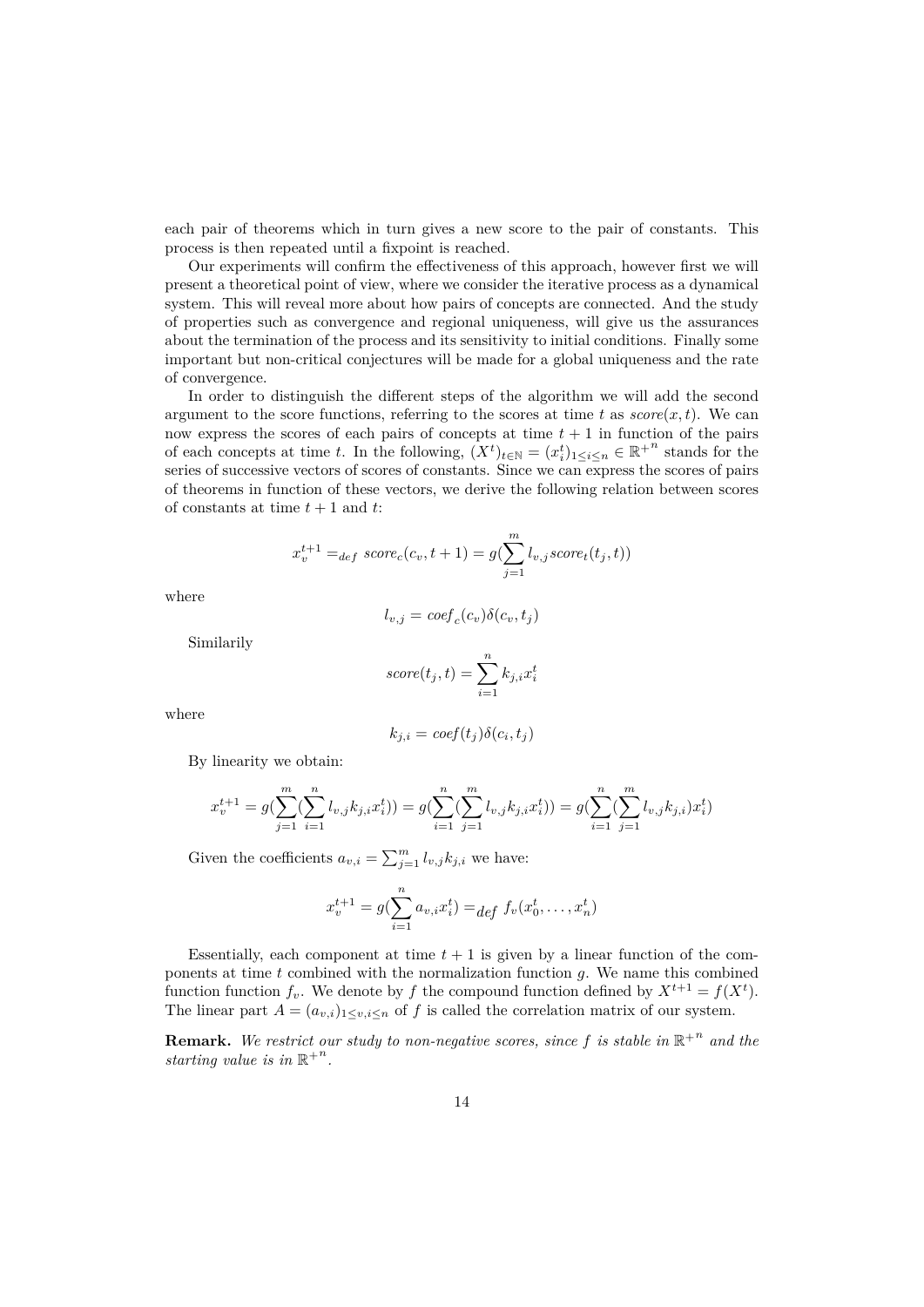Famous examples of dynamical system include the Mandelbrot fractal which reveals the complexity of determining convergence regions, the double rod pendulum and the Lorentz attractor which show extreme sensibility to the initial conditions.

The theory of dynamical systems appears naturally in many scientific domains. Various parameters that affect the stability of such system are presented by [Barbarossa](#page-40-3) [\(2011\)](#page-40-3) in order to understand biological mechanisms. The relationship between dynamical systems and Markov chains, hinted by the correlation matrix that resembles a transition matrix, was studied by [Attal](#page-40-4) [\(2010\)](#page-40-4) in the context of open physical systems.

Our system was designed to be a discrete strongly-monotone multi-dimensional nonlinear dynamical system. This implies that our system is non-chaotic and posseses many other general properties of strongly-monotone systems, [Hirsch](#page-42-8) [\(1988\)](#page-42-8).

# <span id="page-14-2"></span>*3.5. Correlations*



<span id="page-14-1"></span>Figure 2: Part of the correlation graph of Isabelle/HOL-Mizar matches with stronger correlations drawn with wider arrows.

We will now show how scores interacts with each other. Two pairs of constants are correlated if they are induced by the same pair of theorems. The number and quality of those pairs of theorems decide the strength of the correlation. This is measured by the coefficients  $a_{v,i}$  of the correlation matrix (see Section [3.4\)](#page-12-0). In Fig [2,](#page-14-1) a graph representing a part of the correlation matrix created by aligning Isabelle/HOL with Mizar is depicted. This graph is almost symmetric. The reason for the asymmetry is that the coefficient *inv\_freq\_const* gives a small penalty to pairs having constants appearing in many theorems (see Section [3.3\)](#page-11-0). Thus the influence received by a pair with rarer constants is slightly stronger. A time lapse representation of the dynamic scoring reveals how it is affected by correlations in Fig [3.](#page-15-0) It demonstrates that scores continuously update by taking into account changes in the other pairs through those correlations.

# <span id="page-14-0"></span>*3.6. Soundness of the algorithm*

To be confident that our algorithm terminates and to determinate if the choice of the initial of the arbitrary conditions influences the result of our algorithm, we prove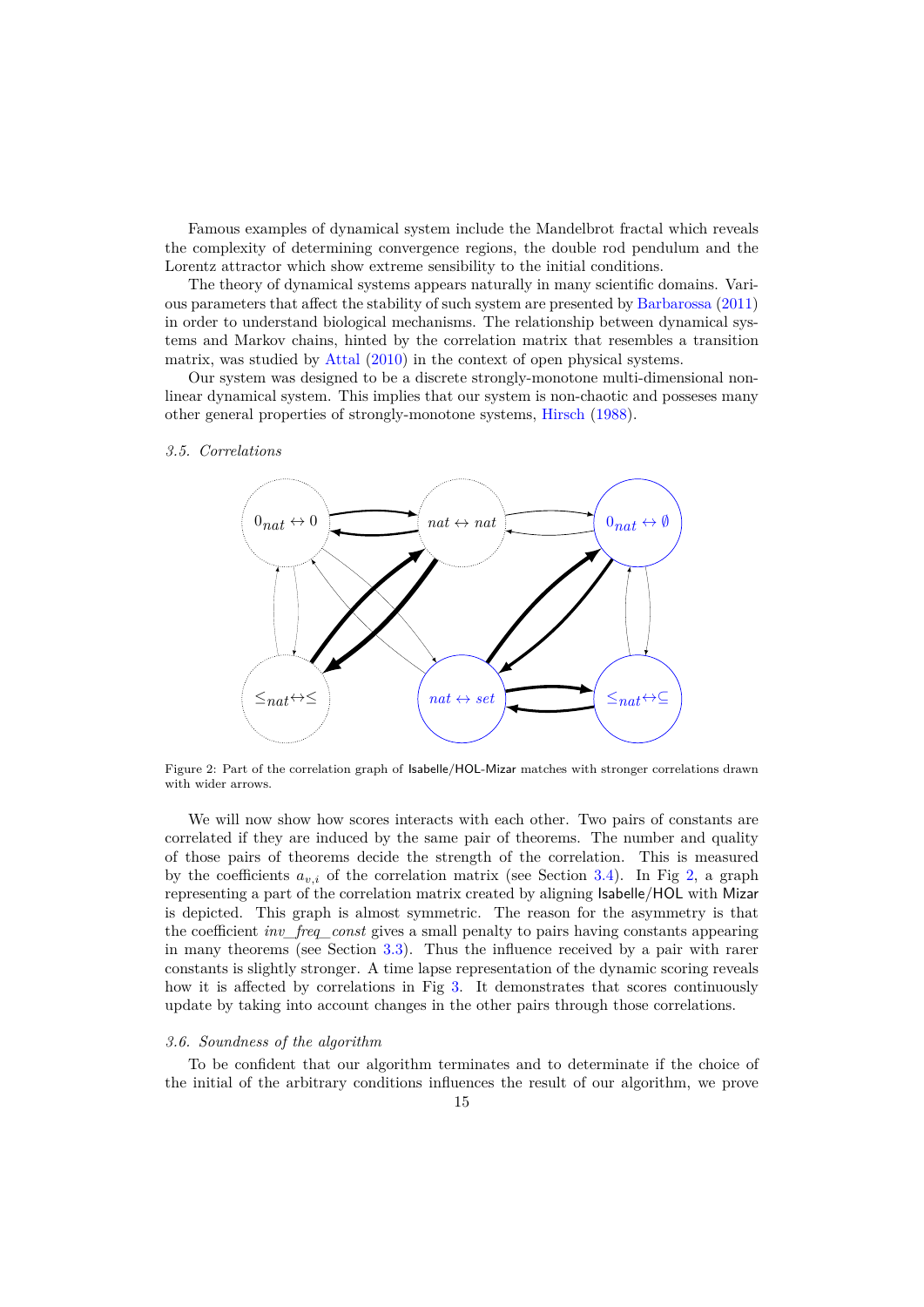

<span id="page-15-0"></span>Figure 3: Scores of the best 100 constant pairs when matching Coq with HOL4 after 1,2,4 loops, ordered by their rank after 16 loops. The graph after 16 iterations is not presented here as it would be very close to the 4 loops curve.

some properties of stability of the dynamical system namely convergence and regional uniqueness.

*3.6.1. Proof of convergence*

**Theorem 3** (Bounded property). The image of  $f$  is in  $[0;1]^n$ .

*Proof:* The image of *g* is in [0;1[. Therefore the image of each  $f_v$  is in [0;1] because  $a_{v,i} \in \mathbb{R}^+$ . The thesis follows.  $\square$ 

**Definition 4** (Less or equal). Let  $X = (x_i)_{1 \leq i \leq n}$  and  $Y = (y_i)_{1 \leq i \leq n}$  be in  $\mathbb{R}^{+^n}$ .

$$
X \le Y \Leftrightarrow_{def} \forall i \in [\![1;n]\!]. \ x_i \le y_i
$$

**Remark.** *This is a partial order.*

**Definition 5** (Increasing)**.**  $X = (x_i)_{1 \leq i \leq n} \in \mathbb{R}^{+^n}$  and  $Y = (y_i)_{1 \leq i \leq n} \in \mathbb{R}^{+^n}$ .  $A$  function  $\overline{f}: \mathbb{R}^{+^n} \to \mathbb{R}^{+^m}$  is increasing when:

$$
X \le Y \Rightarrow f(X) \le f(Y)
$$
  
16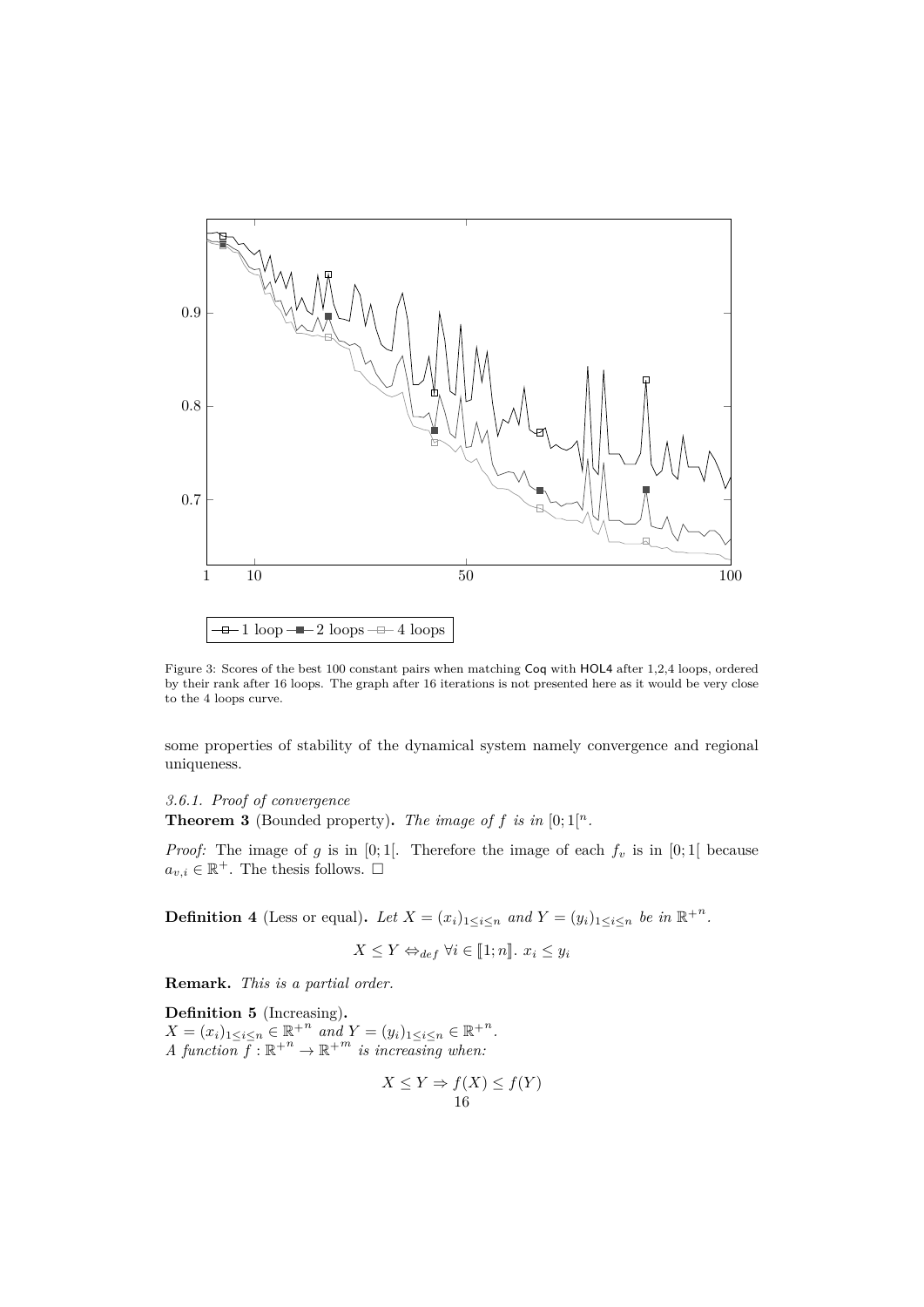**Theorem 6** (Increasing property)**.** *f is increasing.*

*Proof:* The function *g* is increasing and  $a_{v,i} \in \mathbb{R}^+$ , therefore each function  $f_v$  is increasing. The thesis follows.  $\square$ 

**Theorem 7** (Existence)**.**

$$
(X^0 \in \mathbb{R}^{+^n} \wedge X^0 \le X^1) \Rightarrow (\exists X^{lim.} \lim_{t \to \infty} X^t = X^{lim})
$$

*Proof:* By induction. We have  $X^0 \leq X^1$  by assumption. Suppose  $X^t \leq X^{t+1}$ . Thus by the increasing property,  $X^{t+1} = f(X^t) \le f(X^{t+1}) = X^{t+2}$ . Therefore, the sequence  $(X<sup>t</sup>)<sub>t\in\mathbb{N}</sub>$  is increasing.

Each function  $f_\nu$  restricted to non-negative real numbers has its image in [0; 1]. By an easy induction using the bounded property, each component of  $X = (x_i)_{1 \leq i \leq n} \in \mathbb{R}^n$  and  $Y = (y_i)_{1 \leq i \leq n} \in \mathbb{R}^n$  is increasing and bounded in R which implies that each of them converges and so does the full sequence.  $\Box$ 

**Theorem 8** (Existence: decreasing case)**.**

$$
(X^0 \in \mathbb{R}^{+^n} \wedge X^0 \ge X^1) \Rightarrow (\exists X^{lim.} \lim_{t \to \infty} X^t = X^{lim})
$$

*Proof:* Analogous to the previous theorem.  $\Box$ 

**Remark.** Although  $X^0 \leq X^1$  (or  $X^0 \geq X^1$ ) is only a sufficient condition, there exist *sequences that do not converge if this assumption is omitted. 2-cycles are examples of such sequences.*

**Corollary 9.** *The point*  $I^0 = (1, \ldots, 1)$  *is converging.* 

*Proof:* The image  $I^1$  of  $I^0$  is in  $[0; 1]^n$  thus  $I^1 < I^0$ .

**Theorem 10** (Regional uniqueness). If there exists a sequence  $(X^t)_{t \in \mathbb{N}}$  such that

$$
\lim_{t \to \infty} X^t = X^{\lim}
$$

*then*

$$
\forall Y. \ X^{lim} \le Y \le X^0 \Rightarrow \lim_{t \to \infty} f^t(Y) = X^{lim}.
$$

*Proof:* Since  $f^t$  is increasing and  $X^{lim}$  is a fixpoint for  $f$ :

$$
f^t(X^{lim}) \le f^t(Y^0) \le f^t(X^0)
$$

$$
X^{lim} \le Y^t \le X^t
$$

By the squeeze theorem on each component  $\lim_{t\to\infty} Y^t = X^{\lim}$ .  $\Box$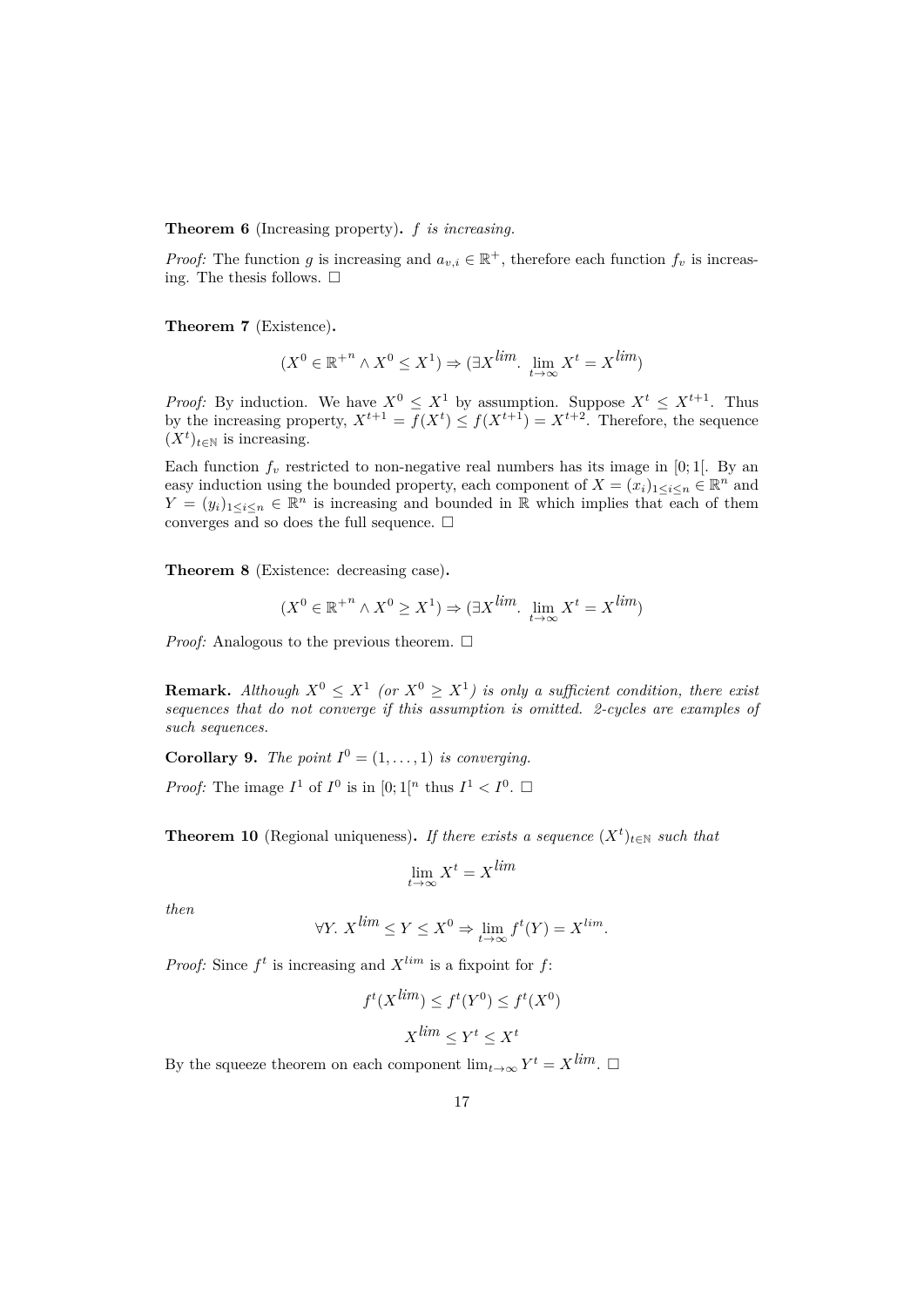**Corollary 11.** All points in the higher-dimensional rectangle defined by  $I^{lim}$  and  $I^0$ *converge to the same limit:*

$$
\forall Y. \ (I^{lim} \le Y \le I^0 \Rightarrow Y^{lim} = \lim_{t \to \infty} Y^t = I^{lim})
$$

**Remark.** *All previous results still hold if we replace f by a function f* <sup>0</sup> *provided that it* is defined on  $\mathbb{R}^{+n}$ , increasing and its image is in  $[0,1]^{n}$ .

**Remark.** *There are at most* 2 *<sup>n</sup> fixpoints because a simple substitution of variables creates a polynomial in one variable of degree at most* 2 *<sup>n</sup>. This occurs for example when all components are independent of each others. Indeed, each equation can have* 2 *solutions which implies* 2 *<sup>n</sup> fixpoints.*

The uniqueness of the attracting point is important, because it ensures that for almost all starting values in  $\mathbb{R}^{+*n}$ , the final scores are the same. It is easy to prove that is true for  $n = 1$  and we conjecture that it is true in general.

**Notation 12** (Global uniqueness). Almost all points in  $\mathbb{R}^{+n}$  converge to a unique *fixpoint in*  $\mathbb{R}^+$ <sup>*n*</sup> *.*

# *3.6.2. Rate of convergence*

To estimate the rate of convergence, we need to look at the eigenvalues of the linear operator *l* that approximates our differentiable function *f* near the fixpoint reached by *I*0. These eigenvalues determine the structure of the phase space and may yield very different outcomes depending on the parameters [\(Barbarossa,](#page-40-3) [2011\)](#page-40-3). Assuming the global uniqueness property, the fixpoint is locally attractive which implies the following conjecture.

# **Notation 13** (Local stability)**.** *All eigenvalues of the linear operator l have module less than 1.*

A consequence of this property for our algorithm is that it converges linearly in the region  $R$  with an error bounded by  $r^n$  where  $r$  is a positive real smaller than 1. Therefore the scores computed at each iteration become more precise. In our experiments we will stop the recursion when the difference between the scores in two steps is below 0*.*001. The results in Table [5](#page-25-0) shows that it takes about 30 iterations to reach such state.

# *3.7. Translation: scoring substitutions*

Since translations is one of the most important application of aligning libraries, we give here a small preview of how it would work.

To illustrate this, we take the same example Fig [2.](#page-14-1) Let us suppose that we would like to translate a theorem containing the constants  $0_{nat} \leq_{nat}$  and *nat* from **Isabelle**/HOL to Mizar. Our objective will then be to find an counterpart for each of the constant in the theorem in Mizar. We will call such the set of such mappings a substitution. Since there are multiple possibilities for each counterpart, the number of possible substitutions grows exponentially. Therefore, we need to figure out which ones are the best.

A simple method is to just take the highest scoring pairs involving those constants. However, it can lead to an incoherent translation since each match is considered independently. In our example, it may translate *nat* to *nat* but 0 to the ∅. That is why it is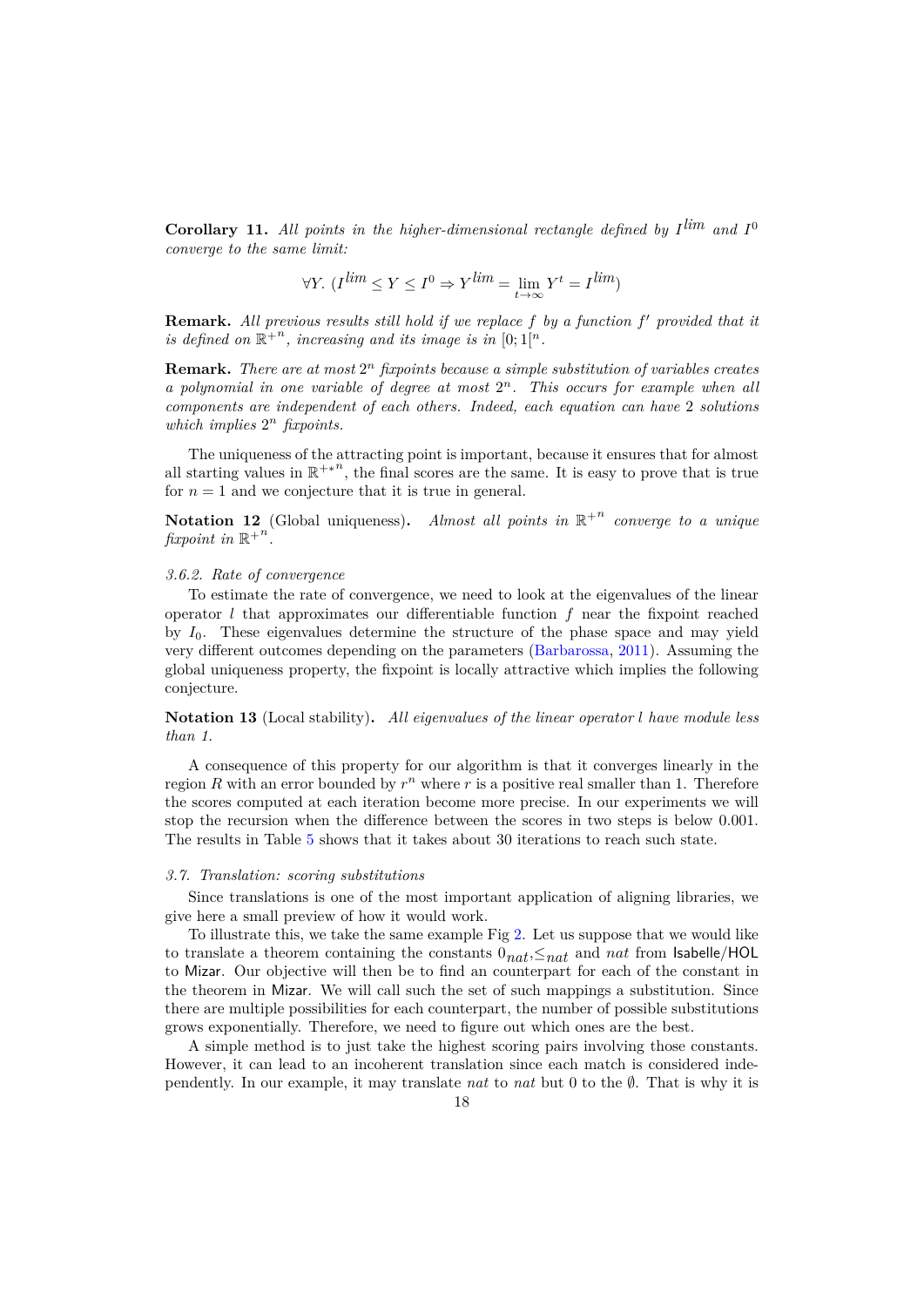important to consider the correlations between matches inside a substitution. A possible method would be to find the substitutions that have the smallest diameter in the graph, choosing the distance to be the inverse of the correlation. In our example, the top two scoring substitutions can be extracted from the dotted (black) and non-dotted (blue) sets shown in Fig [2.](#page-14-1) Those substitutions give us two possible translations. A fully-fledged translation mechanism would rank substitutions based on their correlations and scores. Additionally, it would also check the type of the resulting term.

# <span id="page-18-0"></span>**4. Experiments**

All experiments were performed on an Intel Core i5-3230M 2.60GHz laptop with 4 GB memory. The results of all experiments and the source code that produced them are available at:

<http://cl-informatik.uibk.ac.at/users/tgauthier/alignments/>

We used the following versions of the provers and their libraries. For all provers each "named" theorem was split into its conjuncts as part of the export phase. Further statistics on the libraries are given in Table [1.](#page-19-0)

- HOL4 [\(Slind and Norrish,](#page-43-9) [2008\)](#page-43-9) version Kananaskis 10. We considered all the theories built as part of the standard build sequence.
- HOL Light [\(Harrison,](#page-41-12) [2009\)](#page-41-12) SVN version 225, including the core library built with the system, the standard library (Library directory) and the complex and multivariate developments [\(Harrison,](#page-41-13) [2013\)](#page-41-13).
- Isabelle [\(Wenzel et al.,](#page-43-10) [2008\)](#page-43-10) 2016. We used the Complex\_Main theory including all the imported theories down to the object logic HOL.
- Coq [\(Huet and Herbelin,](#page-42-9) [2014\)](#page-42-9) version 8.5. Recording of the Coq library was performed via a plugin that allow us to extract the kernel representation of the objects. The plugin is now released as part of the CoqHammer system [Czajka and](#page-41-14) [Kaliszyk](#page-41-14) [\(2017\)](#page-41-14).

We considered all theories in the distribution standard library.

- Matita [\(Asperti et al.,](#page-40-5) [2014\)](#page-40-5) version 0.5.3-1. We used the last released version of Matita that was able to output XML object representation, again considering only the standard library distributed with the system.
- Mizar [\(Bancerek et al.,](#page-40-1) [2015\)](#page-40-1) version 8.1.03 including the whole Mizar Mathematical Library 5.29.1227. We used the representation processed using the MPTP XML export [\(Urban,](#page-43-11) [2006b\)](#page-43-11).

# <span id="page-18-1"></span>*4.1. Logical mappings*

Even if the mathematical formulas come from provers with very different foundations, the properties which they represent are similar from a high-level perspective. However, the specifics of each logic make the internal representations (proof assistant kernel representation) quite different. In order to restore the similarity, we transform the logical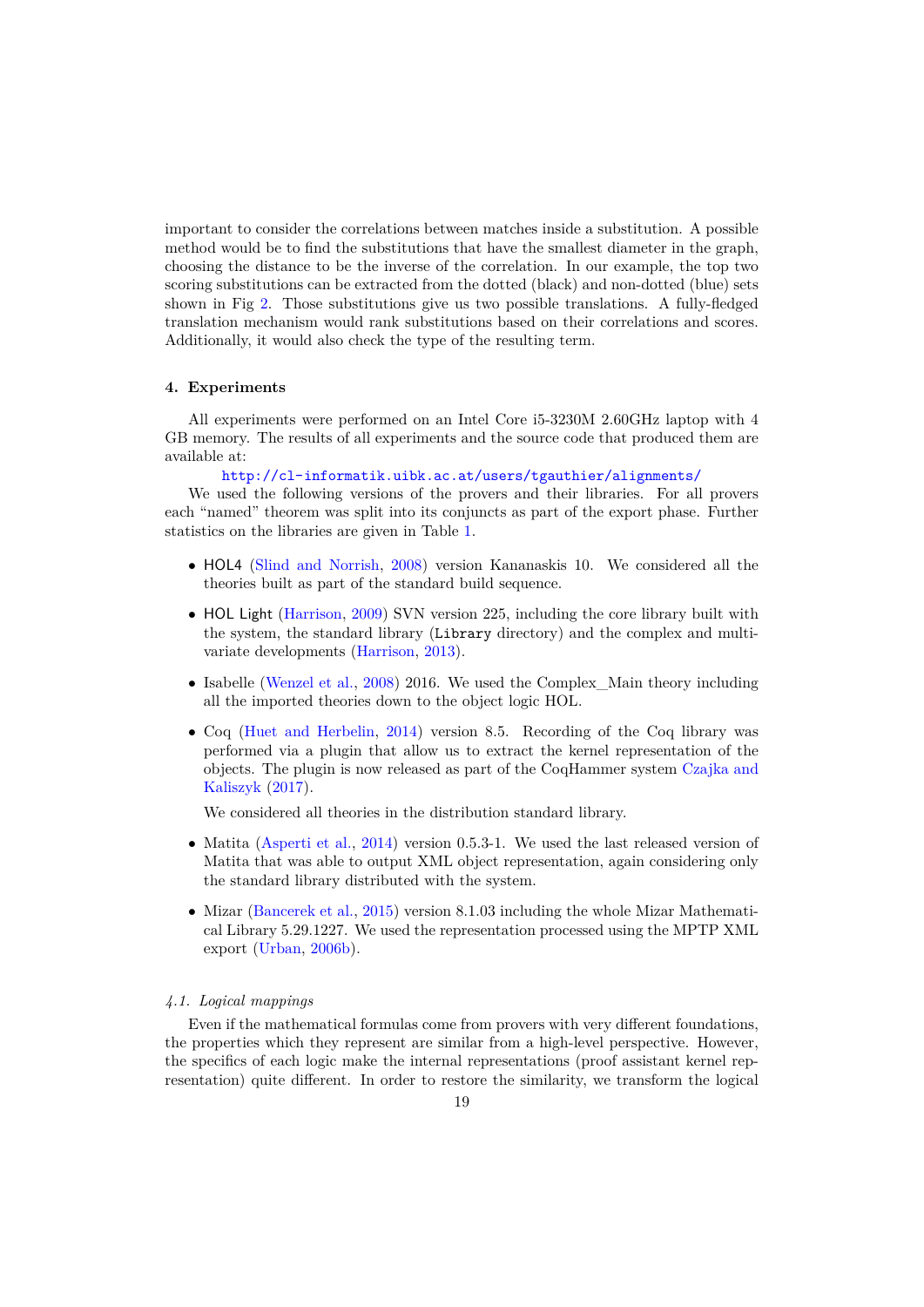|                  | conjuncts of theorems constants |      | types | theories |
|------------------|---------------------------------|------|-------|----------|
| Mizar            | 51086                           | 6462 | 2710  | 1230     |
| Coq              | 23320                           | 3981 | 860   | 390      |
| HOL4             | 16476                           | 2188 | 59    | 126      |
| <b>HOL Light</b> | 16191                           | 790  | 30    | 68       |
| Isabelle/HOL     | 14814                           | 1046 | 30    | 77       |
| Matita           | 1712                            | 339  | 290   | 101      |

<span id="page-19-0"></span>Table 1: Number of objects in each library. A constant will be considered a type if it appears in the right-hand side of a type judgement. The constants column does not include constants that represent types.

constructs of each prover to a common representation. The term structure is inspired by simply-typed lambda calculus, where terms are lambda-terms and all logical constructors are constants. We also allow terms to appear on the level of types which enable us to capture various extensions of the logic, including such common ones as polymorphism (for higher-order logic) and dependent types. We perform the following logical mappings adapted to the logic of each proof assistant.

For Coq and Matita which are based on the calculus of construction we perform the following mappings:

- The dependent product construction where the bound variable is not actually used in the body is replaced by an implication, and the used one is identified with universal quantification. For instance, the typing judgment  $f : (\forall x : int. num)$  can be translated to  $(f : int \Rightarrow num)$  because *num* does not contain *x*.
- The type hierarchy is collapsed to a single type \$*t* including *Set*.
- The type of propositions *Prop* is represented by \$*o*.
- De Bruijn indexes are replaced by variable names.
- Each of the logical constructs starting with *Case*, *Cast*, *Fix*, *Cofix* and *Letin* are replaced by a fixed logical constant. This makes it impossible to match them with their counterpart in other logics. However, user named theorems do not typically contains these constructs. Indeed, they appear in 397 theorem statements in Coq and 28 theorem statements in Matita.
- A compatible order for the declaration of constants is re-inferred (this is necessary, as we do not record it in the kernel based export).

In HOL4, HOL Light and Isabelle/HOL which are based on higher-order logic, minimal structural modifications are necessary:

• Polymorphic constants are given explicit types arguments, including type variables when they are not instantiated. For example, taking the head of a list *hd l* is rewritten *hd a l* where *a* is the type of the elements of *l*.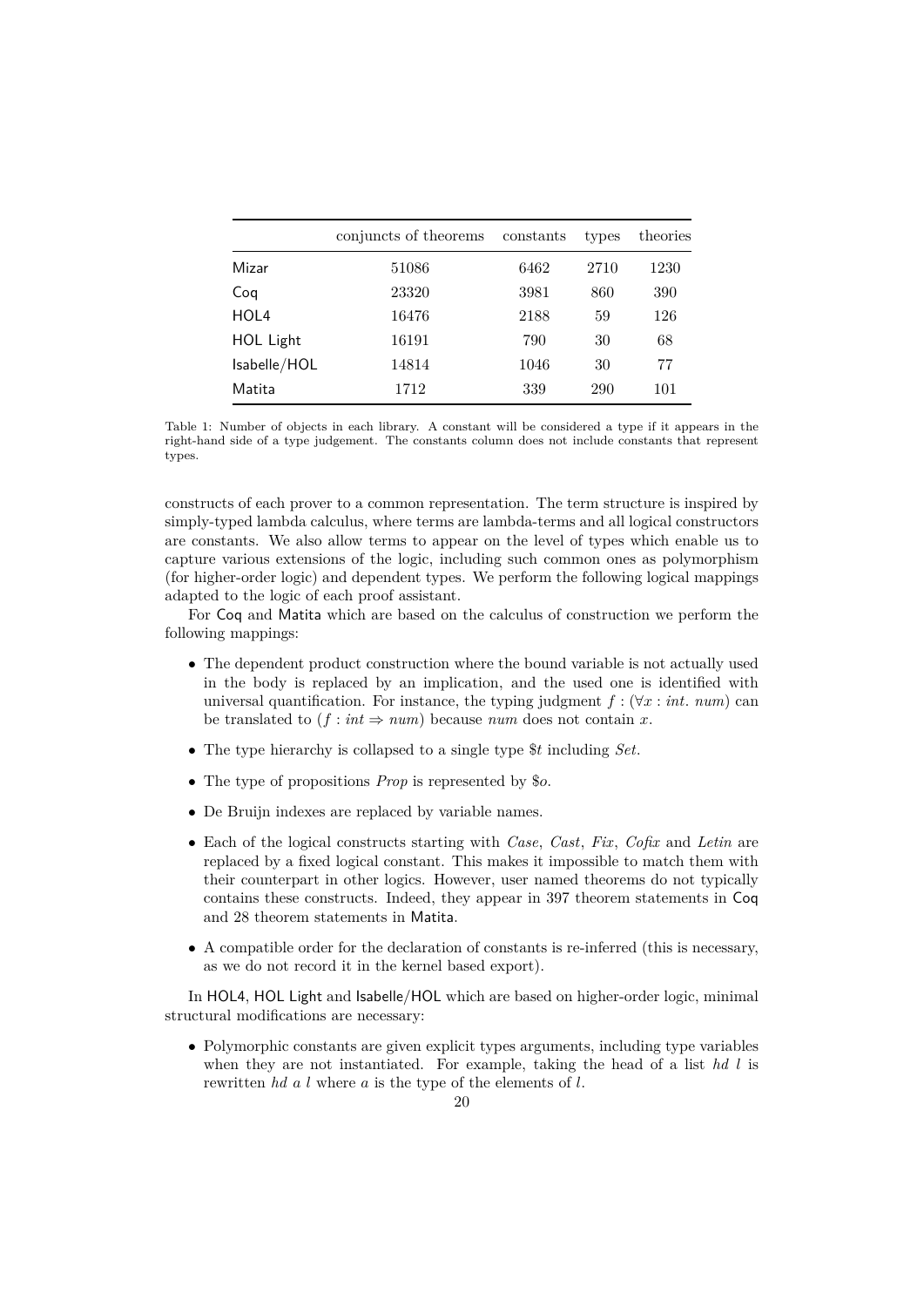|              | Import | S    |       | Normalization time |       |       | Number of properties |       |
|--------------|--------|------|-------|--------------------|-------|-------|----------------------|-------|
| Mizar        | 15.05  | 1218 | 11.22 | 36.67              | 50.22 | 31692 | 32725                | 41311 |
| Coq          | 4.82   | 414  | 3.77  | 8.85               | 15.30 | 5517  | 6717                 | 8686  |
| HOL4         | 8.07   | 427  | 6.45  | 10.63              | 23.59 | 9265  | 10522                | 14064 |
| HOL Light    | 13.80  | 448  | 4.69  | 10.77              | 25.81 | 11450 | 12182                | 21948 |
| Isabelle/HOL | 4.38   | 444  | 2.98  | 5.52               | 10.84 | 10521 | 10953                | 14729 |
| Matita       | 0.40   | 38   | 0.27  | 0.51               | 1.27  | 1092  | 1263                 | 1712  |

<span id="page-20-1"></span>Table 2: Effects of different normalization on the number of properties. The two first columns present the import time and number of frequent subterms (S) for each prover. The following columns show the time taken and number of properties produced by different normalization. The levels of normalizations are in order of inclusion: CNF + AC of logical constants, additional type information, additional subterm substitutions.

- Explicit types are given to HOL types based on their number of arguments. For instance, the type constructor *pair* that constructs the cartesian product of two types has two arguments so it is given the type  $t \Rightarrow t \Rightarrow$   $t \Rightarrow$
- The boolean type which is also the predicate type is mapped to \$*o*.
- The function type operator *>* is mapped to ⇒.

The first-order set theory of Mizar also requires structural changes

- All functions are curried to match their standard higher-order representation. For example:  $f(x, y)$  is rewritten as  $(f(x, y), y)$ .
- A element of type *true* in Mizar is a set as defined by the axioms of set theory. Therefore we map the type *true* to the type \$*t*.

**Remark.** *The logical constants that have been manually mapped are only allowed to match themselves in the algorithm. This restriction is loosened for* Mizar *where the type* \$*t is allowed to match any type.*

### <span id="page-20-0"></span>*4.2. Most frequent properties*

For most provers we normalize formulas by transforming them to CNF and rewriting them modulo AC logical operators. Furthermore, types are included at all constant positions. Only in the case of Mizar, variable types need to be used and more complex types are mapped to unit types represented by a single constant.

The relative size of all libraries can be estimated from the the numbers of theorems presented in Table [1,](#page-19-0) and the import time shown in Table [2,](#page-20-1) which corresponds to the total size of the theorems. The average theorem size is small in Coq and Isabelle/HOL, average in HOL4 and large in HOL Light. We also observe that normalization time depends linearly on the theorem size.

The evolution of the number of properties relative to the different normalization is shown in Table [2.](#page-20-1) The type information increases the precision of the theorems, by splitting equivalent classes of theorems into smaller classes. Conversely, subterm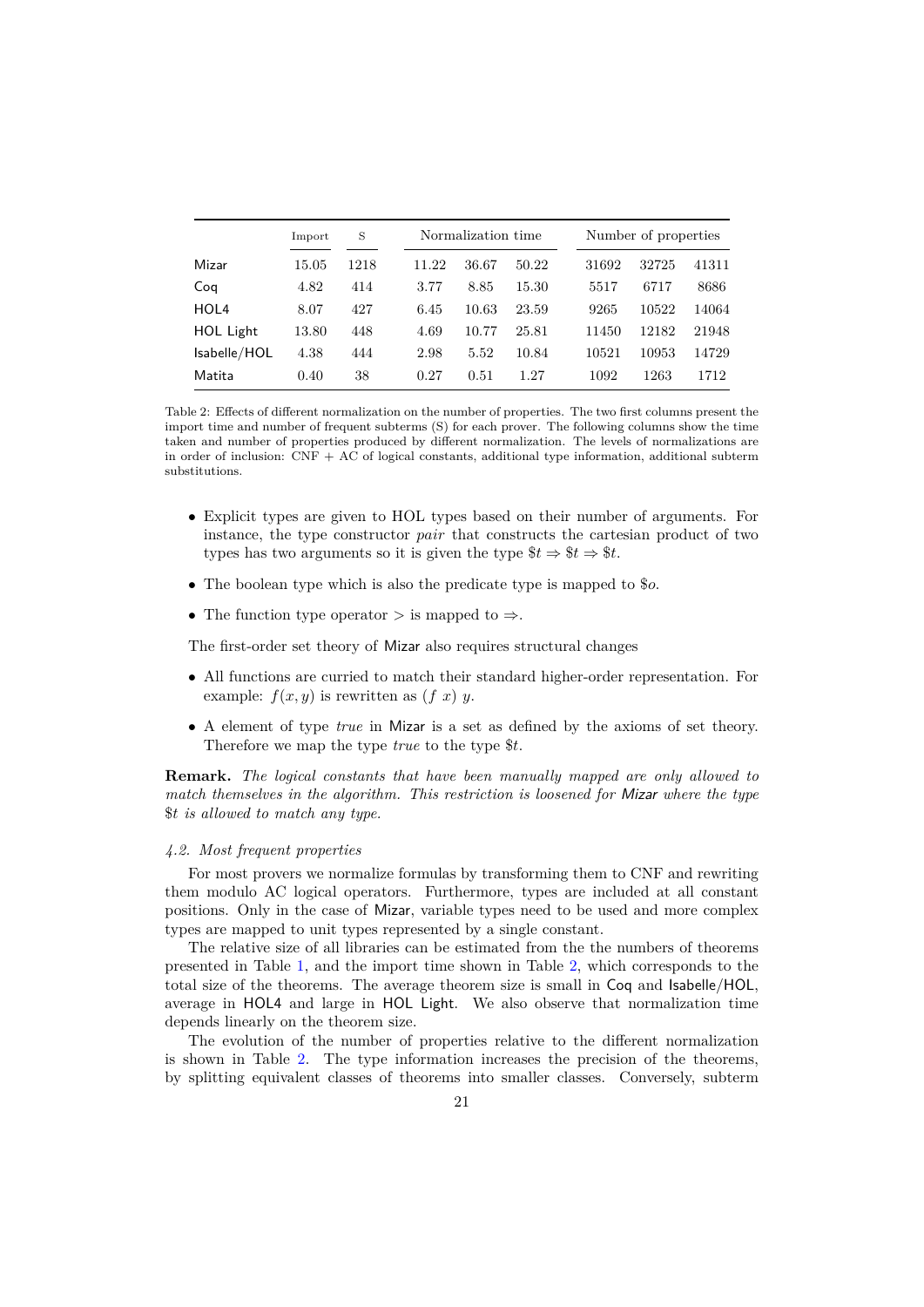conceptualization relaxes the matching constraints by creating at most one variant for each theorem. Still, we observe that the number of properties grows as new theorems are added to the library.

The most frequent properties for each prover involving one constant are presented in Table [3.](#page-22-0) Unsurprisingly, commutativity, associativity, and transitivity are very common. In Isabelle/HOL, the ubiquity of type classes reduces the repetition of such properties. On the contrary, many properties are repeated in Coq, with some of them originating from isomorphic structures. These structures are often not identical: some structures lead to more efficient (or relevant) computations whereas others are more convenient for proving. A simple example is the distinction between binary naturals and unary naturals. From a mathematical perspective these two represent the same concept but their algorithmic properties are different.

We also present the most common properties involving two constants in the libraries in Table [4.](#page-23-0) We manually named the automatically derived properties appearing in Tables [3](#page-22-0) and [4](#page-23-0) from their term representation. But we could have also rely on a learningbased automated method for naming properties developed by the second author [\(Aspinall](#page-40-6) [and Kaliszyk,](#page-40-6) [2016b\)](#page-40-6).

### *4.3. Matching algorithm*

In Table [5](#page-25-0) we show the performance of the pairing mechanism and dynamical scoring loop included in the matching algorithm. The presented approach is fast and scales across many formal libraries, as opposed to the previously considered approaches [\(Gauthier and](#page-41-8) [Kaliszyk,](#page-41-8) [2014\)](#page-41-8). One reason is the efficiency of the pairing step. The other is the limited number of pairs obtained after the pairing step. The scoring loop can then only recurse over these pairs. Assuming, that the numbers of constants inside a property and the number pair of theorems related to a pair of constants are bounded, one iteration of the algorithm is linear in the total number of pairs. This is confirmed by the relatively fast scoring times. Our algorithm converges below the 0.001 threshold in about 30 steps in each pair of provers with no observed dependence on the size of the considered libraries.

The results also give some hints about the similarities between provers. First, the number of theorem pairs can be used as a weak indicator of the degree of similarity between two provers. However it is largely skewed by the size of the libraries. Looking at the number of common properties is slightly more convincing, as shown by the 1457 common properties shared by HOL Light and HOL4.

To give better estimates, we further base our analysis on the scores of the pairs of constants. Each of the subsequent graphs reproduce the scores of the best matches, when aligning two libraries.

# *4.4. Effect of normalization*

According to the heuristics presented in Section [3.3,](#page-11-0) there are two main ways normalization can improve the score of a match. First, by creating more theorems pairs that induces this match. This will in practice imply that the constants involved in the match will share more properties. Second, by decreasing the frequency of the theorem pairs as their precision is increased. Each normalization step has a positive and a negative effect on the score. Subterm conceptualization, CNF normalization, and AC rewriting increase the numbers of common properties but diminish their accuracy. The reverse is true for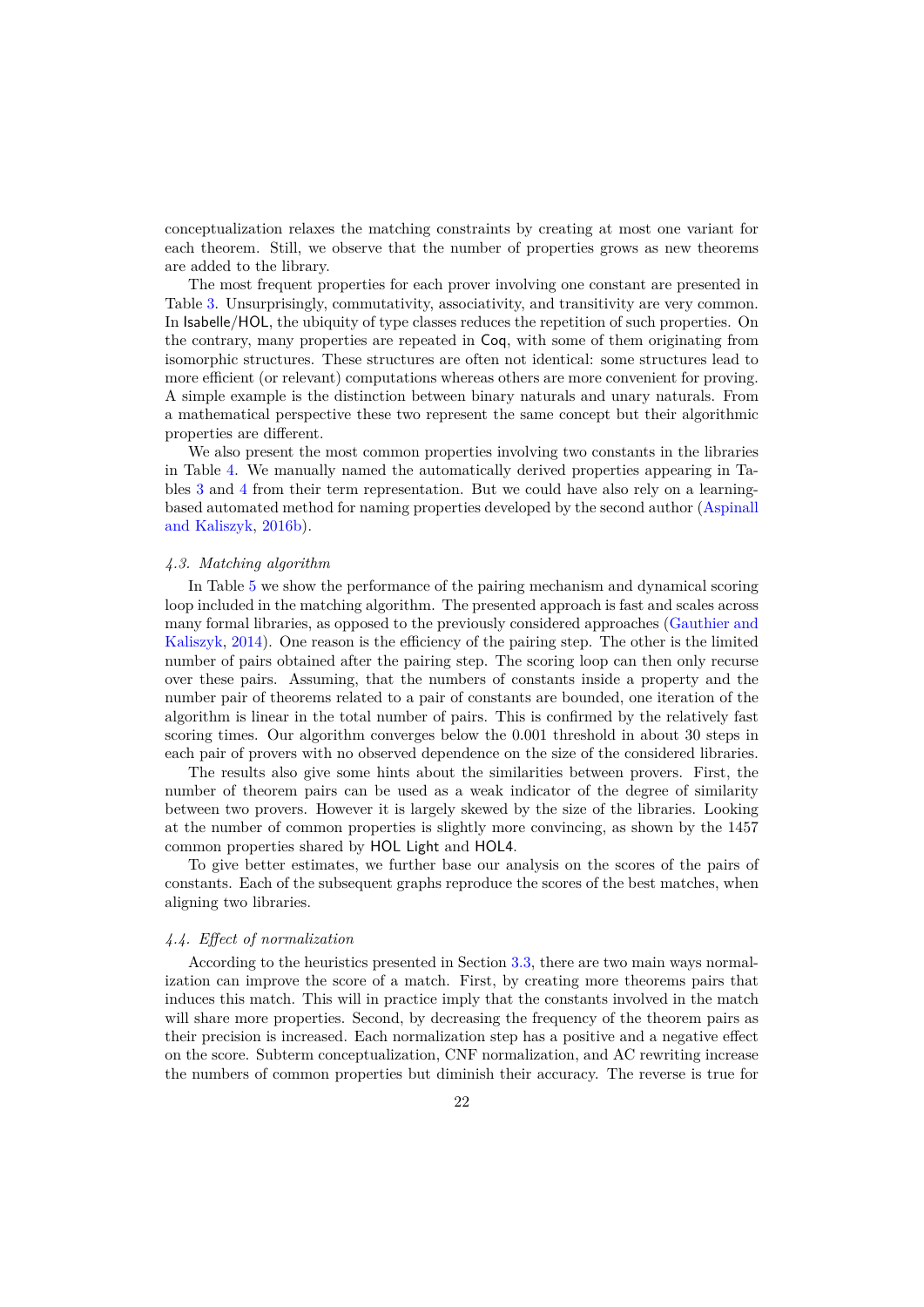| Coq                |      | HOL4              |      | HOL Light       |      |
|--------------------|------|-------------------|------|-----------------|------|
| Property           | Thms | Property          | Thms | Property        | Thms |
| Commutativity      | 157  | Injectivity Eq    | 72   | Commutativity   | 34   |
| Associativity      | 143  | Commutativity     | 48   | Associativity   | 30   |
| Transitivity       | 94   | Injectivity Eq TA | 31   | Injectivity Eq  | 25   |
| Nilpotence         | 75   | Associativity     | 29   | Nilpotence TA   | 15   |
| Injectivity        | 63   | Transitivity      | 22   | Transitivity    | 15   |
| Isabelle/HOL       |      | Matita            |      | Mizar           |      |
| Property           | Thms | Property          | Thms | Property        | Thms |
| Injectivity Eq     | 23   | Inductive def     | 69   | Truth 2A        | 123  |
| Injectivity Eq 2TA | 9    | Truth             | 13   | Transitivity TA | 67   |
| Injectivity Eq 3TA | 6    | Commutativity     | 9    | Truth 3A        | 64   |
| Equality def       | 6    | Nilpotence        | 7    | Injectivity     | 43   |
|                    |      |                   |      |                 |      |

| Property       | Pattern                                                           |
|----------------|-------------------------------------------------------------------|
| Commutativity  | $(C0 V0) V1 = (C0 V1) V0$                                         |
| Associativity  | $(C0 V2) ((C0 V1) V0) = (C0 ((C0 V2) V1)) V0$                     |
| Transitivity   | $(C0 V1) V2 V - ((C0 V0) V2 V - ((C0 V1) V0))$                    |
| Nilpotence     | $VO = (CO\ V0) \ V0$                                              |
| Injectivity Eq | $(V1 = V0) = (C0 V1 = C0 V0)$                                     |
| Injectivity    | $\neg$ (C0 V1 = C0 V0) $\lor$ (V1 = V0)                           |
| Inductive def  | $(V4 V1) \vee (\exists V1 V0, (\neg (V4 (((CO V3) V2) V1) V0))))$ |
|                | $(V2 V3) \vee (\exists V1 V0, (\neg (V2 ((CO V1) V0))))$          |
|                | $(V4 V5) \vee (\exists V1 V0, (\neg (V4 (((CO V3) V2) V1) V0))))$ |
|                | $(V2 V3) \vee (\exists V1 V0, (\neg (V2 ((CO V1) V0))))$          |
| Equality def   | $((C0 V2) V2) (\lambda V1 V0, (V1 = V0))$                         |
| Identity def   | $CO = (\lambda \text{ V0}, \text{ V0})$                           |
| Truth          | C <sub>0</sub>                                                    |
| Truth 2A       | C0 V1 V0                                                          |

<span id="page-22-0"></span>Table 3: Most frequent properties involving one constant in number of theorems. The suffix "xA" precises the number of arguments "x" of the constant. The suffix "xTA" precises the number of silent arguments (often type arguments) "x" of the constant. The property "Inductive def" actually regroups four different properties that are abstracted from inductive definitions.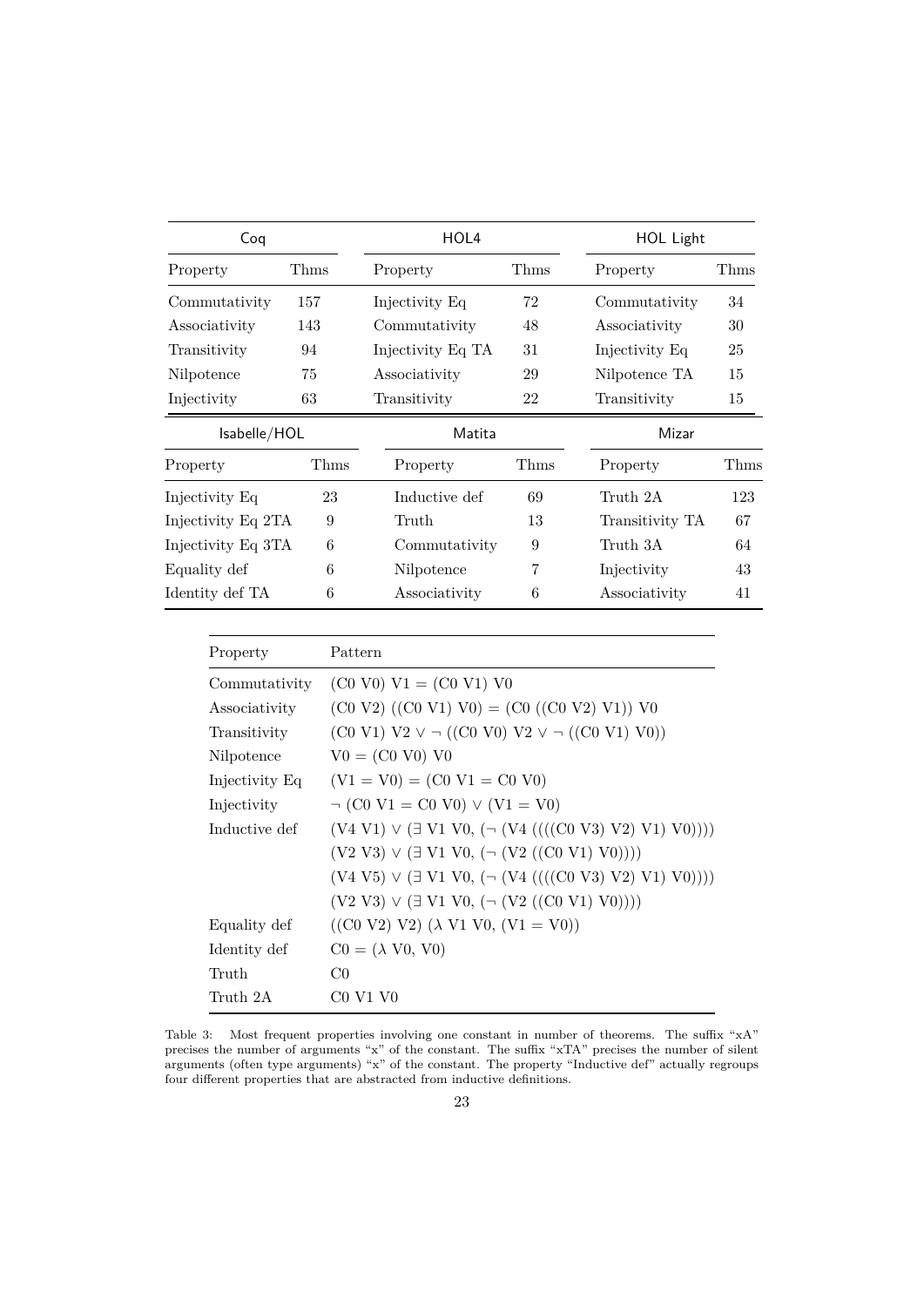| Cog                  |      |      |              | HOL4            |      | <b>HOL Light</b>    |      |  |
|----------------------|------|------|--------------|-----------------|------|---------------------|------|--|
| Property             |      | Thms | Property     |                 | Thms | Property            | Thms |  |
| Left distributivity  |      | 256  | Inverse F    |                 | 58   | Implication 2A      | 95   |  |
| Right distributivity |      | 169  |              | 43<br>Linearity |      | Property on         | 33   |  |
| Left neutral         |      | 133  |              | Different<br>41 |      | Monotonicity        | 28   |  |
| Isabelle/HOL         |      |      | Matita       |                 |      | Mizar               |      |  |
| Property             | Thms |      | Property     | Thms            |      | Property            | Thms |  |
| Inverse F            | 19   |      | Implication  | 18              |      | Right neutral F     | 101  |  |
| Implication 3A       | 18   |      | Inverse F    | 10              |      | Left distributivity | 80   |  |
| Implication 2A       | 11   |      | Structure of | 9               |      | Inverse F           | 74   |  |

| Property             | Pattern                                                     |
|----------------------|-------------------------------------------------------------|
| Left distributivity  | $(C0 ((C1 V2) V1)) V0 = (C1 ((C0 V2) V0)) ((C0 V1) V0)$     |
| Right distributivity | $(C0 V1) ((C1 V2) V0) = (C1 ((C0 V1) V2)) ((C0 V1) V0)$     |
| Left neutral         | $V0 = (C1 V0) C0$                                           |
| Right neutral F      | $C1$ V <sub>0</sub> = $C1$ (C <sub>0</sub> V <sub>0</sub> ) |
| Inverse F            | $V0 = C1$ (C0 V0)                                           |
| Linearity            | C0 ((C1 V1) V0) = (C1 (C0 V1)) (C0 V0)                      |
| Monotonicity         | $(C1 V1) V0 = (C1 (C0 V1)) (C0 V0)$                         |
| Implication          | $C1 \vee \neg C0$                                           |
| Implication 2A       | $(C1 V1) V0 V - (C0 V1) V0$                                 |
| Implication 3A       | $((C1 V2) V1) V0 V - ((C0 V2) V1) V0$                       |
| Different            | $\neg$ (C1 = C0)                                            |
| Property on          | C0 $(\lambda V3, ((C1 (V2 V3)) (V1 V3)))$ V0                |
|                      | $V \neg ((C0 V2) V0) V \neg ((C0 V1) V0)$                   |
| Structure of         | $C1$   $\neg$ (C0 V0)                                       |

<span id="page-23-0"></span>Table 4: Most frequent properties involving two constants in number of theorems. The suffix "xA" precises the number of arguments "x" of each constant. The suffix "F" precises that the property should be understood at the function level.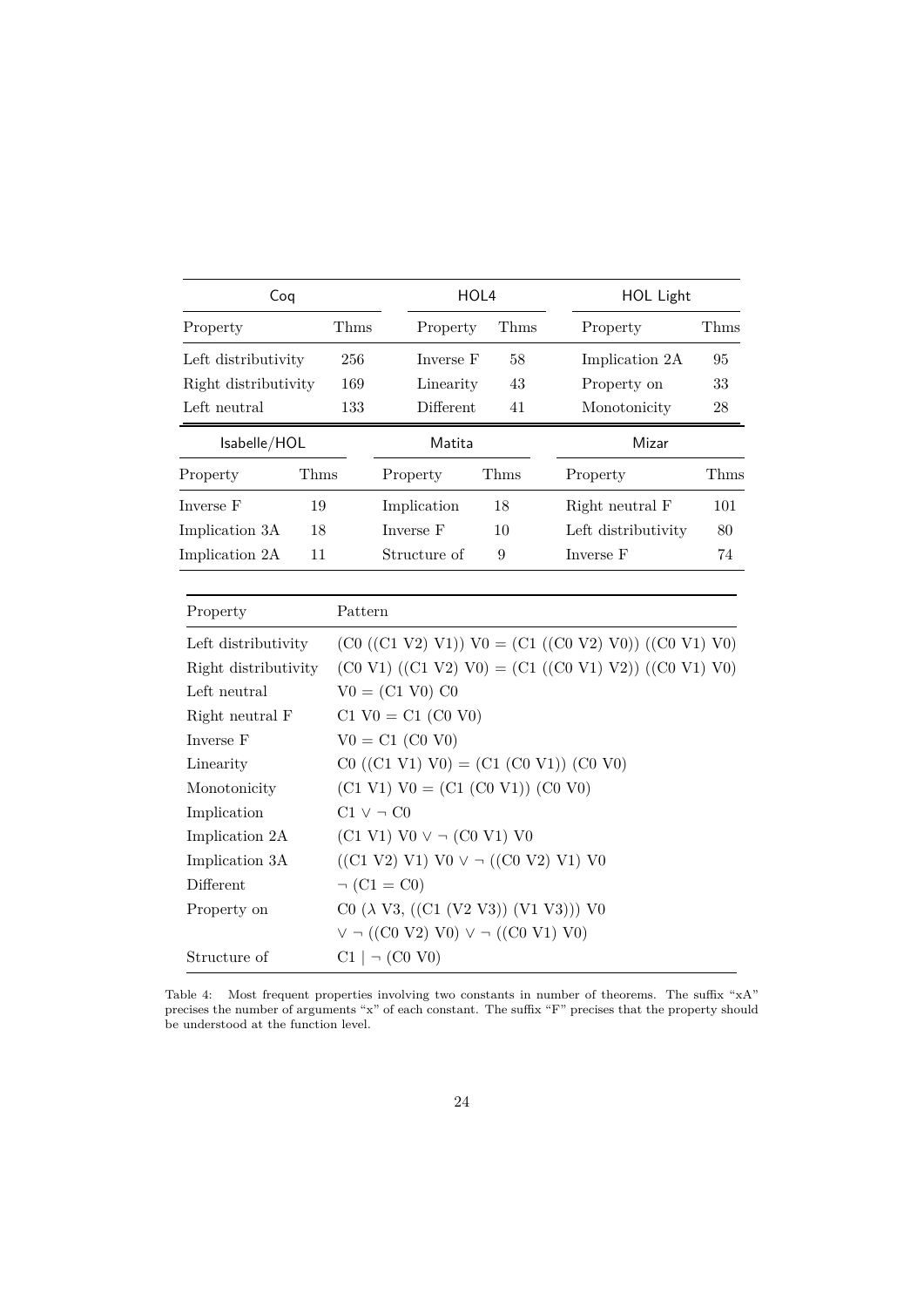

<span id="page-24-0"></span>Figure 4: Effect of normalization when aligning Coq with Mizar (top figure) and HOL Light with Isabelle/HOL (bottom figure). "N" stands for CNF normalization + logical AC. "T" stands for default typing formation. "S" stands for subterm conceptualization. "C" stands for the fourth level of AC normalization which includes permutation of arguments in non-commutative constants.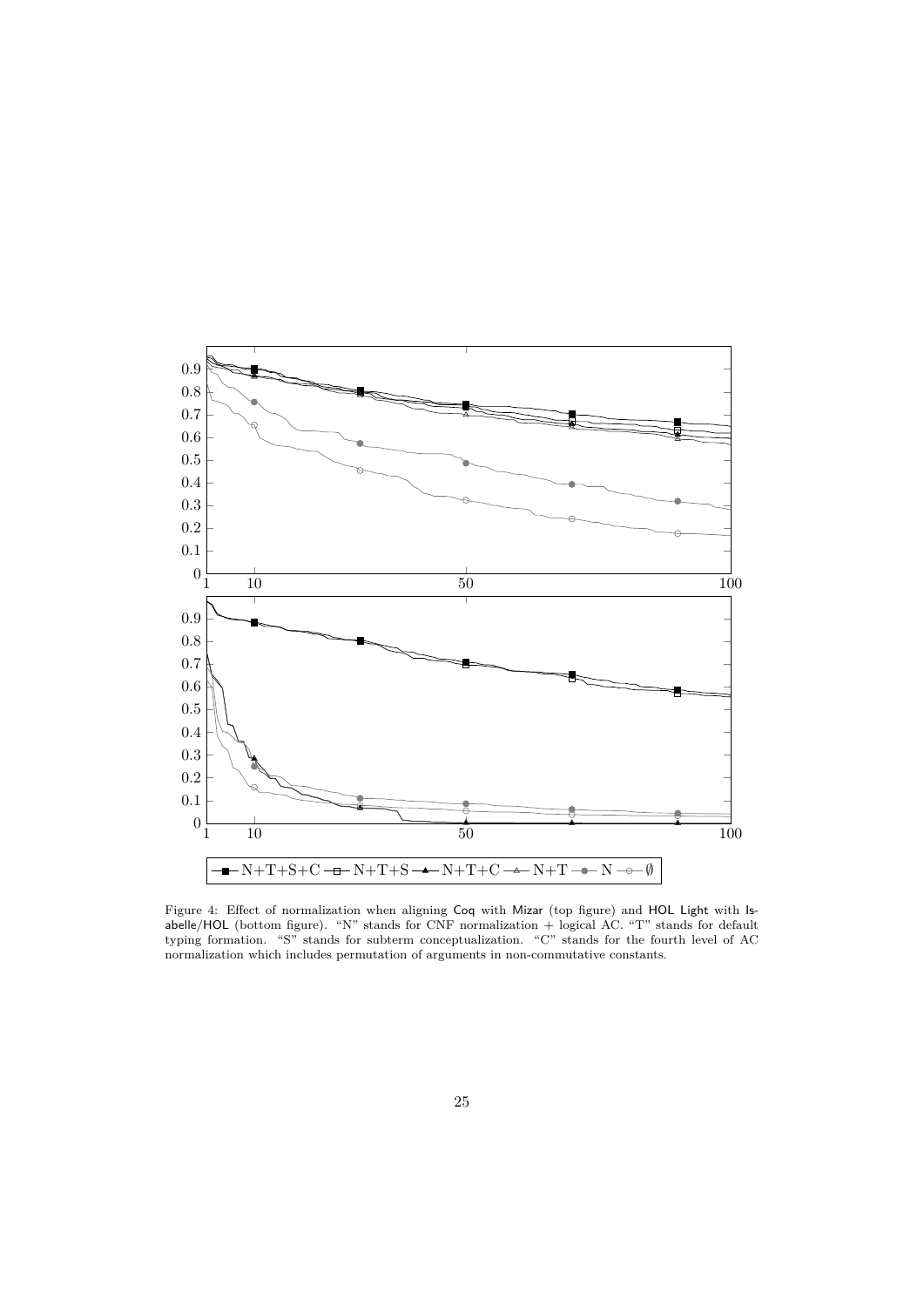|                          | Pairing | Props | T pairs | C pairs | Scoring | Loops |
|--------------------------|---------|-------|---------|---------|---------|-------|
| Cog - Mizar              | 1.74    | 833   | 46113   | 34772   | 13.43   | 38    |
| HOL4 - Mizar             | 1.48    | 814   | 36918   | 26433   | 10.9    | 36    |
| Coq - HOL4               | 0.92    | 500   | 32127   | 15365   | 7.37    | 33    |
| HOL Light - Mizar        | 1.34    | 679   | 27395   | 20085   | 6.65    | 29    |
| Cog - HOL Light          | 0.52    | 379   | 24600   | 11189   | 5.78    | 34    |
| Isabelle/HOL - Mizar     | 0.92    | 558   | 20363   | 13838   | 5.99    | 35    |
| Cog - Isabelle/HOL       | 0.38    | 349   | 19758   | 8273    | 2.35    | 19    |
| HOL4 - HOL Light         | 0.44    | 1457  | 18296   | 5861    | 2.68    | 23    |
| Coq - Matita             | 0.19    | 250   | 13365   | 5147    | 2.65    | 34    |
| HOL4 - Isabelle/HOL      | 0.21    | 427   | 10074   | 4562    | 2.06    | 32    |
| Matita - Mizar           | 0.32    | 221   | 9401    | 4549    | 1.48    | 21    |
| HOL Light - Isabelle/HOL | 0.20    | 392   | 7552    | 3208    | 1.41    | 30    |
| HOL4 - Matita            | 0.10    | 158   | 3469    | 1434    | 0.70    | 29    |
| HOL Light - Matita       | 0.14    | 120   | 2335    | 1043    | 0.50    | 28    |
| Isabelle/HOL - Matita    | 0.08    | 117   | 1540    | 962     | 0.50    | 32    |

<span id="page-25-0"></span>Table 5: Statistics for each pair of provers gathered during pairing and dynamical scoring of pairs of constants and theorems, ordered by their number of pairs of theorems. Presented form left to right in this table: pairing time (in seconds), number of common properties, number of theorem pairs, number of constant pairs, scoring time (in seconds) and number of loops necessary to reach a fixpoint.

typing information. The combination of those effects is presented in Fig [4.](#page-24-0) Aligning Coq and Mizar, the positive influence prevails in all cases. The addition of type information contributes to the largest improvement. Aligning HOL Light and Isabelle/HOL, subterm conceptualization is the game changer. Indeed, automatic factorization of type arguments is made possible through subterm conceptualization. This is essential for aligning other provers with Isabelle/HOL because type arguments occurs naturally during the instantiation of type classes. For the two considered pairs of provers, the application of commutativity to all operators improves the scores minimally. It is not clear whether this minimal score gain translates into more accurate matches, therefore we will not include this normalization by default.

# *4.5. Evaluation of the best scoring pairs*

The matching algorithm was run on all pairs of provers and the scores of the first thousand best matches are depicted in Fig [5.](#page-26-0) The HOL4 and HOL Light provers share many similar concepts. The alignment of Matita is significantly better with Coq than with any other provers. Since the library of  $\text{Coq}$  contains a lot of basic mathematical and algebraic concepts it can be aligned well with a variety of provers.

The presented scores only give an estimate of the quality of the matches. For efficiency reasons, our algorithm only focuses on a syntactic analysis of the similarities. Semantic measures are needed to capture the full complexity of a concept. More, repetition inside one library may artificially increase the number of concepts with strong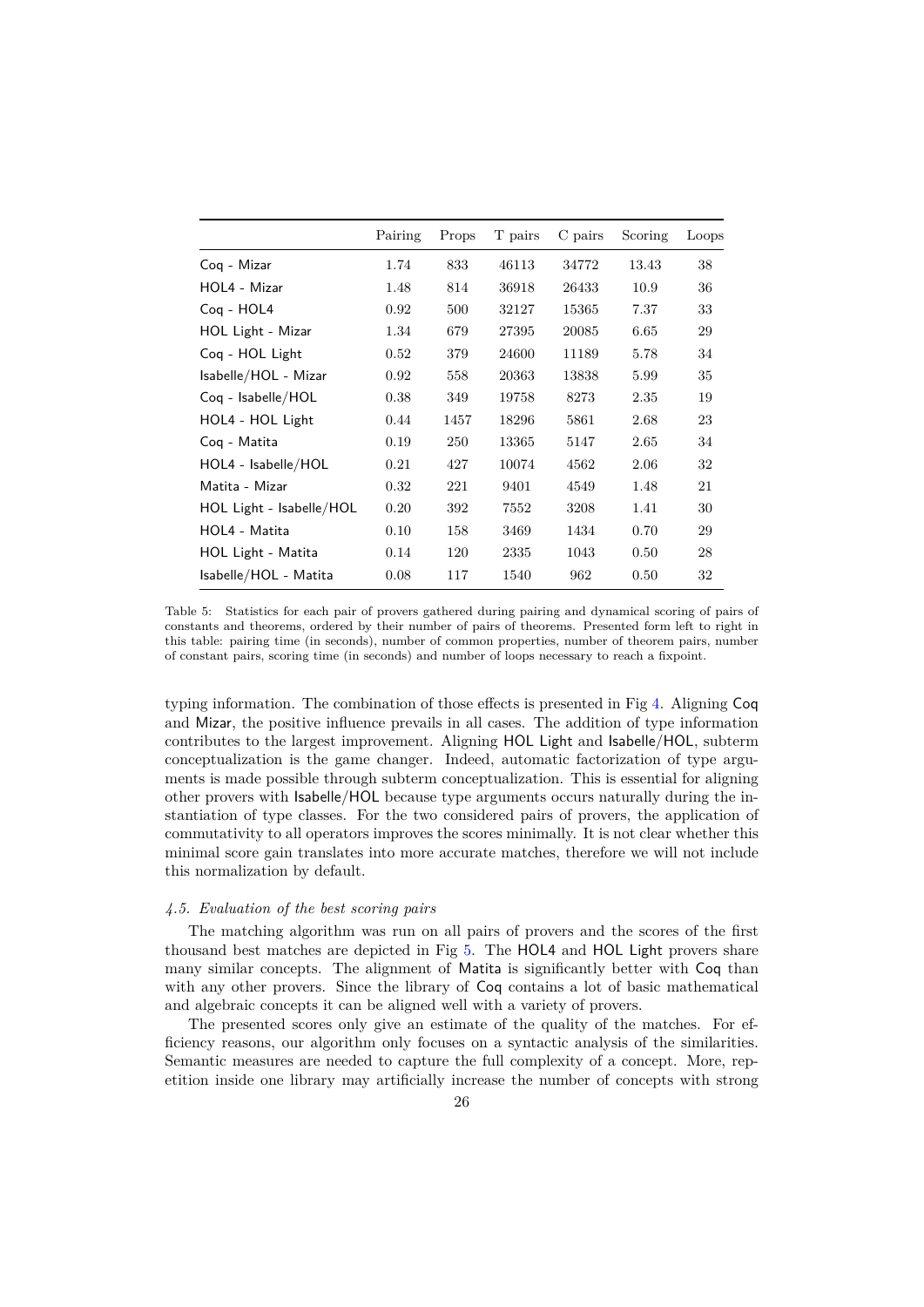

<span id="page-26-0"></span>Figure 5: Scores of the best thousand pairs of constants with default settings.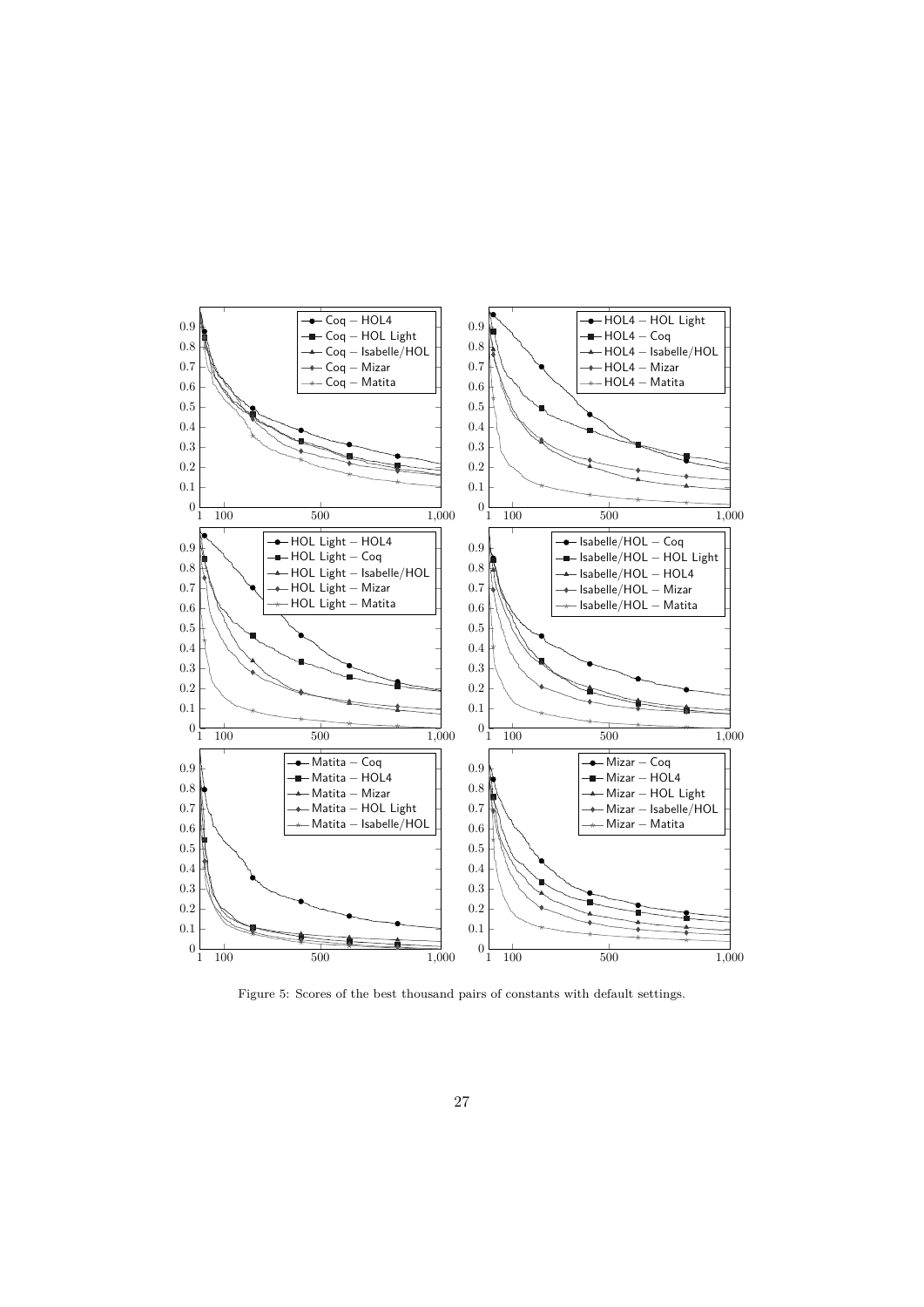matches. Therefore, a manual inspection of the pairs is necessary to evaluate the final quality of the matches.

To reduce the number of manual inspections to a reasonable level, we will focus our human analysis on the following pairs of provers by order of subjective difficulties: HOL Light-HOL4, HOL Light-Isabelle/HOL, HOL4-Isabelle/HOL, Coq-Matita Coq-HOL4, Isabelle/HOL-Mizar, and Coq-Mizar. To further simplify our analysis, we make a distinction between three classes of matches. Because it is a subjective judgment, there is no strict limit between each of the following classes.

A pair of constant will be called:

• an optimal match, if the two concepts were intended to represent the same mathematical object, although their definitions may differ. A match between a polymorphic constant with an implicit type argument and one of its instantiations will also be considered optimal.

Examples of such optimal matches include: reals numbers defined differently, binary and unary natural numbers, specific instance of addition and addition (+*int*  $vs +$ ).

• an approximate match, if its components are the carriers or the operators of a known morphism between large mathematical structures.

Example: sets vs list of lists, reals vs integers, *<real* vs *<int*, union vs intersection.

• a singular match if it comes from a smaller morphism appearing inside a structure. Example: division vs less than,  $+_{real}$  vs  $*_{int}$ .

Depending on the application, the range of interesting matches may differ. For a translation between libraries recognition of optimal matches is necessary, whereas to take inspiration from proofs in other domains approximate and singular matches are also of high value [\(Gauthier and Kaliszyk,](#page-41-4) [2015\)](#page-41-4). The addition of high-scoring singular and approximate pairs will be useful to learn patterns in the use of these concepts and in their relation to proving.

Overall, our matching algorithm tries to evaluate the quality of the mapping in the context of the two whole libraries. Therefore optimal matches are expected to have higher scores, followed by approximates ones and finally singular ones. The degree to which our algorithm is capable of ordering the matches correctly is presented in Table [4.5.](#page-26-0)

Among the provers of the HOL family the first non-optimal match occurs quite early but is always preceded by a conflicting optimal match. As there are six different definitions of natural numbers in Coq, our algorithm has to find that these six competing versions match the HOL Light natural numbers. Moreover the relation between algebraic structures is lost. Indeed, the reals from Coq are constructed from only one specific version of the numerals.

Similar issues occur when aligning Mizar with any of the other provers. The issues are further amplified by the fact that many constants in Mizar are implicitly polymorphic. Combining the two effects,  $+$  in Mizar matches to the different version of  $+$  for integers in Coq but also + for integers, complex numbers and reals. Since most of the the first hundred matches are of this kind, we have to look further for matches about more involved concepts, such as lists and trigonometry. This means that many approximate matches and a few singular matches are mixed with the optimal ones. We will therefore define additional methods to separate them in Section [5.](#page-30-0)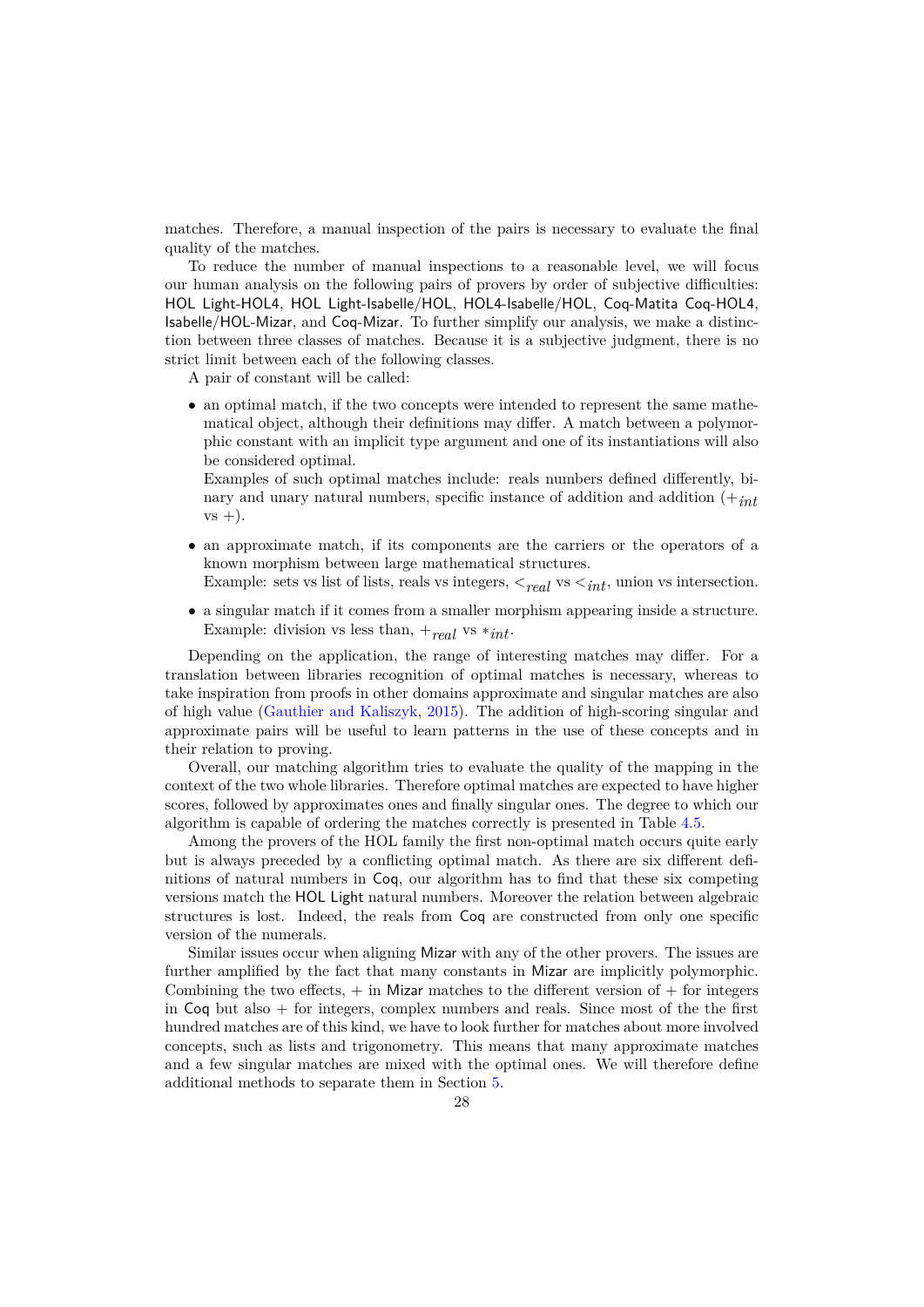| Prover 1         | Prover 2         | Constant 1       | Constant 2 | rank           | score |
|------------------|------------------|------------------|------------|----------------|-------|
| HOL4             | <b>HOL Light</b> | num              | real       | 25             | 0.96  |
|                  |                  | num              | num        | $\overline{2}$ | 0.99  |
|                  |                  | real             | real       | $\mathbf{1}$   | 0.99  |
| HOL4             | Isabelle/HOL     | real             | nat        | $\overline{4}$ | 0.89  |
|                  |                  | real             | real       | $\overline{2}$ | 0.95  |
|                  |                  | num              | nat        | $\mathbf{1}$   | 0.97  |
| <b>HOL Light</b> | Isabelle/HOL     | real             | int        | 10             | 0.88  |
|                  |                  | real             | real       | $\mathbf{1}$   | 0.97  |
|                  |                  | int              | int        | 24             | 0.81  |
| Coq              | Matita           | z                | nat        | $\mathbf{1}$   | 0.97  |
|                  |                  | Ζ                | Ζ          | 12             | 0.87  |
|                  |                  | nat              | nat        | $\overline{2}$ | 0.97  |
| Coq              | HOL4             | z                | real       | $\overline{2}$ | 0.97  |
|                  |                  | Z                | num        | 3              | 0.97  |
|                  |                  | $\boldsymbol{R}$ | real       | 10             | 0.94  |
| Isabelle/HOL     | Mizar            | dvd nat          | $\leq$     | 6              | 0.82  |
|                  |                  | dvd nat          | divides    | 35             | 0.58  |
|                  |                  | $less\_eq$ nat   | $\leq$     | 9              | 0.78  |
| Coq              | Mizar            | z                | real       | $\overline{2}$ | 0.94  |
|                  |                  | Ζ                | integer    | 17             | 0.87  |
|                  |                  | $\boldsymbol{R}$ | real       | 8              | 0.91  |

Table 6: First non-optimal match in each studied pair of provers (in bold), followed by the first optimal matches for each constant

#### *4.6. Transitive matches*

When experimenting with more than two libraries, it is possible to consider one library as a translation step between two others. Indeed, concepts can be mapped from the initial library to the intermediate library and then to the targeted library. We will give a transitive score *transitive\_score* to such matches defined as the product of the intermediate scores on the path linking the two constants. In the following experiment we will look at the transitive matches produced when our initial and final libraries are Isabelle/HOL and Mizar (the order is irrelevant) and the other libraries are used as intermediates. We only map concepts through one intermediate library at a time in order to measure their performance. This approach can easily be generalized so that the mapping travels through multiple translators.

In Fig [6,](#page-29-0) the two best intermediates seem to be Coq and HOL Light followed by HOL4. However, because of the multiplication of similar structures in Coq, most interesting matches will be found in HOL Light. Compared to direct scores, transitive matches may have an unfair advantage as they can generate a large number of one-to-many mappings.

In order to evaluate the gain obtained with the help of transitive matches, we compare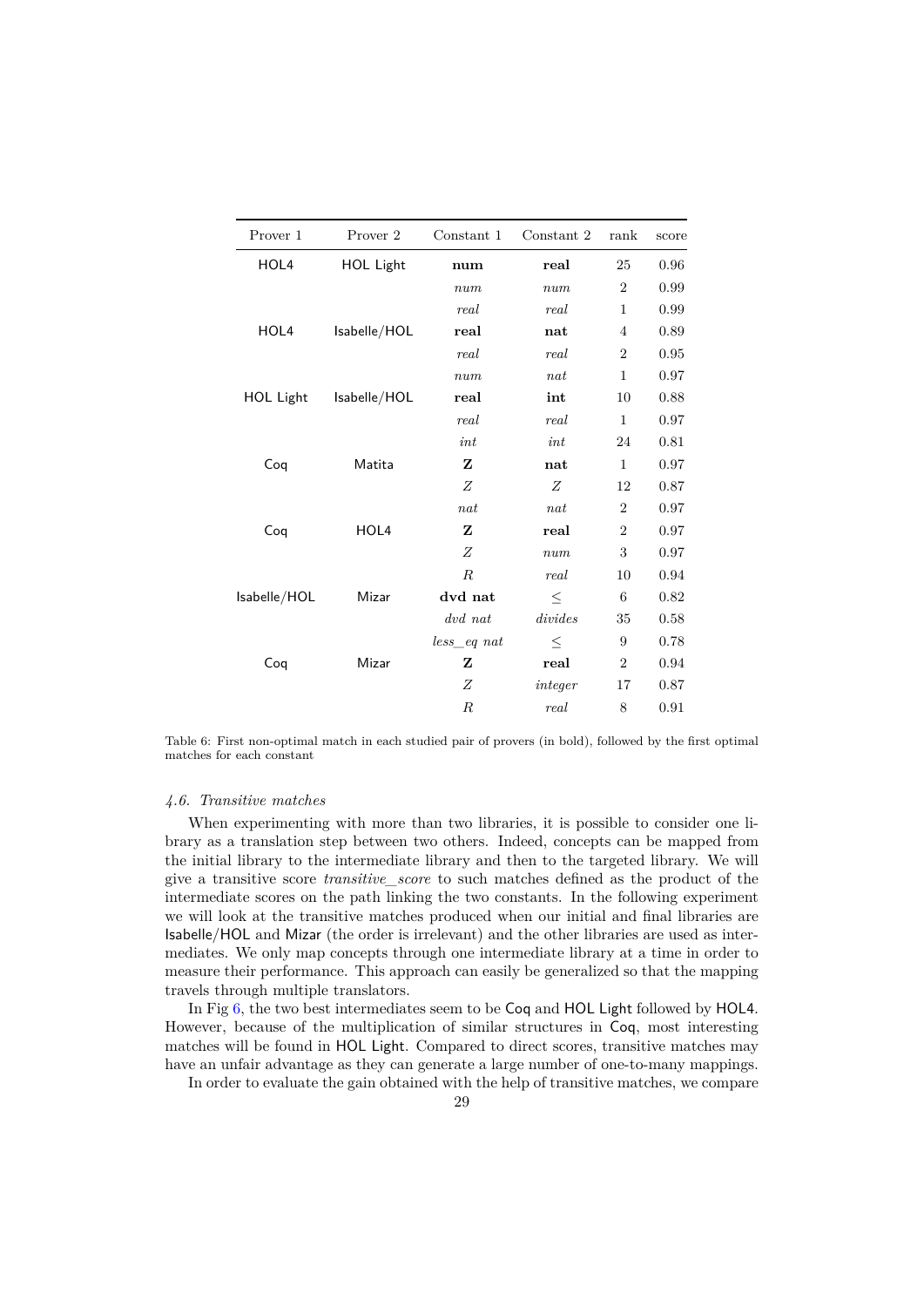the transitive scores to the scores (*direct\_score*) that were attributed during a direct match. We additionally define two other measures to evaluate the novelty of our matches:

$$
dif = transitive\_score - direct\_score
$$
  
 $w\_dif = direct\_score * (transitive\_score - direct\_score)$ 



<span id="page-29-0"></span>Figure 6: Best transitive matches between Isabelle/HOL and Mizar.

Comparing all intermediate libraries, we discover that Coq is actually giving optimal matches of lower quality. In Table [7,](#page-30-1) the third top scoring match is singular and already the first one uses an approximate intermediate. The matches with best transitive scores through HOL4 and HOL Light are more accurate. To measure the novelty of those matches, we will rely on the other two scores to order them. In Table [9](#page-31-0) transitive matches between Isabelle/HOL and Mizar are discovered through HOL Light and ordered by their difference scores *dif* . We first observe that all of the considered matches were not discovered by the direct approach and that the first three are optimal. It means that they were concepts that did not share any property directly but had both properties in common with HOL Light. Using HOL4 (see Table [8\)](#page-30-2), new optimal matches were a bit less frequent. In order to achieve a compromise between novelty and quality we use the scoring function *w\_dif* .

Overall, this experiment demonstrates that the use of a transitive method can discover new matches and reinforce the confidence on existing matches. To maximize optimal matches in future applications, a combined score given by the sum of the transitive and direct scores may be considered.

**Remark.** *The transitive type matches were excluded from the tables because the* Mizar *type system makes the distinction between approximate and optimal type matches fuzzy.*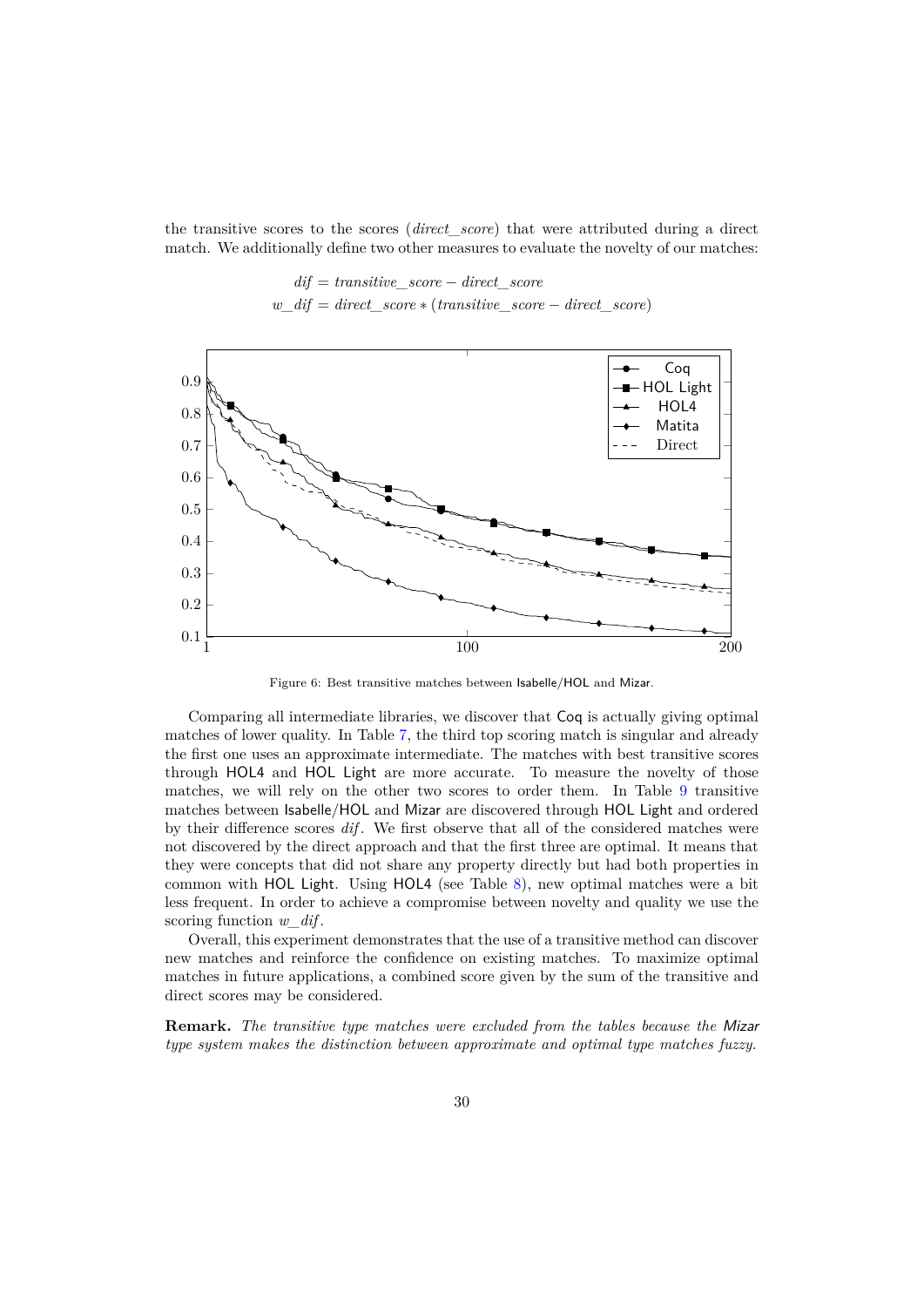| Isabelle/HOL Mizar |          | through Coq          | Direct | Transitive |
|--------------------|----------|----------------------|--------|------------|
| zero int           | $\theta$ | $BinNums$ N $\theta$ | 0.83   | 0.82       |
| zero int           | $\theta$ | BinNums Z 0          | 0.50   | 0.78       |
| $dvd$ nat          | $\,<\,$  | le.                  | 0.81   | 0.77       |
| less eq nat        |          | le.                  | 0.78   | 0.77       |

Table 7: First four transitive matches through Coq (excluding types) with best transitive scores.

<span id="page-30-1"></span>

| Isabelle/HOL                          | Mizar    | through HOL4             | Direct | Transitive | $w \text{ dif}$ |
|---------------------------------------|----------|--------------------------|--------|------------|-----------------|
| $(\text{less} \text{eq} \text{real})$ | $\leq 0$ | real lte                 | 0.40   | 0.64       | 0.10            |
| $(zero \ real)$                       |          | $\text{(real of num 0)}$ |        |            |                 |
| cos real                              | cos      | cos                      | 0.45   | 0.58       | 0.06            |
| sin real                              | sin      | sin                      | 0.45   | 0.57       | 0.05            |
| real                                  | real     | real                     | 0.75   | 0.81       | 0.04            |

<span id="page-30-2"></span>Table 8: First four transitive matches through HOL4 (excluding types) with best *w\_dif* scores.

#### <span id="page-30-0"></span>**5. Strategies**

In order to further distinguish optimal matches from non-optimal ones, we provide a number of matching strategies. These iterative procedures divide matches into a positive and a negative set. The strategies aim to maximize the number of optimal matches and minimizing the number of singular or approximate matches in the positive set. These two sets are build incrementally. When a pair is chosen to be a member of the positive (respectively negative) category, it receives a positive (respectively negative) reinforcement. The purpose of these reinforcements is to increase or decrease the strength of the influence of all pairs beyond the scores that were attributed in the scoring loop. We first define the terminology used to describe the strategies.

**Definition 14** (Positive, negative and undecided matches)**.** *A* positive match *is an element of the positive set. A* negative match *is an element of the negative set. An* undecided match *is neither an element of the positive set nor an element of the negative set. It will become positive or negative as the two sets grow.*

**Definition 15** (Positive reinforcement)**.** *A positive reinforcement is a modification applied to the score of a positive match and amounts to:*

• *Fixing its score to 3.*

*This number has been experimentally determined and roughly says that we are more than 3 times more confident that a selected match is optimal than for an undecided match.*

**Definition 16** (Negative reinforcement)**.** *From a negative match N, a negative reinforcement performs two modifications:*

• *Fixing the score of N to 0.*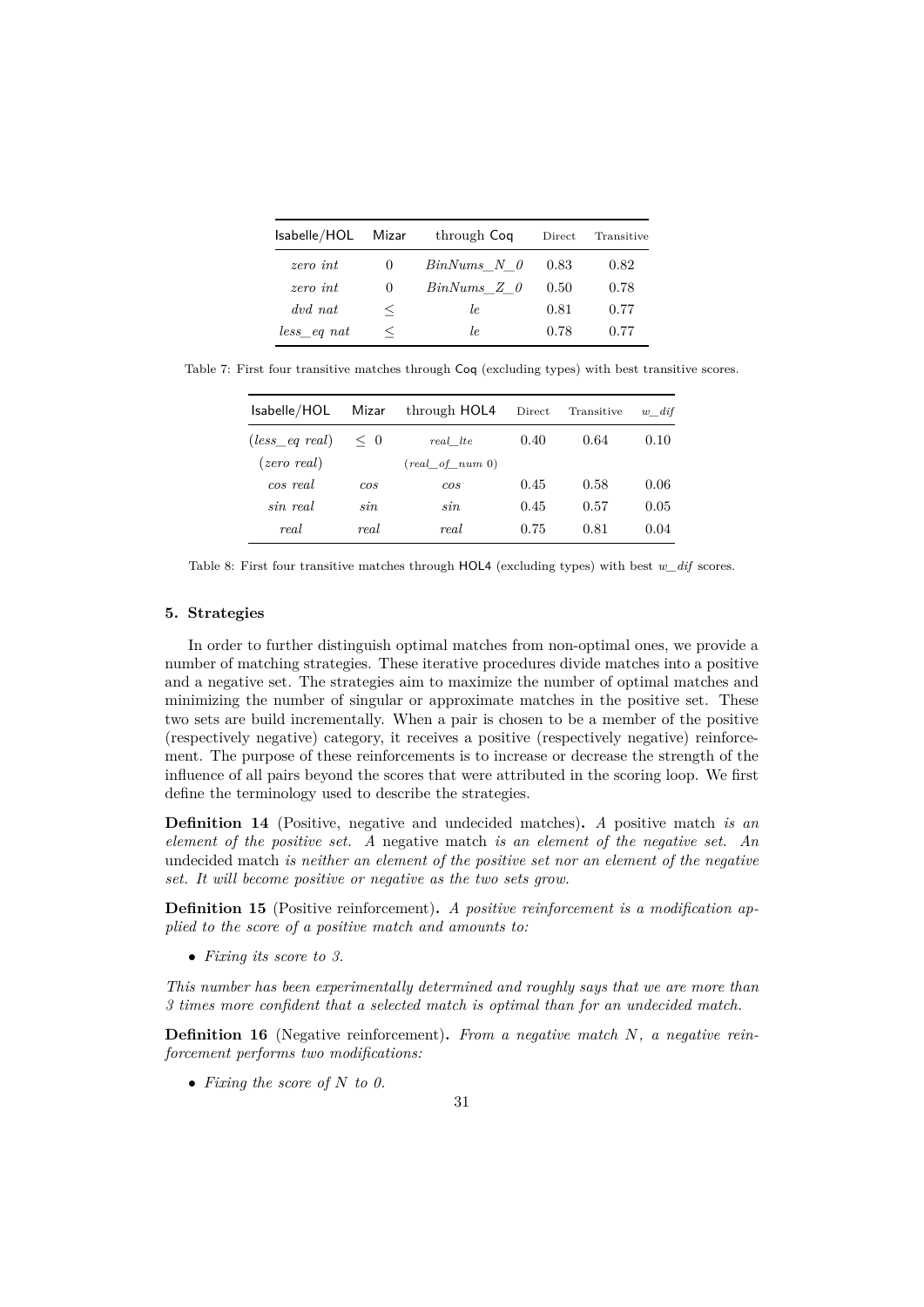| Isabelle/HOL         | Mizar   | through HOL Light         | Direct   | Transitive | $di\ddot{}$ |
|----------------------|---------|---------------------------|----------|------------|-------------|
| $(\text{less real})$ | < 0     | $real\_le (real\_of\_num$ | 0        | 0.50       | 0.50        |
| $(zero \ real)$      |         | (NUMERAL 0))              |          |            |             |
| power real           |         | real pow                  | $\theta$ | 0.44       | 0.44        |
| times complex        | $\ast$  | $complex$ $mul$           | $\theta$ | 0.40       | 0.40        |
| pred                 | carrier | cart real                 | $\theta$ | 0.40       | 0.40        |

<span id="page-31-0"></span>Table 9: First four transitive matches through HOL Light (excluding types) with best *dif* scores.

• *Fixing the score of each pair of theorems that induces N to 0.*

*The second modification is justified in Section [5.1](#page-32-0) by the constant coherence constraint. This modification would be implicit if we had used a product instead of a sum in the scoring function for pair of theorems. Scores based on products are however not consistent with other constraints as shown in Section [3.3.](#page-11-0)*

All presented strategies first run the dynamical scoring algorithm. Next, a pair (or a set of pairs) of constants is chosen based on their scores and additional heuristics to decide if it (they) should be classified as a positive or as a negative match. A positive (respectively negative) reinforcement is applied to each element of the positive (respectively negative) set. Dynamical scoring is then rerun to account for the newly updated scores. A new selection is performed, and the whole process is repeated as long as there exist undecided pairs. Pairs with zero scores are always put in the negative set. If not stated otherwise by a strategy, the pair with the highest score will be assigned to the positive set.

**Remark.** *Convergence is guaranteed by the fact that the dynamical scoring algorithm is restarted from fixed initial values greater or equal to 1 after each decision. Reinforcement scores are fixed and non-negative and thus can be treated as coefficients. Reinforcement scores should not be modified by dynamical scoring. Otherwise, the algorithm would always converge to the fixpoint found with no reinforcement by uniqueness of the limit.*

Beside a strengthening of the influence of the top matches, another advantage of the two level approach is that we separate algorithms for scoring the degree of isomorphism of matches from the ones deciding which matches are indeed optimal. Therefore, it is possible to use different scoring techniques for each of them, which will be exploited by the disambiguation in Section [5.3.](#page-33-0) Furthermore, some of the following techniques work globally on optimal matches (and are not helpful for searching for more approximate and singular matches, like it is the case for conjecturing [\(Gauthier et al.,](#page-41-6) [2016\)](#page-41-6)).

We present three options which can be combined to form a strategy. First, we propose natural coherence constraints on the two set of matches. Second, we consider greedy matching. Third, we discuss disambiguation, which aims at resolving conflicts created by a multiple counterpart mappings. These three options can be used independently or combined and even used together with some human advice. The strongest combinations of the three automatic options is evaluated through the quality of the positive matches they produce.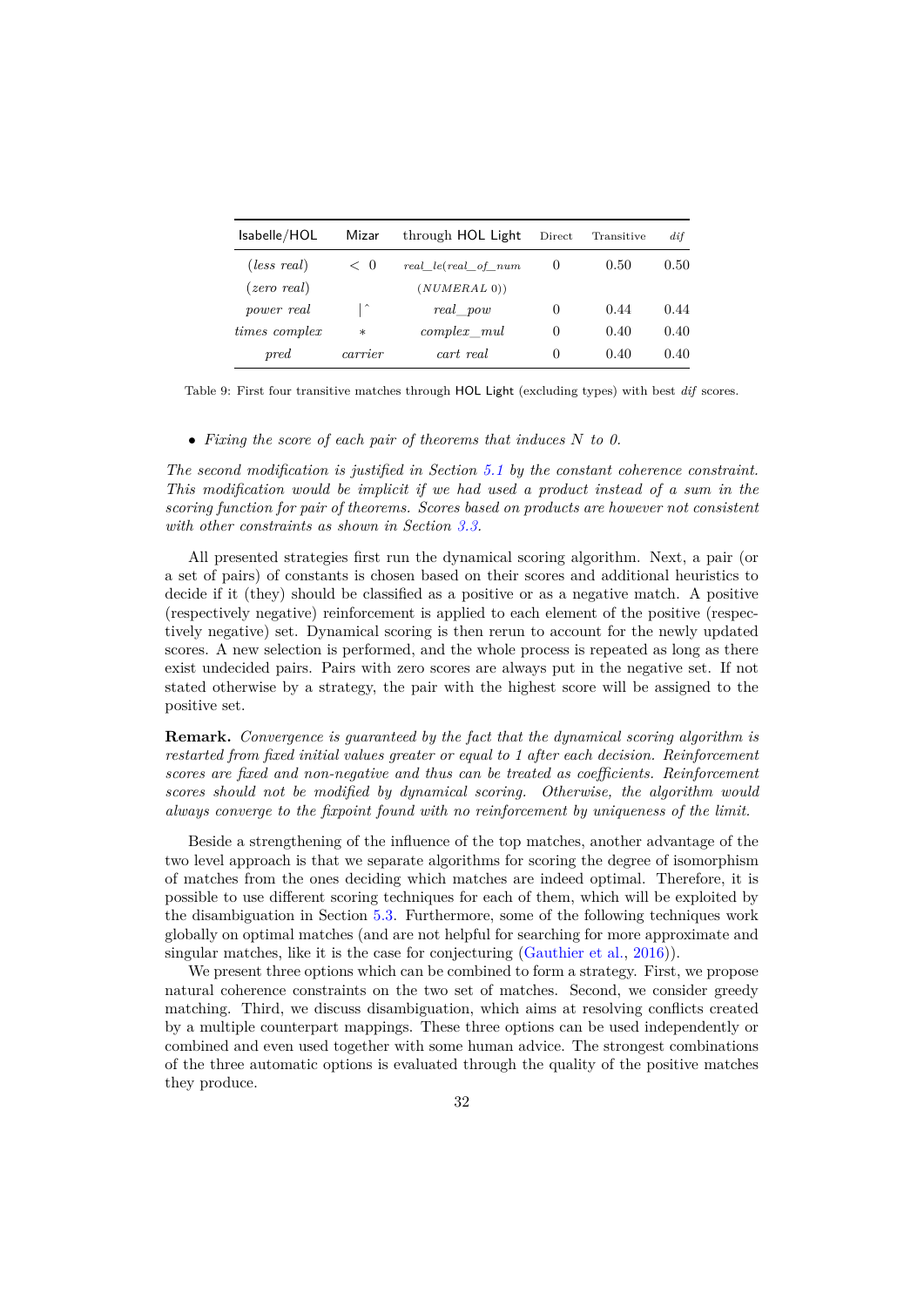# <span id="page-32-0"></span>*5.1. Coherence constraints*

After correctly identifying a match, simple coherence constraints based on the logical relation between the different objects (types, constants and theorems) can be applied: type coherence and constant coherence.

**Definition 17** (Type coherence)**.** *A set of constant matches is type coherent if for every constant pair c of a set s, the type matches induced by c are also in the set s.*

A weak form of type coherence was already induced by the correlations: Higher scoring constants cause higher scores in the types. However, this influence may not raise the scores of the types enough for it to become a positive match. In some cases other factors of the algorithm might give such types negative advice. To enforce type coherence on the positive set, as soon as we add a match to the positive set, we also add their induced type matches to the positive set.

#### **Remark.** *Type coherence is recursive, since types have themselves types.*

Although we classify constants rather than theorems (this distinction is less pronounced in intuitionistic type theory [\(Czajka and Kaliszyk,](#page-41-15) [2016\)](#page-41-15)), we assume in the following definition that the theorems are also assigned to a positive and negative set of theorems. After the strategy terminates, a theorem will be said to be in the positive set if it has a score greater than 0 and in the negative set if its score is 0. We can then state a similar constraint relation between theorems and constants that we call constant coherence.

**Definition 18** (Constant coherence)**.** *For every theorem pair t of the positive set of theorems, the constant matches induced by t are also in the positive set of constants.*

Constant coherence is enforced by zeroing the scores of theorems that contain negative pairs. This constraint also implies that if a type match is in the negative set then the constant pairs that induce it will in the next iteration be in the negative set. Indeed, theorem pairs that include a constant pair will also include its induced type pairs. Therefore if one of its type pairs is given a score of 0, all of the theorem pairs than induce the constant pair are given a score of 0. Hence the total score of the constant will be 0. This consequence can be seen as the contrapositive of type coherence satisfied by the negative set.

#### *5.2. Greedy method*

In our dynamical scoring experiments we observe that a match with the highest score involving one constant is most often an optimal one, and the subsequent ones involving the same constant are approximate ones. For example, a match of integers with integers may be followed by a match of integers with reals. In order to remove those undesirable competing matches, as soon as a pair *p* is categorized as positive, the greedy strategy puts all pairs that have a common constant with *p* in the negative set. The first advantage of the strategy is a drastic reduction of the number approximate matches. Also, if applied with type coherence and without subterm conceptualization, there will be at most one possible translation of a formula which will type-check by construction. In this particular case, the selection of coherent substitution is not needed (see Section [3.5\)](#page-14-2).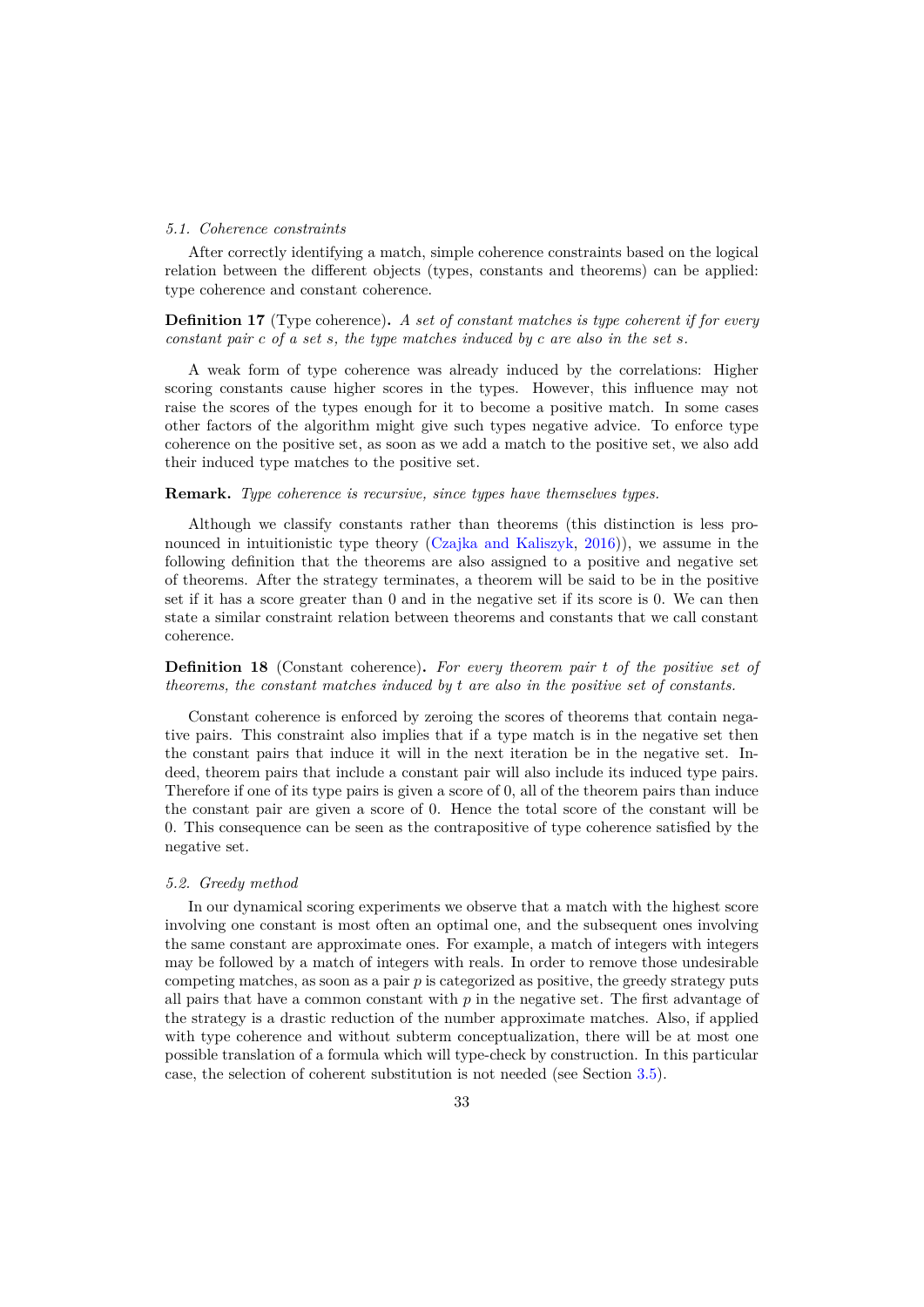There are however two downsides. First, it makes the algorithm more brittle. The presence of an approximate match early in the procedure leads to a series of approximate matches derived from the first one. For instance, matching integers with naturals leads to all operations about integers being matched to operation about naturals. Second, the algorithm does not allow for one-to-many mappings in the positive set. If there are multiple structures defining the same objects, as it is often the case for example for computational reasons, the greedy algorithm will only map one.

### <span id="page-33-0"></span>*5.3. Disambiguation*

Often an approximate match and an optimal match about the same constant are in the wrong order, the scores differing only by a small margin. The greedy method fails to recognize the ambiguity and assumes that the first match is correct.

To solve this problem, we propose a method that delay the selection of a positive match by measuring its ambiguity. To this end, we will penalize a pair if its constants have multiple possible counterparts in the other library. The hope is that the selection of less ambiguous matches will help the classification process.

Technically, we define the ambiguity score of a match  $c = \{d_1, d_2\}$  by first defining its ambiguity sets, which are consists of the matches that shares a constant with *c*.

$$
E_1 = \{c' = \{d, e\} \mid d = d_1 \lor e = d_1\}
$$
  

$$
E_2 = \{c' = \{d, e\} \mid d = d_2 \lor e = d_2\}
$$

And then its ambiguity scores.

$$
ambiguity_1(c) = \sum_{c' \in E_1} score(c')
$$
  

$$
ambiguity_2(c) = \sum_{c' \in E_2} score(c')
$$
  

$$
ambiguity(c) = ln(10 + (1 + ambiguity_1(c)) * (1 + ambiguity_2(c)))
$$

$$
ambiguity\_score(c) = \frac{1}{ambiguity(c)} \times score(c)
$$

**Remark.** *Different ambiguity scores were also tried. Most of them improved the results in a similar manner. Therefore, the quality of matches is not very sensitive to small changes in the scoring functions, and the application of disambiguation is more important than its particular implementation.*

It is easy to note that for pairs with similar scores the higher an ambiguity score is the less ambiguous it is. We will then use these ambiguity scores instead for the selection of our positive matches. These new scores will affect our algorithm only by changing the order of the selected positive matches. They will not replace the reinforced scores or the scores of the undecided matches. Thus they do not change the correlation between matches. From our experiments, preventing the ambiguity of one pair from being transmitted to other pairs seems necessary to preserve the stability of dynamical scoring.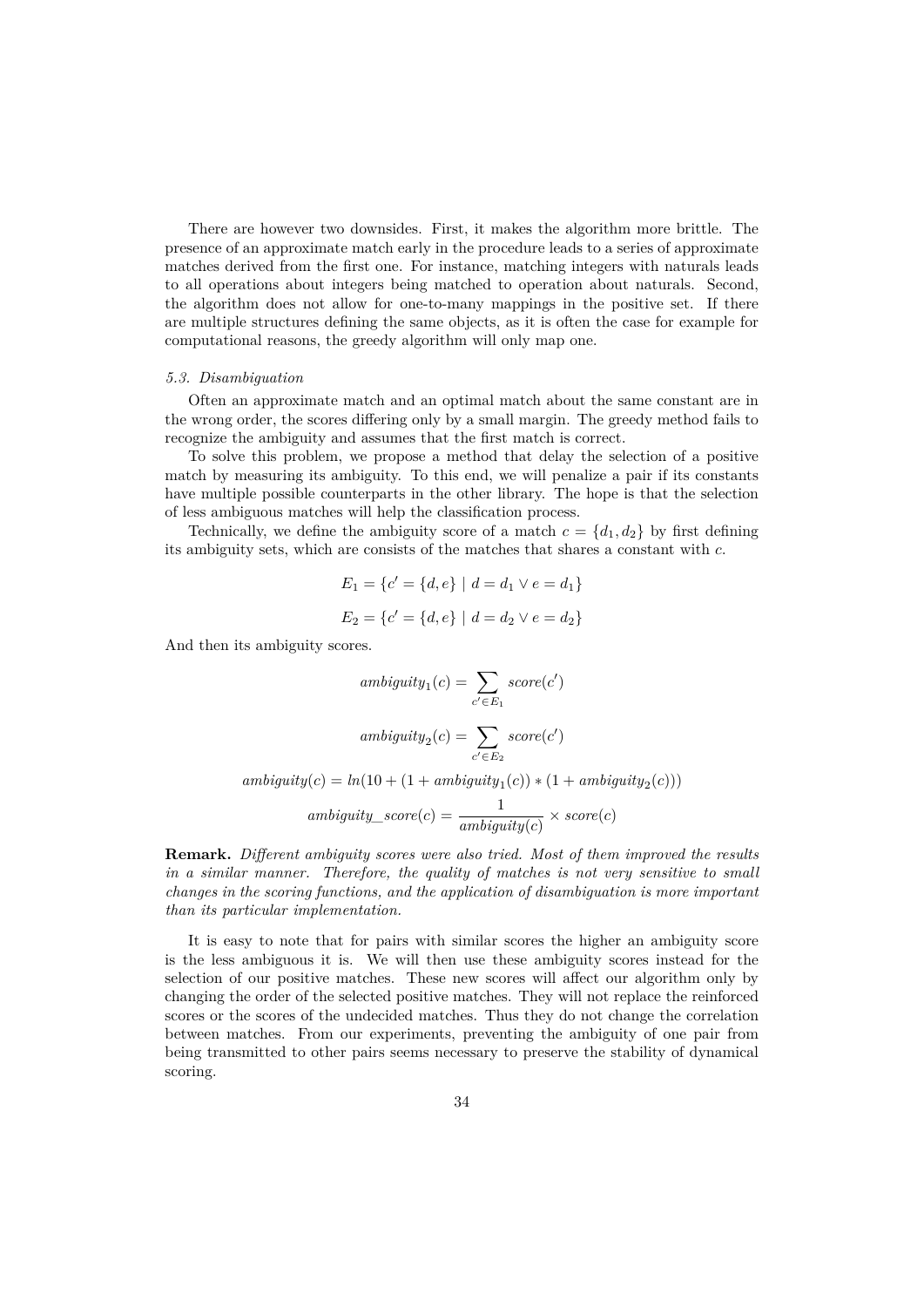### *5.4. Human advice*

Automated techniques may not be sufficiently precise or the user may desire to have more control over the alignment of the two libraries. That is why we also provide ways to combine those techniques with additional human advice.

In this setting, the user is shown the 40 (modifiable) undecided best matches. She can select a few of them and decide which sets they belong to. After the negative and positive reinforcements are applied and scores updated accordingly, the user can repeat the selection on the new 40 undecided best matches. To facilitate the procedure, commands are available to the user that allow him to undo a decision, show the positive and negative sets, display the undecided matches according to different orders and stop the iteration. By default, the order used is defined by the scores. But we also propose to regroup undecided matches by the constants they share (to perform manual disambiguation) or by similarity of the names of their constants. As a compromise, human advice can also be restricted to type matches. In this case, constant pairs (that are not a type pairs) with a score greater than the best undecided type pair are classified automatically.

Those human advice scenarios were not fully evaluated as it was more efficient for us to improve the automation than having us manually compensate for the algorithm's failures. Moreover, since we do not have expert knowledge in all the libraries our decisions were also error-prone. Therefore, these combined methods were mainly useful as debugging tools.

### *5.5. Results*

Experiments are performed on the studied pair of provers. We run two different strategies. Both have type coherence and disambiguation enabled, but one of them applies the greedy restriction where the other one does not. We will refer to them as the greedy and non-greedy strategy.

### *5.5.1. Non-optimal matches*

We measure the effectiveness of the classification made by the greedy strategy by finding the first non-optimal matches in the positive set. Table [10](#page-35-0) shows their rank. It also presents the size of the section which is the total number of matches in the positive set. The small size of each section compared to the total number of matches shows that the strategy is quite effective at eliminating non-optimal matches.

A manual inspection of the definitions in Table [12](#page-36-0) reveals that the constants *Rev* and *rev\_append* are actually the same. Table [11](#page-36-1) also shows how this pair of constants was discovered from their similar properties. It would have been harder to recognize from their definitions. Indeed the first one is constructed by a match statement and the second one by a conjunction. After checking more definitions, we realized that the component of the pairs (*measure, gtof*), (*ALL, pred\_list*) and (*EVERY , pred\_list*) also represent the exact same concepts even if their names indicate otherwise. Those misjudged matches could be used to create more consistent naming schemes across formalizations.

The similarity between HOL Light and HOL4 is striking. There exist 790 constants in HOL Light and a little less than 300 of them can be map to a constant in HOL4 that have exactly the same meaning. More, this number does not include the one-tomany mappings discovered by the non-greedy version. Aligning HOL Light and HOL4 to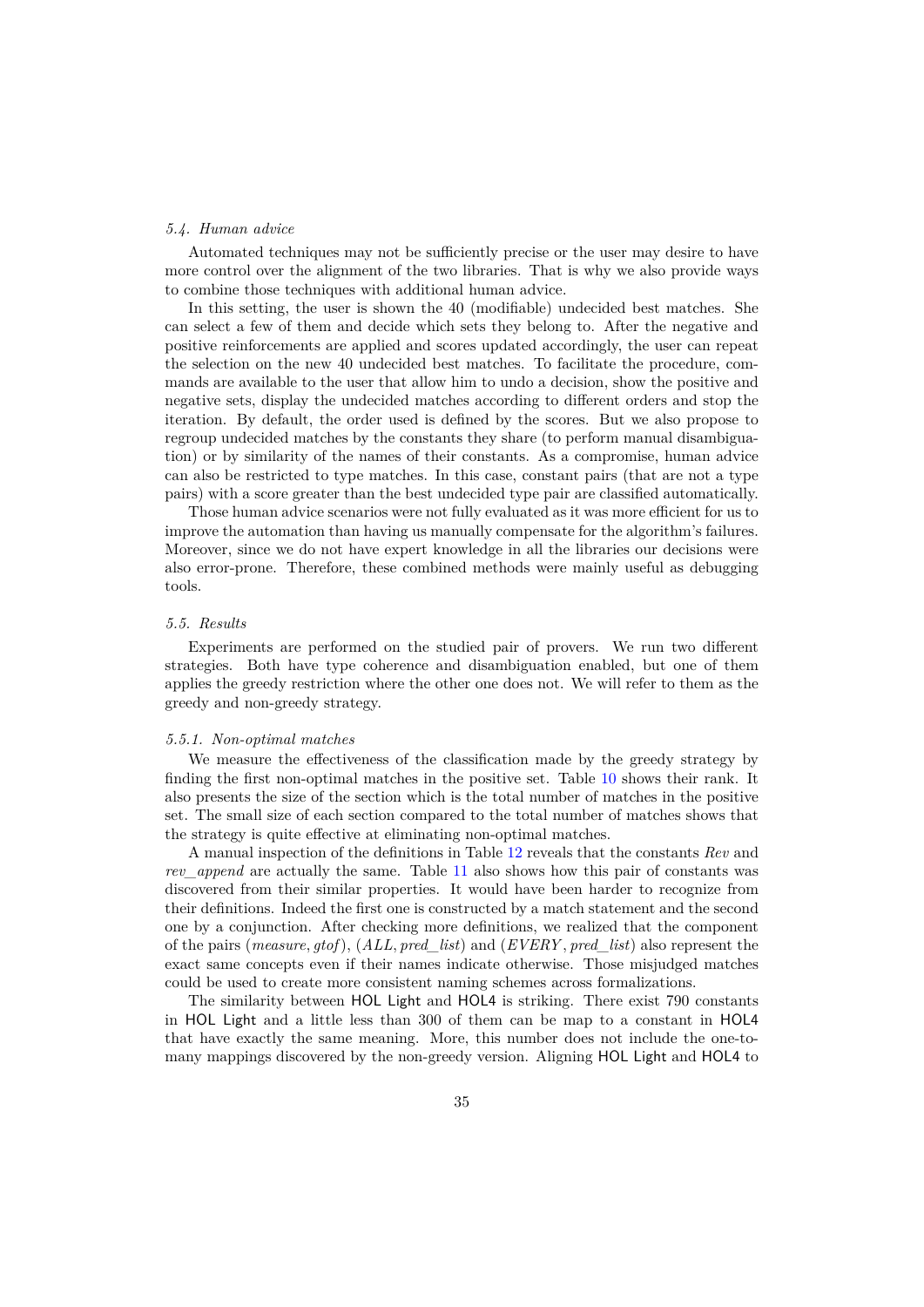| Prover 1         | Prover 2         | Sect | Constant 1         | Constant 2              | rank           |
|------------------|------------------|------|--------------------|-------------------------|----------------|
| HOL4             | <b>HOL Light</b> | 303  | extreal            | complex                 | 227            |
|                  |                  |      | extreal pow        | $complex$ $pow$         | 228            |
|                  |                  |      | $extreal$ $mul$    | $complex$ $mul$         | 229            |
| HOL4             | Isabelle/HOL     | 159  | modu               | real norm complex       | 39             |
|                  |                  |      | $_{prod}$          | complex                 | 40             |
|                  |                  |      | <b>EVERY</b>       | pred list               | 90             |
|                  |                  |      | $_{nub}$           | remdups                 | 106            |
|                  |                  |      | SNOC               | insert                  | 107            |
| <b>HOL Light</b> | Isabelle/HOL     | 123  | <b>FCONS</b>       | $case$ $nat$            | 78             |
|                  |                  |      | ALL                | pred list               | 79             |
|                  |                  |      | DIV                | binomial                | 92             |
|                  |                  |      | rational           | positive                | 108            |
| Coq              | Matita           | 84   | $\boldsymbol{N}$   | Ζ                       | 13             |
|                  |                  |      | $= 0_N$            | Zle                     | 34             |
|                  |                  |      | $N$ <sub>mul</sub> | <i>Ztimes</i>           | 46             |
|                  |                  |      | transitive         | symmetric               | 48             |
| Coq              | HOL4             | 188  | rev append         | REV                     | $\overline{7}$ |
|                  |                  |      | BinNums N          | $ext$ real              | 45             |
|                  |                  |      | 0 BinNums N        | extreal of num 0        | 46             |
|                  |                  |      | bool               | rat                     | 49             |
|                  |                  |      | constr bool 2      | $rat\_1(rat\_of\_num($  | 61             |
|                  |                  |      |                    | NUMERAL(BIT1 ZERO))     |                |
|                  |                  |      | measure            | $q\text{to}f$           | 71             |
| Isabelle/HOL     | Mizar            | 137  | list(X)            | Element                 | $\overline{2}$ |
|                  |                  |      |                    | $(QC-WFF(X))$           |                |
|                  |                  |      | sup                | \/                      | 3              |
|                  |                  |      | sqrt               | $\overline{2}$          | 24             |
| Coq              | Mizar            | 168  | RIneq Rsqr         | min                     | 9              |
|                  |                  |      | sqrt               | $\overline{\mathbf{2}}$ | 10             |

<span id="page-35-0"></span>Table 10: First suspected non-optimal matches in the positive set. The column Sect shows the total number of elements in the positive set.

Isabelle/HOL is a bit more challenging. But the algorithm is still effective and the greedy strategy discovered more than 100 optimal matches in each case.

Disambiguation was an essential component for aligning correctly Coq with HOL4. We find that 188 concepts have a counterpart in the other library. These include only a few non-optimal matches, less than 10 in the first hundred matches. Even some of those non-optimal mappings can be interesting. At rank 98 (not shown in the table), the Coq constant *Ensemble*(set in French) is matched with the HOL4 constant *llist*(lazy lists). This match may even appear to be better than an optimal one involving the HOL4 constant *set*, after studying their usage in both provers. In this alignment, the booleans of Coq could not match the related boolean type in HOL4, since it is the same as the reserved type \$*o* which is restricted to match only to itself. This issue could be solved easily by mapping the boolean type of Coq to \$*o* during the application of the logical mappings.

The results are more modest for alignments with Mizar, although the size of the positive set is comparable. The percentage of optimal matches decrease rapidly and there are almost no optimal matches after the 50th. This is mainly due to the wrong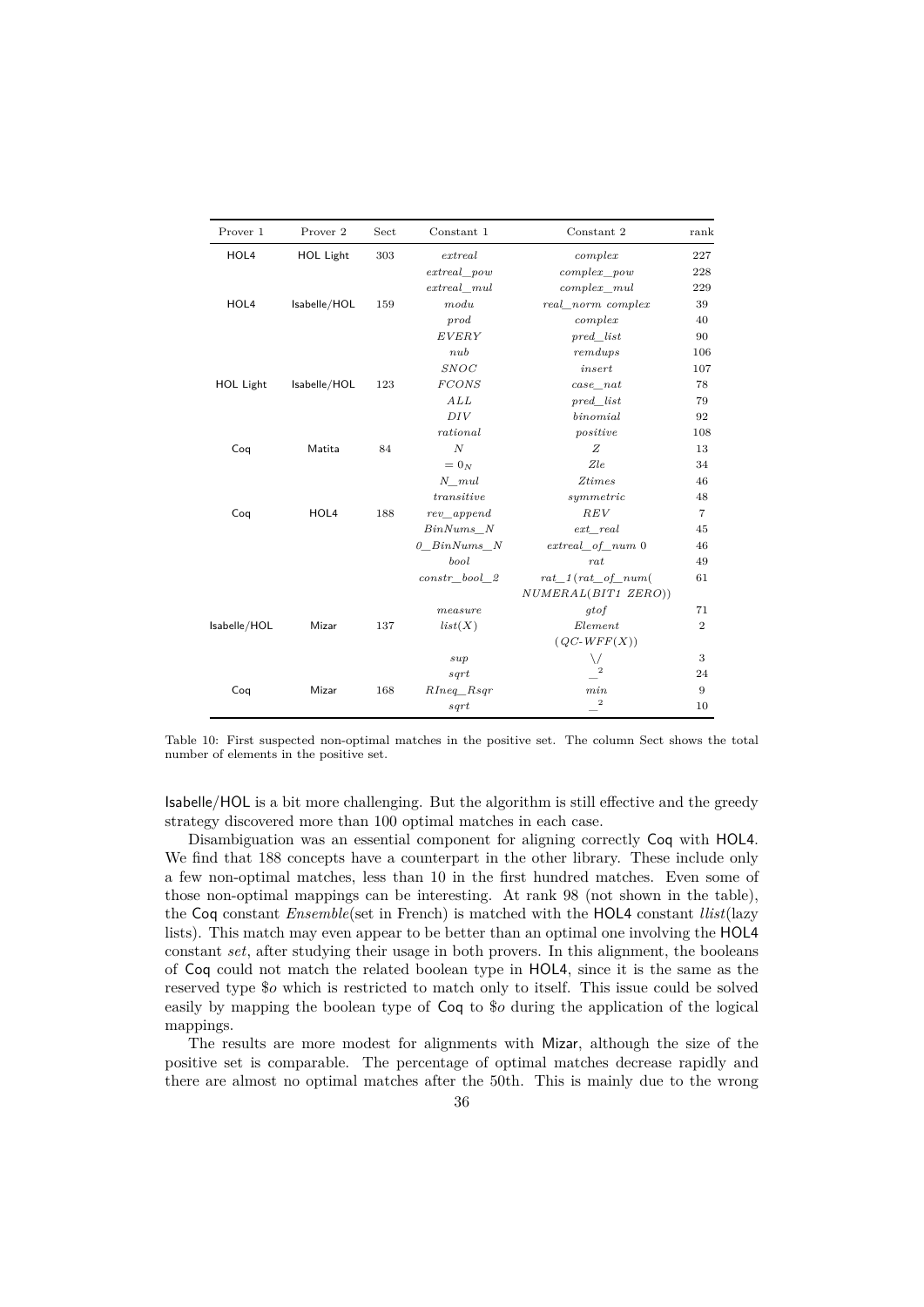| rev_append                                                                                   | <b>REV</b>                            |  |  |  |
|----------------------------------------------------------------------------------------------|---------------------------------------|--|--|--|
| $\forall$ 1, rev 1 = rev_append 1 [].                                                        | $\forall$ L. REVERSE L = REV L $\Box$ |  |  |  |
| $\forall$ 1 1', rev append 1 1' = rev 1 ++ 1'. $\forall$ L1 L2. REV L1 L2 = REVERSE L1 ++ L2 |                                       |  |  |  |

Table 11: Properties shared by the Coq constant rev append and the HOL4 constant REV.

<span id="page-36-1"></span>

| rev_append                                                                                                                                                                                                       | <b>REV</b>                                              |  |  |
|------------------------------------------------------------------------------------------------------------------------------------------------------------------------------------------------------------------|---------------------------------------------------------|--|--|
| Fixpoint rev append (1 1': list A) : list A := $(\forall \text{ acc. REV } []$ acc = acc) $\wedge$<br>match 1 with<br>$\left  \right  \left  \right  \Rightarrow 1'$<br>$ $ a::1 => rev append 1 (a::1')<br>end. | $\forall$ h t acc. REV (h::t) acc =<br>$REV t$ (h::acc) |  |  |

<span id="page-36-0"></span>Table 12: Defintions of the Coq constant rev\_append and the HOL4 constant REV.

choices made early on. Therefore, to align a prover with Mizar, it is better to run the non-greedy strategy. Another option, before better logical mappings, normalization or strategies are implemented for Mizar, would be to run the matching algorithm with some human advice. But with a low frequency of correct matches, it would be a tedious manual work and may defeat the purpose of our project.

### *5.5.2. Optimal matches*

We inspect the optimal matches found by the greedy strategy to judge their value. We also compare it to the non-greedy strategy to find which optimal matches the greedy strategy missed. Table [13](#page-37-0) presents interesting optimal matches found by the greedy and non-greedy strategies. The selected optimal matches in this table illustrate different achievements of our approach.

Subterm conceptualization renders possible to match pair of reals with complex numbers, and they are indeed used in that way in HOL4. The greedy startegy may however not recognize this similarity. Indeed, the concept of a pair of reals may exist in both prover, yielding the match of the two isomorphic concepts. Therefore it would prevent any further matches involving those concepts. Another effect of conceptualization is the automatic factorization of type arguments. Thus, the subterm *power real* can be identified with the constant *real\_pow*. The advantage of regrouping constants using their reflexive transitive closure modulo equality appears when the two constants *PI* and *ALT\_PI* automatically match the same counterpart *P\_t*. The concepts *relation*, *decidable*, *transitive* shared by Matita and Coq show the different degree of abstractions of each library. We can also illustrate the effectiveness of type coherence when aligning Coq and HOL4. A match between the constants *length* and *LENGTH* (representing the length of a list) directly implies a match between the types *nat* and *num* (representing natural numbers).

All in all, the matching algorithm works across a variety of different theories (list, complex, probability, . . . ). This approach performs well on any kind of theories as long as developers of formal libraries state properties of the mathematical objects in a relatively similar manner. Still, distinguishing between an isomorphic construction and a structure sharing similar properties remains a challenge. We observe that running the algorithm in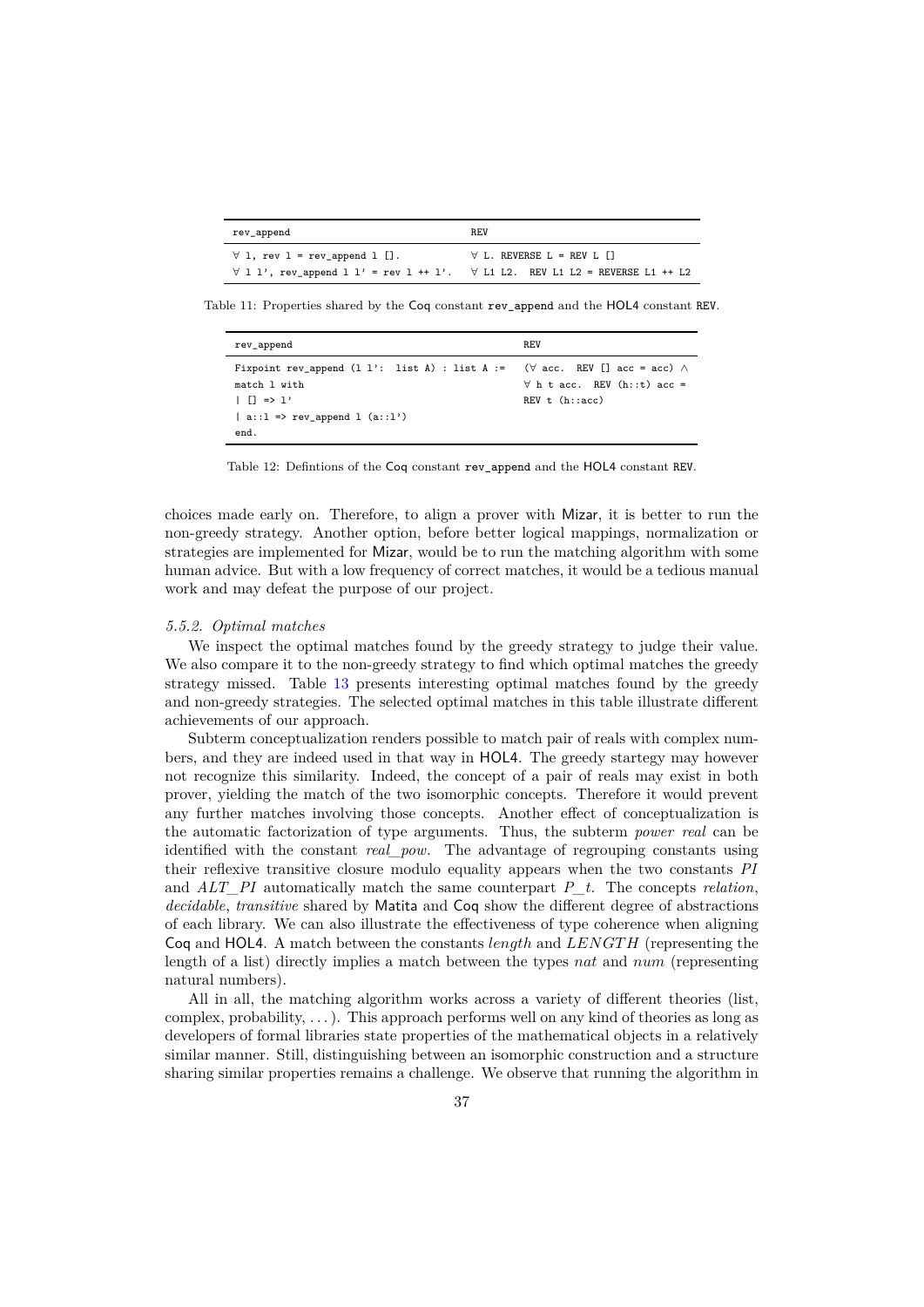| Prover 1     | Prover 2         | Mode | Constant 1             | Constant 2            | rank           |
|--------------|------------------|------|------------------------|-----------------------|----------------|
| HOL4         | <b>HOL Light</b> | G    | $_{prod}$              | prod                  | $\mathbf{1}$   |
|              |                  |      | sum                    | psum                  | 3              |
|              |                  |      | RTC                    | RTC                   | 269            |
|              |                  | NG   | $(pred \ real) \ real$ | complex               | 251            |
| HOL4         | Isabelle/HOL     | G    | $\frac{1}{2}$          | π<br>$\frac{1}{2}$    | $\overline{7}$ |
|              |                  | NG   | (pred real) real       | complex               | 36             |
| HOL Light    | Isabelle/HOL     | G    | real pow               | power real            | $\mathbf{1}$   |
|              |                  |      | <b>ITLIST</b>          | foldr                 | 95             |
| Coq          | Matita           | G    | relation               | relation              | $\mathbf 1$    |
|              |                  |      | decidable              | decidable             | 3              |
|              |                  | NG   | Transitive N           | transitive nat        | 53             |
| Coq          | HOL <sub>4</sub> | G    | length                 | <b>LENGTH</b>         | 3              |
|              |                  |      | $n$ at                 | num                   | $\overline{4}$ |
|              |                  |      | 0 <sub>z</sub>         | int $0(int of num 0)$ | 30             |
|              |                  |      | Z                      | int                   | 31             |
|              |                  | NG   | BinNums positive       | num                   | 21             |
|              |                  |      | BinNums N              | num                   | 47             |
|              |                  |      | BigN                   | num                   | 48             |
| Isabelle/HOL | Mizar            | G    | pi                     | $P_t$                 | $\overline{7}$ |
|              |                  |      | arccos                 | arcos                 | 35             |
|              |                  | NG   | $(fold nat) nat**$     | $\rightarrow$ **      | 21             |
|              |                  |      | member nat             | in                    | 3              |
| Coq          | Mizar            | G    | PI                     | $P_t$                 | 90             |
|              |                  |      | ALT PI                 |                       |                |
|              |                  |      | Rlist                  | FinSequence REAL      | 106            |

<span id="page-37-0"></span>Table 13: Interesting optimal matches found by running a strategy with disambiguation and type coherence in greedy mode (G) and non-greedy mode (NG). The presented non-greedy matches are not found by the greedy algorithm. The match (\*\*) may not be an optimal one.

non-greedy mode enable us to obtain one-to-many mappings but those may also contain some non-optimal matches too. As an intermediate between the greedy method and the non-greedy strategy, a dynamic evaluation of the level of greediness (number of allowed counterparts of a constant) deepening the ideas used to implement the disambiguation option could be implemented.

# *5.5.3. Complexity and convergence*

Applying a strategy does not come for free. The repetitive application of dynamical scoring is the most costly operation. To our advantage, the scoring updates takes less and less time to converge after each iteration. Indeed, the number of undecided matches diminishes. And the number of loops needed to reach a fixpoint is minimized since we restart the algorithm from the previous fixpoint. Let us take for example the process of aligning Coq and HOL4. The first scoring loop takes 7.37 seconds. But the greedy method with type coherence and disambiguation gives a total of 188 positive matches in 154 seconds.

This method of restarting from the previous fixpoint has experimentally always terminated. However, to guarantee convergence we would have to reset the scores after each update or only allow updates that do not mix positive and negative reinforcements. By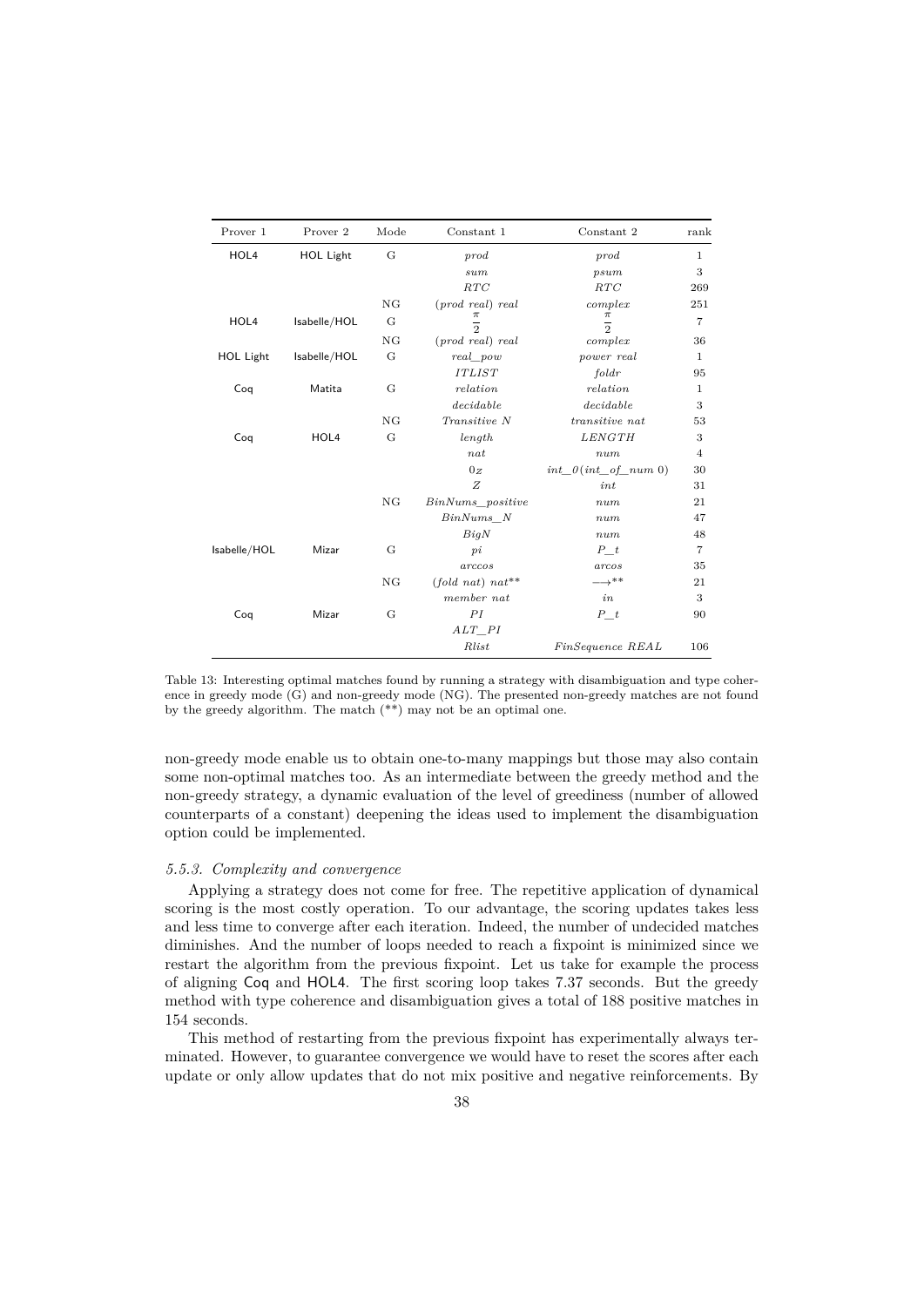construction, a positive (or negative) reinforcement will increase (respectively decrease) the current scores of all pairs. Therefore, updating scores after positive and negative reinforcement separately is enough to make the first step of the dynamical scoring monotonic. And this condition implies convergence as proved in Section [3.6.](#page-14-0)

# <span id="page-38-0"></span>**6. Related Work**

Our approach is in certain ways similar to latent semantic analysis [\(Landauer et al.,](#page-42-10) [1998\)](#page-42-10) used to find synonyms in multiple documents or text fragments. The relation is even more obvious if we consider our properties to be documents and concepts to be words. Similar pieces of text should contain words similar in meaning in the same way that similar properties contains similar concepts. However, our approach is able to use the structure of the properties, which cannot be done for informal documents.

A number of translations between formal mathematical libraries are able to use given matched concept. For this, usually matching concepts have been found manually. The first translation that introduced maps between concepts was the one of [Obua](#page-42-11) [and Skalberg](#page-42-11) [\(2006\)](#page-42-11). There, two commands for mapping constructs were introduced: type-maps and const-maps which allow a user to map HOL Light and HOL4 concepts to corresponding ones in Isabelle/HOL. Given a type (or constant) in the maps, during the import of a theorem all occurrences of this type in the source system are replaced by the given type of the target system. In order for this construction to work, the basic properties of the concepts must already exist in the target system, and their translation must be avoided. Due to the complexity of finding such existing concepts and specifying the theorems which do not need to be translated, Obua and Skalberg were able to map only small number of concepts like booleans and natural numbers, leaving integers or real numbers as future work.

The translation of [Keller and Werner](#page-42-3) [\(2010\)](#page-42-3) was the first one, which was able to map concepts between systems based on different foundations. The translation from HOL Light to Coq proceeds in two phases. First, the HOL proofs are imported as a defined structure. Second, using the *reflection* mechanism, native Coq properties are built. It is the second phase that allows mapping the HOL concepts like natural numbers to the Coq standard library type N.

The translation that maps so far the biggest number of concepts has been done by the second author [\(Kaliszyk and Krauss,](#page-42-12) [2013\)](#page-42-12). The translation process consists of three phases, an exporting phase, offline processing and an import phase. The offline processing provides a verification of the (manually defined) set of maps and checks that all the needed theorems will be either skipped or mapped. This allows to quickly add mappings without the expensive step of performing the actual proof translation, and in turn allows for mapping 70 HOL Light concepts to their corresponding Isabelle/HOL counterparts. All these concept maps have been found and provided manually.

[Bortin et al.](#page-41-16) [\(2006\)](#page-41-16) implemented the AWE framework which allows the reuse of Isabelle/HOL formalization recorded as a proof trace multiple times for different concepts. Theory morphisms and parametrization are added to a theorem prover creating objects with similar properties. The use of theory morphisms together with concept mappings is one of the basic features of the MMT framework [\(Rabe,](#page-43-12) [2013\)](#page-43-12). This allows for mapping concepts and theorems between theories also in different logics. So far all the mappings have been done completely manually.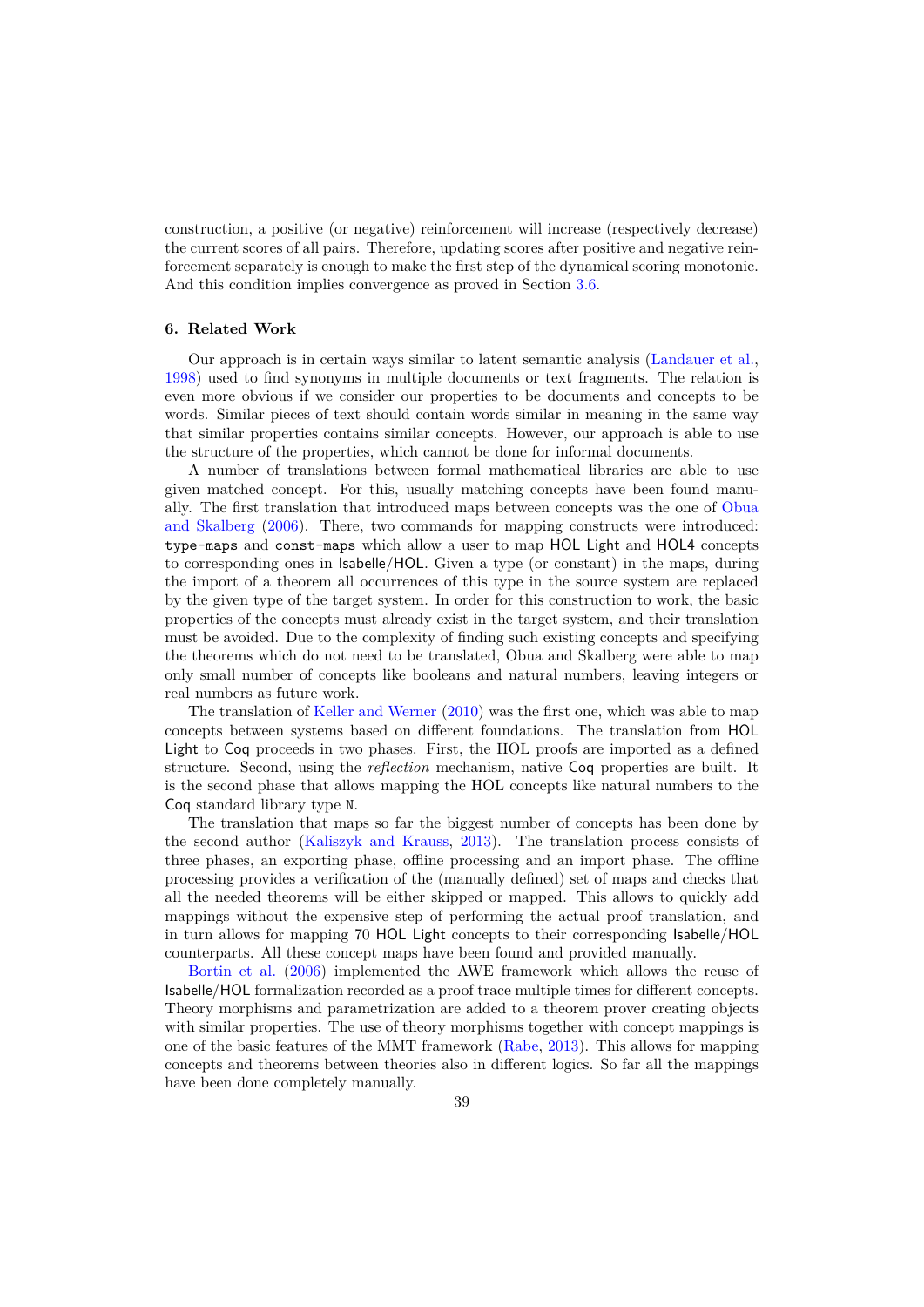Hurd's OpenTheory [\(Hurd,](#page-42-13) [2011\)](#page-42-13) aims to share specifications and proofs between different HOL systems by defining small theory packages. In order to write and read such theory packages by theorem prover implementations a fixed set of concepts is defined that each prover can map to. This provides highest quality standard among the HOL systems, however since the procedure requires manual modifications to the sources and inspection of the libraries in order to find the mappings, so far only a small number of constants and types could be mapped. Similar aims are shared by semi-formal standardizations of mathematics, for example in the OpenMath content dictionaries. For a translation between semi-formal mathematical representation again concept lookup tables are constructed manually [\(So and Watt,](#page-43-13) [2006;](#page-43-13) [Carlisle et al.,](#page-41-17) [2001\)](#page-41-17).

The Dedukti proof checker [\(Dowek et al.,](#page-41-10) [2003\)](#page-41-10), based on the *λΠ*-modulo calculus, can import and verify developments from Coq and HOL systems. An example Coq proof has been shown to be translatable to Dedukti and to instantiated with HOL natural numbers [\(Assaf and Cauderlier,](#page-40-7) [2015\)](#page-40-7). One of the main challenges was to match the different typing levels of Coq and HOL into a common structure in the logic of Dedukti.

The proof advice systems for interactive theorem proving have studied similar concepts using various similarity measures. The methods have so far been mostly restricted to similarity of theorems and definitions. They have also been limited to single prover libraries. Heras and Komendantskaya in the proof pattern work [Heras and Komen](#page-41-18)[dantskaya](#page-41-18) [\(2014\)](#page-41-18) try to find similar Coq definitions using machine learning. Hashing of definitions in order to discover constants with same definitions in Flyspeck has been done in [\(Kaliszyk and Urban,](#page-42-14) [2015a\)](#page-42-14). Searching for similar lemmas in order to find interesting properties has been tried for Mizar using the MoMM system [\(Urban,](#page-43-14) [2006a\)](#page-43-14) as well as for HOL Light intermediate lemmas [\(Kaliszyk and Urban,](#page-42-15) [2015b\)](#page-42-15).

# <span id="page-39-0"></span>**7. Conclusion**

We have developed a methodology for matching concepts across formal mathematical libraries. Our approach relies on measuring the similarity of the properties of those concepts complemented by a dynamical process that iterates through their structural interrelation. Additional techniques such as subterm conceptualization and disambiguation appear to be highly beneficial to the quality of the matches and in some cases essential to the matching process.

Our experiments on multiple proof assistant libraries lead to the discovery of thousands of similar concept pairs. The full method performs particularly well between provers based on higher-order logic and variants of type theory. Aligning set-theoretical and type-theoretical provers automatically gives a smaller number of perfect matches.

# <span id="page-39-1"></span>**8. Future works**

We have focused on heuristic ways to match concepts avoiding the use of metadata, such as the names of the theories, theorems, and constants. Such metadata, as well as scoring heuristics refined by an unsupervised machine learning process could be used in practical applications of matches.

Furthermore, it would be interesting to test the quality of the found matches in the various applications. Sharing proof knowledge [\(Gauthier and Kaliszyk,](#page-41-4) [2015\)](#page-41-4) could be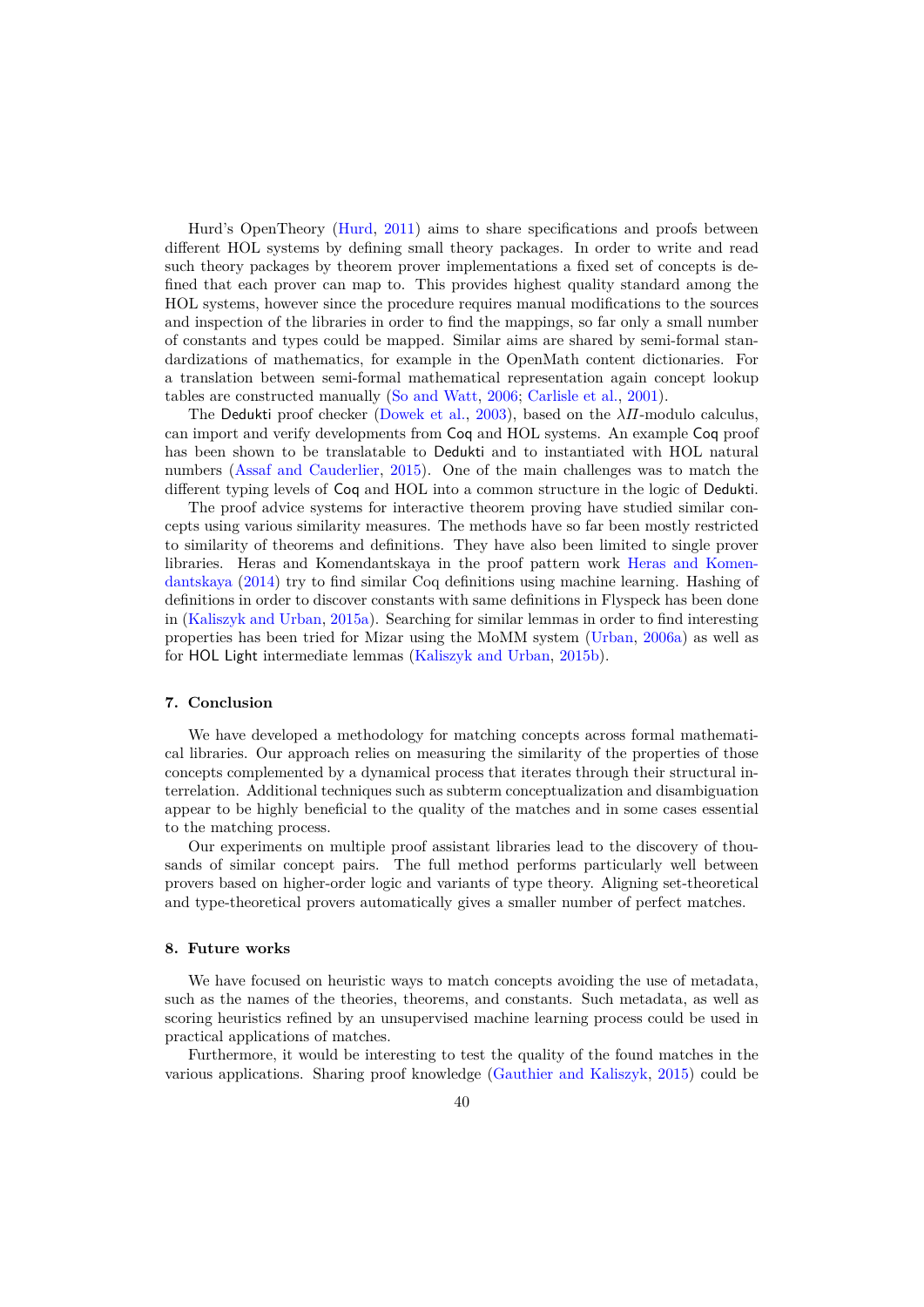performed across the studied proof assistants that have learning-assisted reasoning support, as well as across libraries [\(Blanchette et al.,](#page-40-8) [2016\)](#page-40-8). More approaches [\(Kaliszyk](#page-42-16) [et al.,](#page-42-16) [2014\)](#page-42-16) to transfer and create properties using knowledge from different mathematical domains could be tried. The found matches could complement other formal proof metrics [\(Aspinall and Kaliszyk,](#page-40-9) [2016a\)](#page-40-9) for proof engineering [Klein](#page-42-5) [\(2014\)](#page-42-5), as well as be an important component of a Wiki for multiple proof assistants [\(Corbineau and Kaliszyk,](#page-41-19) [2007\)](#page-41-19). We would also like to provide a database of concept matches [\(Müller et al.,](#page-42-17) [2017\)](#page-42-17) to create the possibility for external users to exploit the data for their own applications.

### **Acknowledgments**

We thank Pierre Boutillier, Pierre-Marie Pédrot, Enrico Tassi and Yves Bertot for their help with creating a Coq plugin to export Coq formulas at the first "Coq coding sprint". We thank Josef Urban for his export of the Mizar library which we rely on. We valued the discussions with Dennis Müller, Florian Rabe, and Michael Kohlhase on the theoretical concept of theory morphism and their applications. We appreciated Chad Brown for his comments on the evaluation results. This research was supported by Austrian Science Fund (FWF) grant no. P26201, the ERC starting grant no. 714034 *SMART*, and the European Agency COST action CA15123.

### **References**

- <span id="page-40-5"></span>Asperti, A., Ricciotti, W., Coen, C. S., 2014. Matita tutorial. J. Formalized Reasoning 7 (2), 91–199. URL <http://doi.org/10.6092/issn.1972-5787/4651>
- <span id="page-40-9"></span>Aspinall, D., Kaliszyk, C., 2016a. Towards formal proof metrics. In: Stevens, P., Wasowski, A. (Eds.), 19th International Conference on Fundamental Approaches to Software Engineering (FASE 2016). Vol. 9633 of LNCS. Springer, pp. 325–341. URL [http://doi.org/10.1007/978-3-662-49665-7\\_19](http://doi.org/10.1007/978-3-662-49665-7_19)
- <span id="page-40-6"></span>Aspinall, D., Kaliszyk, C., 2016b. What's in a theorem name? (rough diamond). In: Blanchette, J., Merz, S. (Eds.), 7th Conference on Interactive Theorem Proving (ITP 2016). Vol. 9807 of LNCS. Springer, pp. 459–465.

URL [http://doi.org/10.1007/978-3-319-43144-4\\_28](http://doi.org/10.1007/978-3-319-43144-4_28)

- <span id="page-40-7"></span>Assaf, A., Cauderlier, R., 2015. Mixing HOL and Coq in Dedukti (extended abstract). In: Kaliszyk, C., Paskevich, A. (Eds.), Proceedings Fourth Workshop on Proof eXchange for Theorem Proving (PxTP 2015). Vol. 186 of EPTCS. pp. 89–96. URL <https://doi.org/10.4204/EPTCS.186.9>
- <span id="page-40-4"></span>Attal, S., 2010. Markov chains and dynamical systems: The open system point of view. Communications on Stochastic Analysis 4, 523–540.

<span id="page-40-0"></span>Awodey, S., 2006. Category theory, volume 49 of Oxford Logic Guides.

<span id="page-40-1"></span>Bancerek, G., Byliński, C., Grabowski, A., Korniłowicz, A., Matuszewski, R., Naumowicz, A., Pak, K., Urban, J., 2015. Mizar: State-of-the-art and beyond. In: Kerber, M., Carette, J., Kaliszyk, C., Rabe, F., Sorge, V. (Eds.), Intelligent Computer Mathematics - International Conference, CICM 2015. Vol. 9150 of LNCS. Springer, pp. 261–279.

URL [http://doi.org/10.1007/978-3-319-20615-8\\_17](http://doi.org/10.1007/978-3-319-20615-8_17)

- <span id="page-40-3"></span>Barbarossa, M., 2011. Stability of discrete dynamical systems. Matrix 21, a22.
- <span id="page-40-8"></span>Blanchette, J. C., Greenaway, D., Kaliszyk, C., Kühlwein, D., Urban, J., 2016. A learning-based fact selector for Isabelle/HOL. J. Autom. Reasoning 57 (3), 219–244. URL <http://doi.org/10.1007/s10817-016-9362-8>
- <span id="page-40-2"></span>Blanqui, F., 2003. Rewriting modulo in deduction modulo. In: Nieuwenhuis, R. (Ed.), Rewriting Techniques and Applications, 14th International Conference, RTA 2003. Vol. 2706 of LNCS. Springer, pp. 395–409.

URL [https://doi.org/10.1007/3-540-44881-0\\_28](https://doi.org/10.1007/3-540-44881-0_28)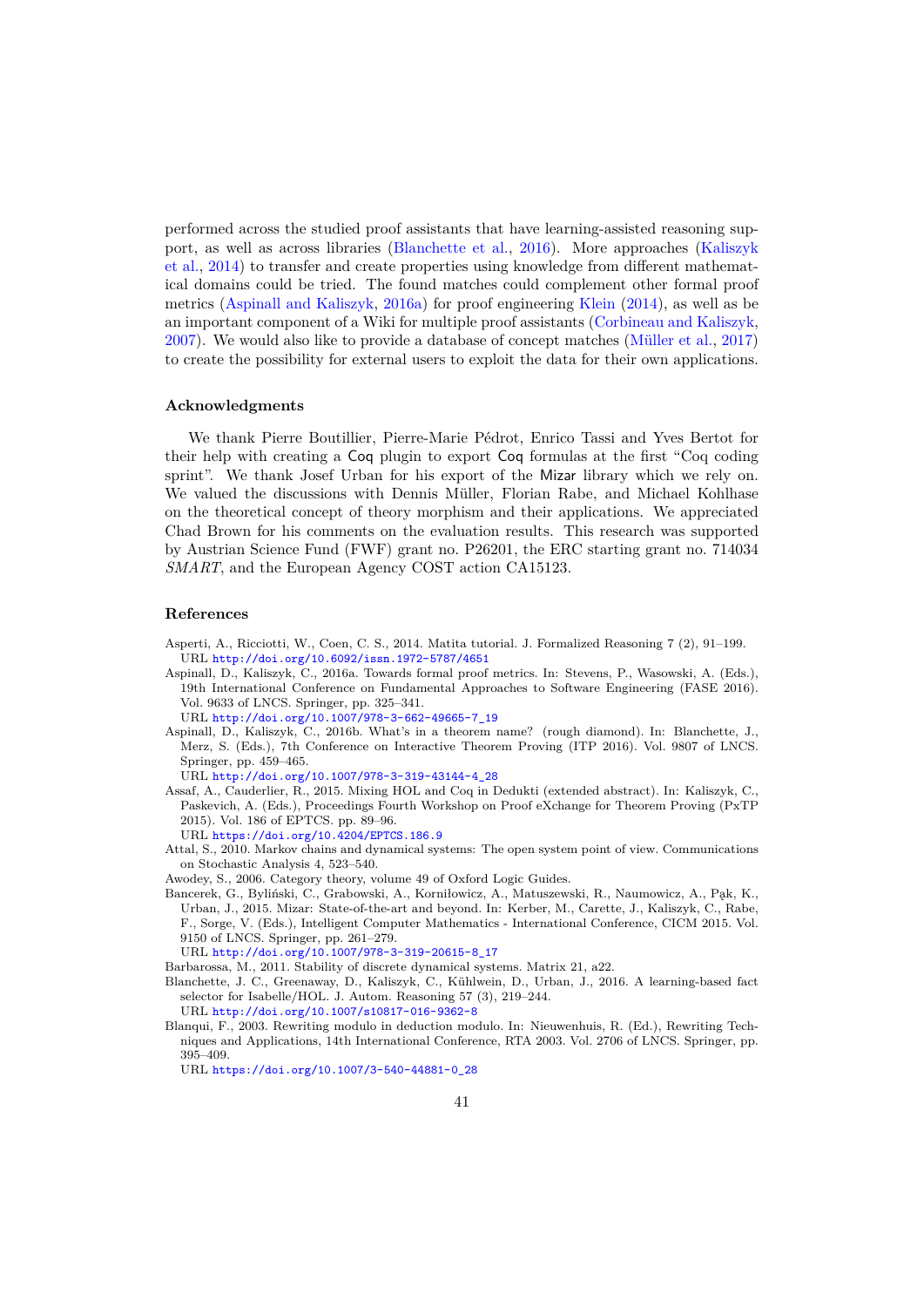<span id="page-41-16"></span>Bortin, M., Johnsen, E. B., Lüth, C., 2006. Structured formal development in Isabelle. Nord. J. Comput. 13 (1-2), 2–21.

<span id="page-41-17"></span>Carlisle, D., Davenport, J., Dewar, M., Hur, N., Naylor, W., 2001. Conversion between MathML and OpenMath. Tech. Rep. 24.969, The OpenMath Society.

<span id="page-41-19"></span>Corbineau, P., Kaliszyk, C., 2007. Cooperative repositories for formal proofs. In: Kauers, M., Kerber, M., Miner, R., Windsteiger, W. (Eds.), Proc. of the 6th International Conference on Mathematical Knowledge Management (MKM'07). Vol. 4573 of LNCS. Springer, pp. 221–234. URL [http://doi.org/10.1007/978-3-540-73086-6\\_19](http://doi.org/10.1007/978-3-540-73086-6_19)

<span id="page-41-1"></span>Corry, L., 2012. Modern algebra and the rise of mathematical structures. Birkhäuser.

- <span id="page-41-15"></span>Czajka, Ł., Kaliszyk, C., 2016. Goal translation for a hammer for Coq (extended abstract). In: Blanchette, J., Kaliszyk, C. (Eds.), Proceedings 1st International Workshop on Hammers for Type Theories (HaTT 2016). Vol. 210 of EPTCS. pp. 13–20. URL <http://doi.org/10.4204/EPTCS.210.4>
- <span id="page-41-14"></span>Czajka, Ł., Kaliszyk, C., 2017. Hammer for Coq: Automation for dependent type theory, submitted. URL <http://cl-informatik.uibk.ac.at/cek/coqhammer/>
- <span id="page-41-5"></span>de Moura, L. M., Kong, S., Avigad, J., van Doorn, F., von Raumer, J., 2015. The Lean theorem prover (system description). In: Felty, A. P., Middeldorp, A. (Eds.), 25th International Conference on Automated Deduction (CADE). Vol. 9195 of LNCS. Springer, pp. 378–388. URL [https://doi.org/10.1007/978-3-319-21401-6\\_26](https://doi.org/10.1007/978-3-319-21401-6_26)
- <span id="page-41-7"></span>Dietrich, D., Whiteside, I., Aspinall, D., 2013. Polar: A framework for proof refactoring. In: McMillan, K. L., Middeldorp, A., Voronkov, A. (Eds.), Logic for Programming, Artificial Intelligence, and Reasoning - 19th International Conference, LPAR-19. Vol. 8312 of LNCS. Springer, pp. 776–791. URL [http://doi.org/10.1007/978-3-642-45221-5\\_52](http://doi.org/10.1007/978-3-642-45221-5_52)
- <span id="page-41-10"></span>Dowek, G., Hardin, T., Kirchner, C., 2003. Theorem proving modulo. J. Autom. Reasoning 31 (1), 33–72. URL <http://dx.doi.org/10.1023/A:1027357912519>
- <span id="page-41-8"></span>Gauthier, T., Kaliszyk, C., 2014. Matching concepts across HOL libraries. In: Watt, S., Davenport, J., Sexton, A., Sojka, P., Urban, J. (Eds.), Proc. of the 7th Conference on Intelligent Computer Mathematics (CICM'14). Vol. 8543 of LNCS. Springer, pp. 267–281. URL [http://doi.org/10.1007/978-3-319-08434-3\\_20](http://doi.org/10.1007/978-3-319-08434-3_20)
- <span id="page-41-4"></span>Gauthier, T., Kaliszyk, C., 2015. Sharing HOL4 and HOL Light proof knowledge. In: Davis, M., Fehnker, A., McIver, A., Voronkov, A. (Eds.), 20th International Conference on Logic for Programming, Artificial Intelligence, and Reasoning (LPAR 2015). Vol. 9450 of LNCS. Springer, pp. 372–386. URL [http://doi.org/10.1007/978-3-662-48899-7\\_26](http://doi.org/10.1007/978-3-662-48899-7_26)
- <span id="page-41-6"></span>Gauthier, T., Kaliszyk, C., Urban, J., 2016. Initial experiments with statistical conjecturing over large formal corpora. In: Kohlhase, A., Libbrecht, P., Miller, B. R., Naumowicz, A., Neuper, W., Quaresma, P., Tompa, F. W., Suda, M. (Eds.), Joint Proceedings of the FM4M, MathUI, and ThEdu Workshops, Doctoral Program, and Work in Progress at the Conference on Intelligent Computer Mathematics 2016 (CICM-WiP 2016). Vol. 1785 of CEUR. CEUR-WS.org, pp. 219–228.
- <span id="page-41-3"></span>Grabowski, A., Korniłowicz, A., Naumowicz, A., October 2015. Four decades of Mizar. Journal of Automated Reasoning 55 (3), 191–198.
- URL <http://doi.org/10.1007/s10817-015-9345-1>
- <span id="page-41-9"></span>Graf, P., 1996. Term Indexing. Vol. 1053 of LNCS. Springer.
- URL <http://dx.doi.org/10.1007/3-540-61040-5>
- <span id="page-41-2"></span>Haftmann, F., Krauss, A., Kunčar, O., Nipkow, T., 2013. Data refinement in Isabelle/HOL. In: Blazy, S., Paulin-Mohring, C., Pichardie, D. (Eds.), Proc. of the 4th International Conference on Interactive Theorem Proving (ITP'13). Vol. 7998 of LNCS. Springer, pp. 100–115. URL [https://doi.org/10.1007/978-3-642-39634-2\\_10](https://doi.org/10.1007/978-3-642-39634-2_10)
- <span id="page-41-12"></span>Harrison, J., 2009. HOL Light: An overview. In: Berghofer, S., Nipkow, T., Urban, C., Wenzel, M. (Eds.), TPHOLs. Vol. 5674 of LNCS. Springer, pp. 60–66.
	- URL [http://dx.doi.org/10.1007/978-3-642-03359-9\\_4](http://dx.doi.org/10.1007/978-3-642-03359-9_4)
- <span id="page-41-13"></span>Harrison, J., 2013. The HOL Light theory of Euclidean space. J. Autom. Reasoning 50 (2), 173–190. URL <http://dx.doi.org/10.1007/s10817-012-9250-9>
- <span id="page-41-0"></span>Harrison, J., Urban, J., Wiedijk, F., 2014. History of interactive theorem proving. In: Siekmann, J. H. (Ed.), Computational Logic. Vol. 9 of Handbook of the History of Logic. Elsevier, pp. 135–214. URL <https://doi.org/10.1016/B978-0-444-51624-4.50004-6>
- <span id="page-41-11"></span>Hecht-Nielsen, R., 1988. Theory of the backpropagation neural network. Neural Networks 1 (Supplement-1), 445–448. URL [http://doi.org/10.1016/0893-6080\(88\)90469-8](http://doi.org/10.1016/0893-6080(88)90469-8)

<span id="page-41-18"></span>Heras, J., Komendantskaya, E., 2014. Recycling proof patterns in Coq: Case studies. Mathematics in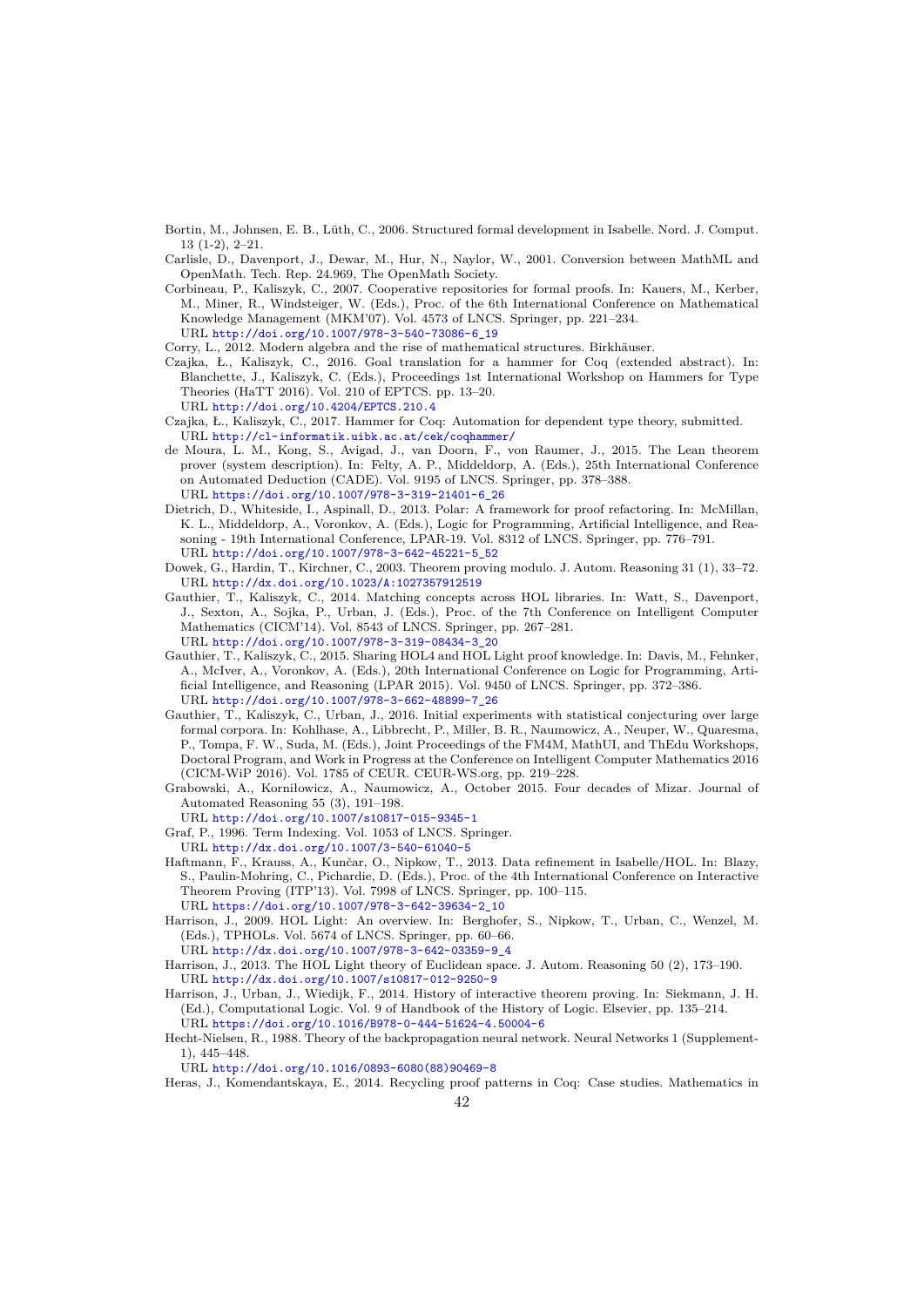Computer Science 8 (1), 99–116.

URL <http://doi.org/10.1007/s11786-014-0173-1>

<span id="page-42-8"></span>Hirsch, M. W., 1988. Stability and convergence in strongly monotone dynamical systems. Journal für die reine und angewandte Mathematik 383, 1–53.

URL <http://eudml.org/doc/152991>

<span id="page-42-9"></span>Huet, G., Herbelin, H., 2014. 30 years of research and development around Coq. In: Jagannathan, S., Sewell, P. (Eds.), Proc. 41st Symposium on Principles of Programming Languages (POPL'2014). ACM, pp. 249–250.

URL <http://doi.acm.org/10.1145/2535838.2537848>

- <span id="page-42-13"></span>Hurd, J., 2011. The OpenTheory standard theory library. In: Bobaru, M. G., Havelund, K., Holzmann, G. J., Joshi, R. (Eds.), NASA Formal Methods. Vol. 6617 of LNCS. Springer, pp. 177–191. URL [http://dx.doi.org/10.1007/978-3-642-20398-5\\_14](http://dx.doi.org/10.1007/978-3-642-20398-5_14)
- <span id="page-42-1"></span>Jacquel, M., Berkani, K., Delahaye, D., Dubois, C., 2015. Verifying B proof rules using deep embedding and automated theorem proving. Software and System Modeling 14 (1), 101–119. URL <http://dx.doi.org/10.1007/s10270-013-0322-z>

<span id="page-42-7"></span>Jones, K. S., 1972. A statistical interpretation of term specificity and its application in retrieval. Journal of Documentation 28, 11–21.

- <span id="page-42-12"></span>Kaliszyk, C., Krauss, A., 2013. Scalable LCF-style proof translation. In: Blazy, S., Paulin-Mohring, C., Pichardie, D. (Eds.), Proc. of the 4th International Conference on Interactive Theorem Proving (ITP'13). Vol. 7998 of LNCS. Springer, pp. 51–66. URL [http://dx.doi.org/10.1007/978-3-642-39634-2\\_7](http://dx.doi.org/10.1007/978-3-642-39634-2_7)
- <span id="page-42-4"></span>Kaliszyk, C., Urban, J., 2014. Learning-assisted automated reasoning with Flyspeck. Journal of Automated Reasoning 53 (2), 173–213.

URL <https://doi.org/10.1007/s10817-014-9303-3>

<span id="page-42-14"></span>Kaliszyk, C., Urban, J., 2015a. HOL(y)Hammer: Online ATP service for HOL Light. Mathematics in Computer Science 9 (1), 5–22.

URL <https://doi.org/10.1007/s11786-014-0182-0>

- <span id="page-42-15"></span>Kaliszyk, C., Urban, J., 2015b. Learning-assisted theorem proving with millions of lemmas. Journal of Symbolic Computation 69, 109–128.
- URL <http://doi.org/10.1016/j.jsc.2014.09.032>
- <span id="page-42-16"></span>Kaliszyk, C., Urban, J., Vyskoçil, J., Geuvers, H., 2014. Developing corpus-based translation methods between informal and formal mathematics. In: Watt, S., Davenport, J., Sexton, A., Sojka, P., Urban, J. (Eds.), Proc. of the 7th Conference on Intelligent Computer Mathematics (CICM'14). Vol. 8543 of LNCS. Springer, pp. 435–439.

URL [http://doi.org/10.1007/978-3-319-08434-3\\_34](http://doi.org/10.1007/978-3-319-08434-3_34)

<span id="page-42-3"></span>Keller, C., Werner, B., 2010. Importing HOL Light into Coq. In: Kaufmann, M., Paulson, L. C. (Eds.), ITP. Vol. 6172 of LNCS. Springer, pp. 307–322.

URL [http://dx.doi.org/10.1007/978-3-642-14052-5\\_22](http://dx.doi.org/10.1007/978-3-642-14052-5_22)

- <span id="page-42-5"></span>Klein, G., 2014. Proof engineering considered essential. In: Jones, C. B., Pihlajasaari, P., Sun, J. (Eds.), FM 2014: Formal Methods - 19th International Symposium. Vol. 8442 of LNCS. Springer, pp. 16–21. URL [https://doi.org/10.1007/978-3-319-06410-9\\_2](https://doi.org/10.1007/978-3-319-06410-9_2)
- <span id="page-42-10"></span>Landauer, T. K., Foltz, P. W., Laham, D., 1998. An introduction to latent semantic analysis. Discourse Processes 25 (2-3), 259–284.

URL <http://doi.org/10.1080/01638539809545028>

<span id="page-42-0"></span>Meyer, B., 1988. Object-oriented software construction. Vol. 2. Prentice hall New York.

<span id="page-42-17"></span>Müller, D., Gauthier, T., Kaliszyk, C., Kohlhase, M., Rabe, F., 2017. Classification of alignments between concepts of formal mathematical systems. In: Geuvers, H., England, M., Hasan, O., Rabe, F., Teschke, O. (Eds.), 10th International Conference on Intelligent Computer Mathematics (CICM'17). Vol. 10383 of LNCS. Springer, pp. 83–98.

URL [http://doi.org/10.1007/978-3-319-62075-6\\_7](http://doi.org/10.1007/978-3-319-62075-6_7)

- <span id="page-42-2"></span>Myreen, M. O., Davis, J., 2014. The reflective Milawa theorem prover is sound - (down to the machine code that runs it). In: Klein, G., Gamboa, R. (Eds.), Interactive Theorem Proving - 5th International Conference, ITP 2014, Held as Part of the Vienna Summer of Logic, VSL 2014, Vienna, Austria, July 14-17, 2014. Proceedings. Vol. 8558 of LNCS. Springer, pp. 421–436. URL <http://dx.doi.org/10.1007/978-3-319-08970-6>
- <span id="page-42-11"></span>Obua, S., Skalberg, S., 2006. Importing HOL into Isabelle/HOL. In: Furbach, U., Shankar, N. (Eds.), IJCAR. Vol. 4130 of LNCS. Springer, pp. 298–302. URL [http://dx.doi.org/10.1007/11814771\\_27](http://dx.doi.org/10.1007/11814771_27)

<span id="page-42-6"></span>Otten, J., 2005. Clausal connection-based theorem proving in intuitionistic first-order logic. In: Beckert,